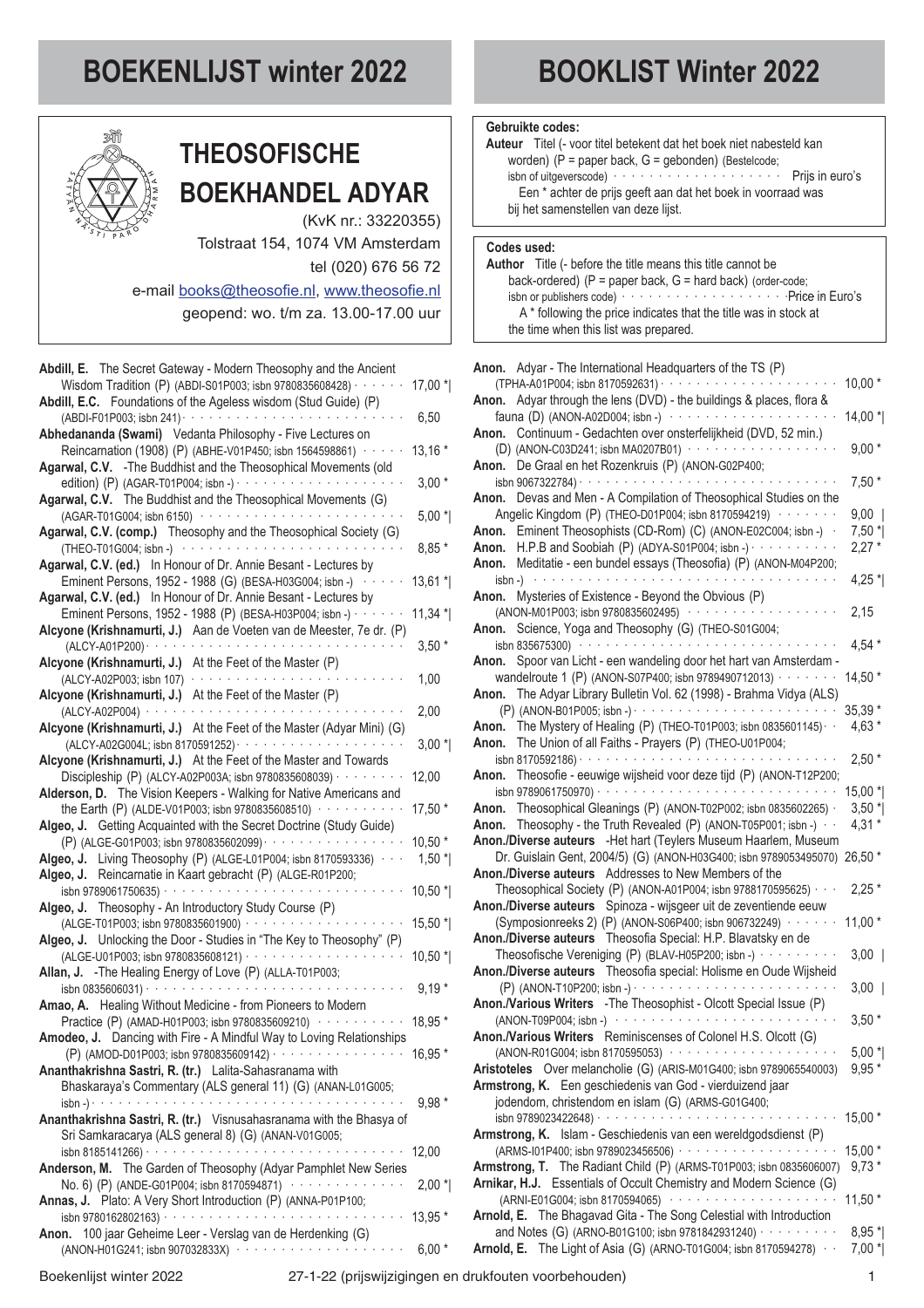| Arnold, E. The Song Celestial (G) (ARNO-T02G004; isbn 0835672301) .<br>Arnold, E. The Song Celestial - a quest miniature (P) (ARNO-T02P003; | $3,95*$  |
|---------------------------------------------------------------------------------------------------------------------------------------------|----------|
| Arundale, G.S. Kundalini, an Occult Experience (P) (ARUN-K01P004;                                                                           | 4,95 *   |
|                                                                                                                                             | $3,75*$  |
| Arundale, G.S. Mount Everest - A Book on Discipleship (G)                                                                                   | $5,00*$  |
| Arundale, G.S. Nirvana - An Occult Experience (G) (ARUN-N01G004A;                                                                           | $11.75*$ |
| Arundale, G.S. The Lotus Fire (P) (ARUN-T01P004; isbn 817059412X) ·                                                                         | $16,50*$ |
| Arundale, G.S. You (G) (ARUN-Y01G004; isbn 8170592682) · · · · · · · ·                                                                      |          |
|                                                                                                                                             | $9,70*$  |
| Arundale, G.S. You (P) (ARUN-Y01P004; isbn 8170592690) · · · · · · ·                                                                        | 6,25     |
| Audoin, D. De Gulden Treden van Helena P. Blavatsky (P)                                                                                     |          |
| (AUDO-G01P200; isbn 9789061750963)<br>.                                                                                                     | 7,50     |
| Audoin, D. De Gulden Treden van Helena P. Blavatsky (P)                                                                                     |          |
|                                                                                                                                             | $8,95*$  |
| Audoin, D. Een benadering van theosofie (P) (AUDO-E01P200;                                                                                  |          |
|                                                                                                                                             | $7,95*$  |
| Audoin, D. On Knowing Oneself (G) (AUDO-O01G004; isbn 8170592747)                                                                           | $5,50$ * |
| Auken, J. van The End Times - Prophecies of Coming Changes (P)                                                                              |          |
| (AUKE-E01P4100; isbn 9780876043639) ···················                                                                                     | 12,95 *  |
| Aurelius, M. Overpeinzingen (G) (AURE-001G232; isbn 9789020208726)                                                                          | 17,50 *  |
| Avalon, A. The Serpent Power (The Lost Library) (P) (AVAL-S01P100;                                                                          |          |
|                                                                                                                                             | 12,50 *  |
| Bailey, A.A. A Treatise on White Magic (P) (BAIL-W02P100;                                                                                   |          |
| isbn 9780853301233) $\cdots$                                                                                                                | 24,95 *  |
| Bailey, A.A. De ziel - bron van leven (P) (BAIL-Z01P238;                                                                                    |          |
|                                                                                                                                             | 28,25 *  |
| Bailey, A.A. Dood - het grote avontuur (P) (BAIL-D03P238;                                                                                   |          |
|                                                                                                                                             | $22,75*$ |
| Bailey, A.A. Esoteric Psychology I (P) (BAIL-E03P100;                                                                                       |          |
|                                                                                                                                             | $20,95*$ |
| Bailey, A.A. From Intellect to Intuition (P) (BAIL-F01P100;                                                                                 |          |
| isbn 9780853301080) $\cdots$                                                                                                                | 14,95 *  |
| Bailey, A.A. Initiation, Human and Solar (independently published) (P)                                                                      |          |
| (BAIL-I02P100; isbn 9781791784904)                                                                                                          | $10.95*$ |
| Bailey, A.A. Ponder on This (P) (BAIL-P01P100; isbn 9780853301318) .                                                                        | $20,95*$ |
| Bailey, A.A. Telepathy and the Etheric Vehicle (P) (BAIL-T02P100;                                                                           |          |
|                                                                                                                                             | 14,95 *  |
| Bailey, A.A. The Animal Kingdom (P) (BAIL-A01P100;<br>isbn 9780853301455) · · · · · · · · · ·                                               | $9,95*$  |
| Bailey, A.A. The Consciousness of the Atom (P) (BAIL-C01P100;                                                                               |          |
|                                                                                                                                             | 10,95 *  |
| Bailey, A.A. The Labours of Hercules (P) (BAIL-L03P100;                                                                                     |          |
|                                                                                                                                             | 14,95 *  |
| Bailey, A.A. The Seven Rays of Life (P) (BAIL-S06P100;                                                                                      |          |
|                                                                                                                                             | 18,95 *  |
| Bailey, A.A. The Seventh Ray (P) (BAIL-S05P100; isbn 9780853301417)                                                                         | 14,95 *  |
| Bailey, A.A. The Soul - The Quality of Life (P) (BAIL-S04P100;                                                                              |          |
|                                                                                                                                             | 14,95 *  |
| Bailey, A.A. The Soul and its Mechanism (P) (BAIL-S03P100;                                                                                  |          |
|                                                                                                                                             | 13,95 *  |
| Bakshi, A.R. Man and the Universe (P) (BAKS-M01P004;                                                                                        |          |
|                                                                                                                                             | $7,94*$  |
| Balasubramanian, R. The spiritualscape of the Upanishads The Adyar                                                                          |          |
| Library Pamphloet Series 63 (P) (BALA-S01P004; isbn 8185141568) ·                                                                           | $3,00*$  |
| Ballard, S.D. The Role of Maya in Man's Evolution (Blavatsky Lecture                                                                        |          |
|                                                                                                                                             | $1,00*$  |
| Balsekar, R.S. Vingerwijzingen van Ramana Maharshi (P)                                                                                      |          |
| (BALS-V01P400; isbn 9789077908006) ····················                                                                                     | $9,90*$  |
| Banitt, S.P. The Trauma Tool Kit - Healing PTSD from the Inside Out                                                                         |          |
| (P) (BANI-T01P003; isbn 9780835608961) ·················                                                                                    | 20,95 *  |
| Banks, H. Three Gates and Other Stories (P) (BANK-T01P004; isbn -) ·                                                                        | 2,27     |
| Barber, P. To the Mountain - One Mormon Woman's Search for Spirit                                                                           |          |
| (P) (BARB-M01P100; isbn 9780835609241) ················                                                                                     | 17,95 *  |
| Barborka, G.A. H.P. Blavatsky the light-bringerBlavatsky Lecture 1970                                                                       |          |
|                                                                                                                                             | $4,00*$  |
| Barborka, G.A. H.P. Blavatsky, Tibet and Tulku (G) (BARB-H02G004;                                                                           |          |
|                                                                                                                                             | 27,50 *  |
| Barborka, G.A. Het Goddelijk Plan (2 dln.) (G) (BARB-H01G200;                                                                               |          |
|                                                                                                                                             |          |
|                                                                                                                                             | 22,50 *  |
| Barborka, G.A. The Divine Plan (G) (BARB-T01G004; isbn 8170591848)                                                                          | 36,50    |
| Barborka, G.A. The Mahatmas and Their Letters (G) (BARB-T06G004;                                                                            | 16,50 *  |

| Barborka, G.A. The Story of Human Evolution - Study of<br>Anthropogenesis Verses Stanzas of Dzyan (G) (BARB-T05G004;                           |             |
|------------------------------------------------------------------------------------------------------------------------------------------------|-------------|
|                                                                                                                                                | 13,00       |
| Barker, A.T. (comp.)/Blavatsky, H.P. The Letters of H.P.Blavatsky to<br>A.P. Sinnett (G) (BARK-T01G069; isbn 0911500235) · · · · · · · · · · · | 28,80 *     |
| Barker, A.T. (comp.)/Vicente Hao Chin Jr. (ed.) The Mahatma                                                                                    |             |
| Letters to A.P. Sinnett - in chronological sequence (G)<br>(BARK-T02G004; isbn 8170592720) ·············                                       | $29,00$     |
| Barker, A.T. (comp.)/Vicente Hao Chin Jr. (ed.) The Mahatma                                                                                    |             |
| Letters to A.P. Sinnett - in chronological sequence (P)                                                                                        |             |
| Barnett, L. Practical Centering - Exercises to energize your chakras                                                                           | 14,50       |
| (P) (BARN-P01P003; isbn 9780835609036) ·················                                                                                       | 16,95       |
| Bayliss, S. The path of transformation - voyage tothe silent self -                                                                            |             |
| Blavatsky Lecture 2014 (1) (BAYL-P001P001) · · · · · · · · · · · · · ·<br>Beauport, E. de Three Faces of Mind - Developing Mental, Emotional   | $4,00*$     |
| and Behavioral Intelligences (G) (BEAU-M01G003; isbn 0835607488) ·                                                                             | 28,86 *     |
| Beechey, K.A. (comp.) Daily Meditations - Extracts from Letters of the                                                                         |             |
| Masters of the Wisdom (G) (BEEC-D01G004; isbn 9788170591443) · ·<br>Beechey, K.A. (comp.) Daily Meditations - Extracts from Letters of the     | $12,50$ *   |
| Masters of the Wisdom (P) (BEEC-D01P004) ··············                                                                                        | 3,40        |
| Bendit, L.J. The Mirror of Life and Death (G) (BEND-M02G004;                                                                                   |             |
| Bendit, L.J. The Mysteries Today, and Other Essays (G)                                                                                         | $6,50*$     |
| (BEND-M01G001; isbn 0722950241) · · · · · · · · · · · · · · · ·                                                                                | $12,50*$    |
| Bendit, L.J. The Yoga of Beauty (P) (BEND-Y01P004; isbn 817059281X)<br>Bendit, L.J. / P.D. Payne This world and that- an analytical studyof    | $2,00*$     |
| psychic communication (P) (BEND-T02P001) · · · · · · · · · · · · · ·                                                                           | 4,00 $^*$   |
| Bendit, L.J./Bendit, P.D. The Etheric Body of Man (P)                                                                                          |             |
| Bendit, P.D./Bendit, L.J. Our Psychic Sense (P) (BEND-001P003A;                                                                                | $9,75*$     |
|                                                                                                                                                | $17,00*$    |
| Bendit, P.D./Bendit, L.J. Our Psychic Sense (old print) (P)                                                                                    |             |
| (BEND-O01P003; isbn 0835600343) ················<br>Benjamin, E. Search and Find, Theosophical Reference Index (P)                             | $8,50*$     |
| (BENJ-S01P075; isbn 091300432) ······················                                                                                          | 4,88 $*$    |
| Benjamin, H. Everyone's Guide to Theosophy (G) (BENJ-E01G001;<br>$\mathsf{isbn}\text{-}\rangle$                                                |             |
| Bergson, H. Essays over bewustzijn en verandering (P)                                                                                          | $8,19*$     |
| Besant, A. A Study in Consciousnessis niet meer gebonden                                                                                       | 14,95 *     |
| verkrijgbaar (G) (BESA-A01G004; isbn 9788170595502) ········ 12,50 *                                                                           |             |
| Besant, A. An Autobiography (G) (BESA-A03G004; isbn 9788172595151) 13,50 *                                                                     |             |
| An Introduction to Yoga (P) (BESA-A04P004;<br>Besant, A.<br>isbn 8170590515) $\cdots$<br>$\alpha$ , $\alpha$ , $\alpha$ , $\alpha$ , $\alpha$  | $5,00*$     |
| Avatara-s (P) (BESA-A06P004; isbn 8170593654) · · · · · · · ·<br>Besant, A.                                                                    | $3,00*$     |
| Beauties of Islam (P) (BESA-B02P004; isbn 8170591430) · ·<br>Besant, A.                                                                        | $3,50$ *    |
| Buddhism (P) (BESA-B01P004; isbn 9788170594642) · · · ·<br>Besant, A.                                                                          |             |
|                                                                                                                                                | $3,50$ *    |
| Christianity (P) (BESA-C01P004; isbn 817059264X) · · · · · · ·<br>Besant, A.                                                                   | $3,50$ *    |
| Death and After (P) (BESA-D01P004; isbn 9788170595755) .<br>Besant, A.                                                                         | $5,00*$     |
| Dharma (P) (BESA-D02P004A; isbn 9788170595681) · · · · · ·<br>Besant, A.                                                                       | $6,00*$     |
| Dharma (oude editie) (P) (BESA-D02P004; isbn 8170593255)<br>Besant, A.<br>From the Outer Court to the Inner Sanctum (P)<br>Besant, A.          | $2,25$ *    |
|                                                                                                                                                | $10,00*$    |
| Giordano Bruno - An Apostle of Theosophy (P)<br>Besant, A.                                                                                     |             |
| (BESA-G01P004; isbn 8170594138) ·····················                                                                                          | $4,00$      |
| Hinduism (P) (BESA-H01P004; isbn 8170594650) · · · · · · · ·<br>Besant, A.<br>Hints on the Study of the Bhagavad Gita (G)<br>Besant, A.        | $3,50$ *    |
|                                                                                                                                                | $4,99$      |
| Hints on the Study of the Bhagavad Gita (P)<br>Besant, A.                                                                                      | $5,00$      |
| In the outer court (G) (BESA-I02G004; isbn 8170595037) $\cdots$<br>Besant, A.                                                                  | $8,75*$     |
| Islam (P) (BESA-I01P004; isbn 8170594669) ··········<br>Besant, A.                                                                             | $3,50$ *    |
| Jainism (P) (BESA-J01P004; isbn 8170594707) · · · · · · · · ·<br>Besant, A.                                                                    | $3,50$ *    |
| Karma (P) (BESA-K01P004; isbn 9788170595908) ·······<br>Besant, A.                                                                             | $7,50$ $^*$ |
| Liberation or Salvation (P) (BESA-L01P004; isbn -)<br>Besant, A.                                                                               | $1,10*$     |
| Mahabharata - The Story of the Great War (P)<br>Besant, A.                                                                                     |             |
| Man and His Bodies (G) (BESA-M02G004;<br>Besant, A.                                                                                            | $10,00*$    |
|                                                                                                                                                | $9,00$      |
| Besant, A. Meditations on the Path and Its Qualifications - Compiled<br>from Works of Besant (G) (BESA-M03G004; isbn 9788170595571) · ·        | $6,00$      |
| Occultism, Semi-Occultism and Pseudo-Occultism (P)<br>Besant, A.<br>(BESA-O01P004; isbn 8170592232) ·····················                      | $2,25$ *    |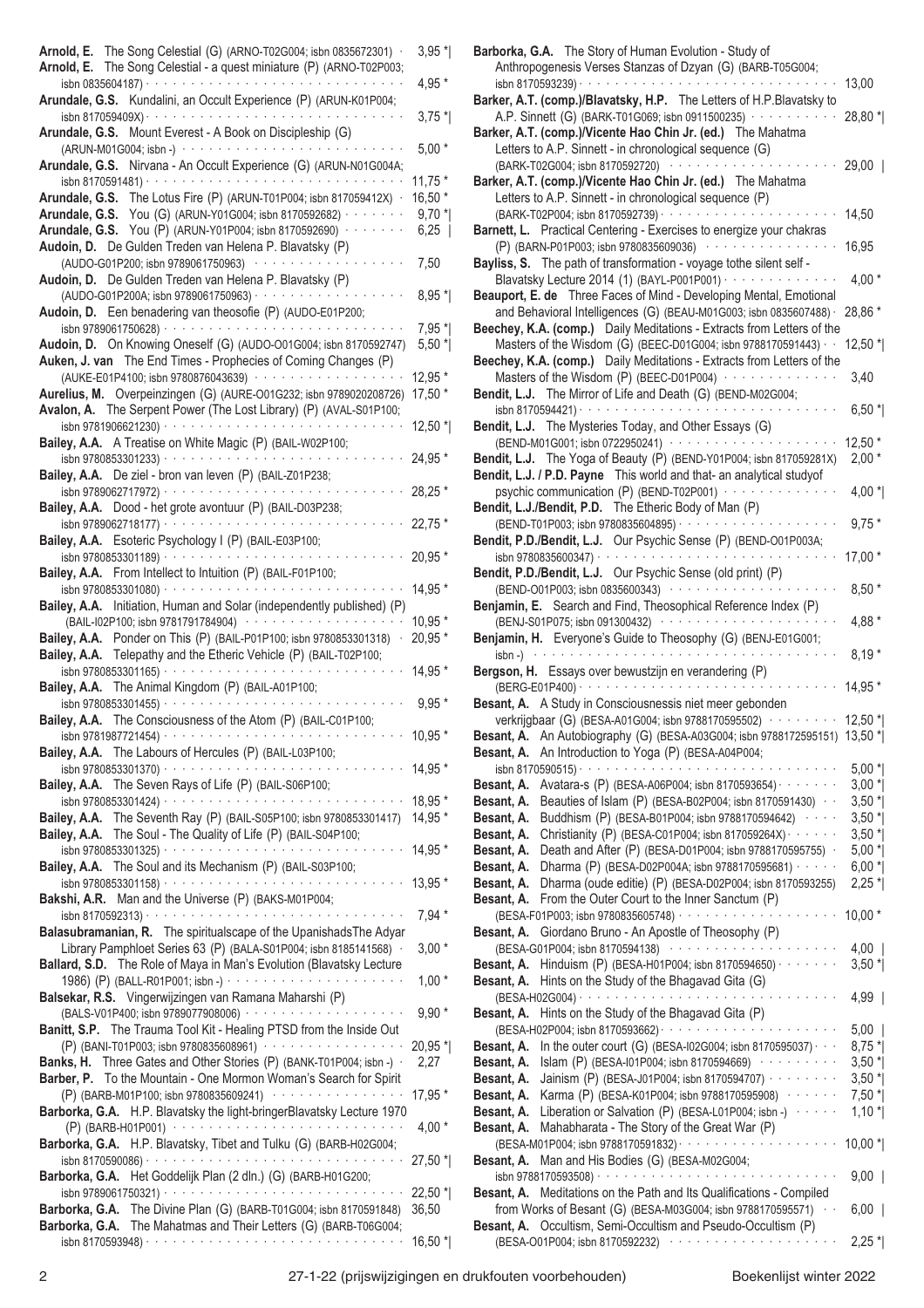| Besant, A. Pain its Meaning and Use (P) (BESA-P01P004;                                                                                                                                                            |                    |
|-------------------------------------------------------------------------------------------------------------------------------------------------------------------------------------------------------------------|--------------------|
| isbn 8170590418) · ·<br>the contract of the contract of the<br>Besant, A. Reincarnation (G) (BESA-R03G004; isbn 8170592348) · ·                                                                                   | $3,00*$<br>$6,00*$ |
| Besant, A. Revelation, Inspiration, Observation (P) (BESA-R02P004;                                                                                                                                                |                    |
| isbn 8170594693) ·                                                                                                                                                                                                | $3,00*$            |
| Besant, A. Sanatana-Dharma Catechism (P) (BESA-S05P004;<br>isbn 8170592305) $\cdot \cdot \cdot \cdot \cdot \cdot \cdot \cdot \cdot \cdot \cdot \cdot \cdot \cdot \cdot \cdot \cdot \cdot$                         | $1,50$ *           |
| Besant, A. Seven Great Religions (P) (BESA-S02P004;                                                                                                                                                               |                    |
| isbn 9788170595083) · · · · · · · · · · · · · · · ·                                                                                                                                                               | 15,00 *            |
| Besant, A. Shri Ramachandra, The Ideal King (Ramayana Lessons) -<br>niet meer gebonden (G) (BESA-R02G004; isbn 8170594774) ······                                                                                 | $7,60*$            |
| Besant, A. Sikhism2nd ed. 2005 (P) (BESA-S03P004; isbn 8170594677)                                                                                                                                                | $3,50$ *           |
| Besant, A. The Ancient Wisdom (P) (BESA-T04P004;<br>and a series and a series                                                                                                                                     |                    |
| isbn 9788170595922) ·<br>Besant, A. The Ancient Wisdom (The Lost Library) (P)                                                                                                                                     | 18,50 *            |
| (BESA-T04P100; isbn 9781906621346) · · · · · · · · ·                                                                                                                                                              | 12,50 *            |
| Besant, A. The Bhagavad Gita (Devanagari text and translation) (G)<br>(BESA-T06G004; isbn 8170591740) · · · · · · · · · · · · · · · ·                                                                             |                    |
| Besant, A. The Bhagavad Gita (Samskrt text and word-for-word                                                                                                                                                      | 8,20               |
| translation, Samskrt grammar) (G) (BESA-T05G004; isbn 8170592895)                                                                                                                                                 | 12,50 *            |
| Besant, A. The Bhagavad Gita - The Lord's Song (P) (BESA-T06P004;<br>isbn 8170590493) ·<br>and a series and a series of                                                                                           | $4,50$             |
| Besant, A. The Doctrine of the Heart (P) (BESA-T07P004;                                                                                                                                                           |                    |
| Besant, A. The Laws of the Higher Life (P) (BESA-L02P004;                                                                                                                                                         | $5,50$ *           |
|                                                                                                                                                                                                                   | $4,00*$            |
| Besant, A. The Masters (P) (BESA-T09P004; isbn 8170591597) · ·                                                                                                                                                    | $3,00$             |
| Besant, A. The Nature of Memory (P) (BESA-T10P004;<br>isbn 817059023X) ·<br>the contract of the contract of the                                                                                                   | $2,50$ *           |
| Besant, A. The Necessity for Reincarnation (P) (BESA-T11P004; isbn -)                                                                                                                                             | 3,00               |
| Besant, A. The Path of Discipleship (P) (BESA-T13P004;<br>والمتواط والمتواط والمتواط والمتواط والمتواط<br>isbn 9788170591238) · ·                                                                                 | $5,50$ *           |
| The Riddle of Life (P) (BESA-T14P004; isbn 817059359X) ·<br>Besant, A.                                                                                                                                            | 4,31 *             |
| The Search for Happiness (P) (BESA-T23P004;<br>Besant, A.                                                                                                                                                         |                    |
| $\frac{1}{15}$ is bn 8170591589) $\cdot \cdot \cdot \cdot \cdot \cdot \cdot \cdot \cdot \cdot \cdot \cdot \cdot \cdot \cdot \cdot \cdot \cdot \cdot$<br>Besant, A. The Seven Principles of Man (G) (BESA-T16G004; | $3,00*$            |
|                                                                                                                                                                                                                   | $9,00*$            |
| The Spiritual Life (P) (BESA-T16P003; isbn 9780835606660) ·<br>Besant, A.<br>Besant, A. The Theosophic Life (G) (BESA-T17G004; isbn 8170595487)                                                                   | 14,40 *<br>$4,00*$ |
| Besant, A. The Theosophic Life (P) (BESA-T17P004;                                                                                                                                                                 |                    |
| isbn 9788170592013) · ·<br>Besant, A. The Universal Law of Life (P) (BESA-T24POO4;                                                                                                                                | $1,50*$            |
|                                                                                                                                                                                                                   | $3,00*$            |
| Besant, A. The Universal Wisdom Tradition (Was: Theosophy and                                                                                                                                                     |                    |
| The Theosophical Society) (P) (BESA-T26P004; isbn 8179593492) · ·<br>Besant, A. The Wisdom of the Upanishads (P) (BESA-T18P004;                                                                                   | $2,00*$            |
|                                                                                                                                                                                                                   | 4,00 $^*$          |
| Besant, A. Theosophy and the Theosophical Society (P)                                                                                                                                                             | $1,13*$            |
| Besant, A. Thought Power - it's control and culture(1988 Quest ed.)                                                                                                                                               |                    |
|                                                                                                                                                                                                                   | $9,00$             |
| Besant, A. Thought Power - it's control and culture(2016 TPH-A) (P)<br>(BESA-T20P004; isbn 9788170595977) ····················                                                                                    | $9,00$             |
| Besant, A. Zoroastrianism (P) (BESA-Z01P004; isbn 8170594685) · · · ·                                                                                                                                             | $3,50$ *           |
| Besant, A./ Gomes, M. (intr.) Witness for the Prosecution: Besant's<br>Testimony on Behalf of HPB (THOP Vol I) (P) (THHI-W01P100;                                                                                 |                    |
|                                                                                                                                                                                                                   | 12,48 *            |
| Besant, A./Algeo, J. (ed.)/Nicholson, S.J. (ed.) The Power of<br>Thought - A 21st Century Adaptation of A. Besant's "Thought                                                                                      |                    |
| Power" (P) (ALGE-P01P003; isbn 9780835607971) ············                                                                                                                                                        | 17,50 *            |
| Besant, A./Baker, J. Theosophy and Yoga: Besant and BakerModern                                                                                                                                                   |                    |
| Theosophy (P) (BESA-T28P100; isbn 9781912622153) · · · · · · · · · ·<br>Besant, A./Das, B. Sanatana-Dharma, An Advanced Text-book of                                                                              | $7,95*$            |
| Hindu Religion and Ethics (G) (BESA-S04G004; isbn 8170593743) · ·                                                                                                                                                 | $14,00*$           |
| Besant, A./Das, B. Sanatana-Dharma, An Elementary Text-book of                                                                                                                                                    |                    |
| Hindu Religion and Ethics (G) (BESA-S01G004; isbn 8170592844) · ·<br>Besant, A./Laramie, M. Theosophy and the Search for Happiness                                                                                | $7,65*$            |
| :Besant and Laramie - Modern Theosophy (G) (BESA-T27G100;                                                                                                                                                         |                    |
| Besant, A./Leadbeater, C.W. Talks on the Path I: At the Feet of the                                                                                                                                               | 16,95 *            |
| Master (P) (BESA-T00P004; isbn 8170591619) ···············                                                                                                                                                        | 6,90               |
| Besant, A./Leadbeater, C.W. Talks on the Path I: At the Feet of the<br>Master (G) (BESA-T01G004; isbn 8170591600) ···············                                                                                 | $12,50$ $*$        |
|                                                                                                                                                                                                                   |                    |

|                                                                                                                                                                                                                               | $12,50$ * |
|-------------------------------------------------------------------------------------------------------------------------------------------------------------------------------------------------------------------------------|-----------|
| Besant, A./Leadbeater, C.W. Talks on the Path II: The Voice of the<br>Silence (P) (BESA-T02P004; isbn 8170591635) · · · · · · · · · · · · · · ·                                                                               | $9,90*$   |
| Besant, A./Leadbeater, C.W. Talks on the Path III: Light on the Path                                                                                                                                                          |           |
| (G) (BESA-T03G004; isbn 8170592852) ····················                                                                                                                                                                      | 12,50 $*$ |
| Besant, A./Leadbeater, C.W. Talks on the Path III: Light on the Path                                                                                                                                                          |           |
| (P) (BESA-T03P004; isbn 8170592860) ················                                                                                                                                                                          | $9,90*$   |
| Besant, A./Leadbeater, C.W. The Noble Eightfold Path (P)                                                                                                                                                                      |           |
| Thought Forms (G) (BESA-T19G004;<br>Besant, A./Leadbeater, C.W.                                                                                                                                                               | $4,00*$   |
| $\alpha$ , and a second contract of the second contract of $\alpha$<br>isbn 9788170592020) · · ·                                                                                                                              | $15,50$   |
| Besant, A./Leland, K. (comp.) Invisible Worlds - Annie Besant on                                                                                                                                                              |           |
| Psychic and Spiritual Development (P) (BESA-I03P003;                                                                                                                                                                          |           |
|                                                                                                                                                                                                                               | $29,00*$  |
| Besant, A./Narayan, S. (comp.) Annie Besant on the Brotherhood of<br>Religion (P) (NARA-A01P004; isbn 8170592178) ··············                                                                                              | 4,50 $^*$ |
| Besant, A./Rodriguez, I. (comp.) Annie Besant on Right Citizenship                                                                                                                                                            |           |
|                                                                                                                                                                                                                               | $3,25$ *  |
| Besant, A./Smoley, R. (notes & intr.) Esoteric Christianity - Or the                                                                                                                                                          |           |
| Lesser Mysteries (P) (BESA-E02P003; isbn 9780835608497) · · · · · · ·                                                                                                                                                         | 18,95 *   |
| Bezemer, K. Op weg met de gnosis; een alternatiefchristendom (P)                                                                                                                                                              | 12,95 *   |
| Bhatt, S.R. -Studies in Ramanuja Vedanta (G) (BHAT-S01G100) · · · ·                                                                                                                                                           | $5,00*$   |
| Bijlert, V.A. van Bewustzijn boven taal en dualiteit- Delndiase filosoof                                                                                                                                                      |           |
| Gaudapada en zn bronnen (P) (BIJL-B01P400) ·············                                                                                                                                                                      | 27,95 *   |
| Bilimoria, E. The Snake and the Rope - Problems in Western Science                                                                                                                                                            |           |
| Resolved by Occult Science (P) (BILI-S01P004; isbn 8170594855) · ·                                                                                                                                                            | $28,00*$  |
| Birfelder, M.R. Het eiland, de jongen en de reis (P) (BIRF-H01P400;                                                                                                                                                           | $1,93*$   |
| Blavatsky, H.P. - De Geheime Leer (Deel I en II) 3e druk (G)                                                                                                                                                                  |           |
| (BLAV-D01G241; isbn 9789070328214) · · · · · · · · · · · · · · · ·                                                                                                                                                            | 47,50 *   |
| Blavatsky, H.P. - H.P.B. Speaks (Vol. 2) (P) (BLAV-H03P004;                                                                                                                                                                   |           |
| isbn 817059037X) (and a set of the set of the set of the set of the set of the set of the set of the set of the                                                                                                               | $3,86*$   |
| Blavatsky, H.P. - H.P. Blavatsky aan de Amerikaanse Conventies<br>(oude druk) (P) (BLAV-M15P241; isbn 9070328046) ···········                                                                                                 | $6,00*$   |
| Blavatsky, H.P. De Geheime Leer (Deel 3) - Esoterische opstellen en                                                                                                                                                           |           |
| instructies (P) (BLAV-D03P200; isbn 9789061750512) ··········                                                                                                                                                                 | 22,25     |
| Blavatsky, H.P. De Geheime Leer I-II (Couvreur) (G) (BLAV-D02G236;                                                                                                                                                            |           |
| $\mathsf{isbn}$ -) $\cdots \cdots \cdots \cdots \cdots \cdots \cdots$                                                                                                                                                         | $12,50*$  |
| Blavatsky, H.P. De Sleutel tot de Theosofie (P) (BLAV-D04P241;<br>isbn 9789070328207) · · · · · · ·                                                                                                                           | $15,00*$  |
| Blavatsky, H.P. Een introductie tot De Geheime Leer (P)                                                                                                                                                                       |           |
| (BLAV-I07P241; isbn 9789491433214) ···················                                                                                                                                                                        | 12,50 *   |
| <b>Blavatsky, H.P.</b> Essays (P) (BLAV-E01P450; isbn 1564592480) $\cdots$ 33,58 *                                                                                                                                            |           |
| Blavatsky, H.P. From the Caves and Jungles of Hindostan (P)                                                                                                                                                                   |           |
|                                                                                                                                                                                                                               | 26,50 *   |
|                                                                                                                                                                                                                               |           |
| Blavatsky, H.P. Geselecteerde artikelen dl 1: 1874-1882 (P)                                                                                                                                                                   |           |
| Blavatsky, H.P. Geselecteerde artikelen dl 2: 1882-1887 (P)                                                                                                                                                                   | 28,75 *   |
| (BLAV-G03P400; isbn 9789491433177) · · · · · · · · · · · · · ·                                                                                                                                                                | $29,75$ * |
| Blavatsky, H.P. Geselecteerde artikelen dl 3: 1887-1889 (P)                                                                                                                                                                   |           |
| (BLAV-G04P400; isbn 9789491433191) · · · · · · · · · · · · · · · · ·                                                                                                                                                          | 28,75 *   |
| Blavatsky, H.P. H.P.B. Speaks (Vol. 1) (G) (BLAV-H02G004;                                                                                                                                                                     |           |
| isbn 8170590361) $\cdots$<br>Blavatsky, H.P. H.P.B. Speaks (Vol. 2) (G) (BLAV-H03G004A;                                                                                                                                       | $7,00*$   |
| isbn 817059037X) (and contact the contract of the contract of the contract of the contract of the contract of the contract of the contract of the contract of the contract of the contract of the contract of the contract of | $6,50*$   |
| Blavatsky, H.P. H.P. Blavatsky to the American Conventions (P)                                                                                                                                                                |           |
| (BLAV-M17PO69; isbn 091150088X) ·····················                                                                                                                                                                         | $9,00*$   |
| Blavatsky, H.P. In Memory of Helena Petrovna Blavatsky - By some                                                                                                                                                              |           |
| of her Pupils (G) (BLAV-I05G001; isbn 0722910037)<br>Blavatsky, H.P. In Memory of Helena Petrovna Blavatsky - By some                                                                                                         | 9,08      |
| of her Pupils (P) (BLAV-I05P070; isbn -) $\cdots$                                                                                                                                                                             | $9,08*$   |
| Blavatsky, H.P. Is theosophy a religion? (P) (BLAV-I08P004;                                                                                                                                                                   |           |
| isbn 8170590310) $\cdots$                                                                                                                                                                                                     | $2,50*$   |
|                                                                                                                                                                                                                               | $5,00*$   |
|                                                                                                                                                                                                                               | 41,95 *   |
| Blavatsky, H.P. Isis Ontsluierd, Index (G) (BLAV-106G236; isbn -)<br>Blavatsky, H.P. Isis Unveiled (2 vols. pbk) (P) (BLAV-I03P002;<br>Blavatsky, H.P. Isis ontsluierd (2 delen) - Sleutel tot de mysteries van               |           |
| wetenschap en religie (G) (BLAV-I02G241; isbn 9789070328771) · · · ·                                                                                                                                                          | 47,50 *   |
| Blavatsky, H.P. Lucifer - Cumulative Index Volumes I-XX (G)                                                                                                                                                                   |           |
|                                                                                                                                                                                                                               | $26,77*$  |
| Blavatsky, H.P. Practical Occultism (P) (BLAV-P01P004;                                                                                                                                                                        | $4,25*$   |

**Besant, A./Leadbeater, C.W.** Talks on the Path II: The Voice of the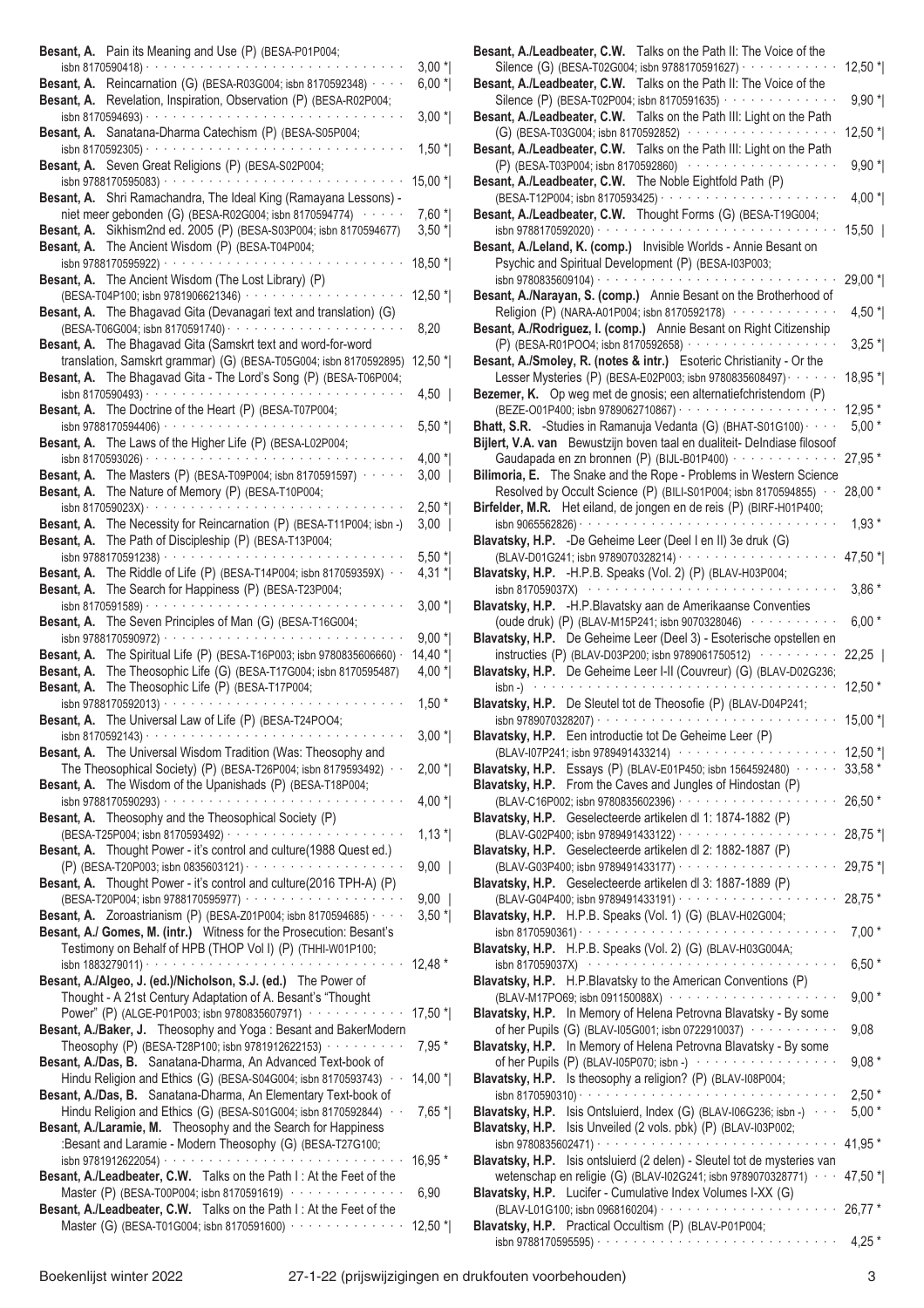| Blavatsky, H.P. Praktisch Occultisme (P) (BLAV-P02P200;                                                                                                                                                                       |           |
|-------------------------------------------------------------------------------------------------------------------------------------------------------------------------------------------------------------------------------|-----------|
| isbn 9789061750048) · · · · · · · · · ·<br>Blavatsky, H.P. The Key to Theosophy (P) (BLAV-T02P069;                                                                                                                            | 4,00 $*$  |
| isbn 0911500073) $\cdots$                                                                                                                                                                                                     | 14,95 *   |
| Blavatsky, H.P. The Original Programme of the Theosophical Society<br>(G) (BLAV-T03G004; isbn 8170593557)<br>$\alpha$ , and $\alpha$ , and $\alpha$ , and $\alpha$                                                            | 4,50 $^*$ |
| Blavatsky, H.P. The Voice of the Silence (P) (BLAV-T14P003;<br>isbn 9780835606806) · · · · · · · · · · · · · · · · ·                                                                                                          | 11,50 *   |
| Blavatsky, H.P. The Voice of the Silence (AA Edition) (P)                                                                                                                                                                     |           |
| (BLAV-T08P004A; isbn 8170593719) ·········<br>Blavatsky, H.P. The Voice of the Silence (Adyar min) (G)                                                                                                                        | $8,00$    |
| (BLAV-T07G004; isbn 9788170591163) · · · · · · · · · · · ·                                                                                                                                                                    | $5,00$    |
| Blavatsky, H.P. The Voice of the Silence (Golden Jubilee Edition) (P)<br>(BLAV-T09P004; isbn 8170593719)<br>$\mathcal{A}$ , and $\mathcal{A}$ , and $\mathcal{A}$ , and $\mathcal{A}$ , and $\mathcal{A}$ , and $\mathcal{A}$ | $8,00*$   |
| Blavatsky, H.P. The Voice of the Silence (gilt-edged gift edition) (G)                                                                                                                                                        |           |
| (BLAV-T14G003; isbn 9780835606813) · · · · · · · · · · · · · · · · ·<br>Blavatsky, H.P. The people of the blue mountains (P) (BLAV-P01P450;                                                                                   | 17,95 *   |
| isbn 1564596192) $\cdots$                                                                                                                                                                                                     | 34,49 *   |
| Blavatsky, H.P. Two Books of the Stanzas of Dzyan (P)<br>(BLAV-T11P004; isbn 9788170590064) ············                                                                                                                      | $7,60*$   |
| Blavatsky, H.P. (comp.) Gems from the East - A Birthday Book of<br>Precepts and Axioms (G) (BLAV-G01G069; isbn 091150012X) · · · · ·                                                                                          | $21,60*$  |
| Blavatsky, H.P./Algeo, J. (ed.) The Letters of H.P. Blavatsky - Vol. 1                                                                                                                                                        |           |
| 1861-1879 (G) (BLAV-L02G003; isbn 9780835608367) · · · · · · · · · ·<br>Blavatsky, H.P./Codd, C.M. (ed.) The Key to Theosophy - Simplified                                                                                    | 29,95 *   |
| Adyar edition by Clara M. Codd (P) (BLAV-T02P004;                                                                                                                                                                             |           |
| isbn 978170595311)<br>Blavatsky, H.P./Codd, C.M. (ed.) The Key to Theosophy - Simplified                                                                                                                                      | $7,60*$   |
| Adyared by Clara M.Codd (laatste gebonden x (G) (BLAV-T02G004;                                                                                                                                                                |           |
| isbn 8170592607) ·<br>the contract of the contract of the<br>$\mathcal{A}$ , and $\mathcal{A}$ , and $\mathcal{A}$ , and<br>Blavatsky, H.P./Collins, M./Alcyone (Krishnamurti, J.) Drie Wegen,                                | $7,35*$   |
| één Pad - Stem v/d Stilte, Licht op het Pad, a/d Voeten v/d Meester                                                                                                                                                           |           |
| (P) (BLAV-D06P200; isbn 9789061750888) · · · · · · · · · · · · · · · ·<br>Blavatsky, H.P./Collins, M./Alcyone (Krishnamurti, J.) Inspirations                                                                                 | 20,50 *   |
| from Ancient Wisdom (Alcyone, Mabel Collins, H.P. Blavatsky) (P)<br>(ALCY-I01P003; isbn 9780835607735) ·················                                                                                                      | $12,50$   |
| Blavatsky, H.P./Dubbink, J.H. Het Onmogelijke Zoeken - Inleiding tot                                                                                                                                                          |           |
| een westerse yoga (P) (DUBB-H01P200; isbn 9789061750529) · · · · ·<br>Blavatsky, H.P./Farthing, G.A. (comp.) The Right Angle - H.P.                                                                                           | $6,35*$   |
| Blavatsky on Masonry in her Theosophical Writings (P)                                                                                                                                                                         |           |
| (FART-R01P001; isbn -) · · ·<br>Blavatsky, H.P./Gomes, M. (comp.) H.P.B. Teaches: An Anthology                                                                                                                                | $10,00*$  |
| (G) (BLAV-H04G004; isbn 8170593972) ···············                                                                                                                                                                           | 22,80 *   |
| Blavatsky, H.P./Gomes, M. (comp.) H.P.B. Teaches: An Anthology                                                                                                                                                                | 11,34     |
| Blavatsky, H.P./Gomes, M. (ed.) Esoteric Instructions (P)                                                                                                                                                                     |           |
| (BLAV-E03P004; isbn 9788170595830) · · · · · · · · · · · · · · · ·<br>Blavatsky, H.P./Gomes, M. (ed.) Isis Unveiled (A New Abridgment) -                                                                                      | 19,95 *   |
| Secrets of the Ancient Wisdom Tradition (P) (GOME-I01P003;<br>$\alpha$ , and $\alpha$ , and $\alpha$ , and $\alpha$ , and $\alpha$ , and $\alpha$ , and $\alpha$ , and $\alpha$<br>isbn 9780835607292) ·                      | 18,95 *   |
| Blavatsky, H.P./Mills, J. (ed.) The Key to Theosophy - Abridgement,                                                                                                                                                           |           |
| Edited by Joy Mills (P) (BLAV-T02P003; isbn 9780835604277) · · · · ·<br>Blavatsky, H.P./Parley, W.A. (comp.) A Blavatsky quotation book (G)                                                                                   | $8,50*$   |
| (BLAV-Q01G004; isbn 9788170593140) ·············                                                                                                                                                                              | $7,80*$   |
| Blavatsky, H.P./Preston, E.W. (ed.)/Humphreys, C. (ed.) An<br>Abridgement of The Secret Doctrine (P) (PRES-A01P003;                                                                                                           |           |
| والمتواط والمتواط والمتواط والمتواط والمتواطئ<br>isbn 9780835600095) ·                                                                                                                                                        | 17,50 *   |
| Blavatsky, H.P./Psaltis, L. (comp.) -Dynamics of the Psychic World -<br>Comments by H.P. Blavatsky on Magic, Mediumship (P)                                                                                                   |           |
| Blavatsky, H.P./Psaltis, L. (comp.) Dynamics of the psychic world -                                                                                                                                                           | 4,54 $*$  |
| comments by H.P. Blavatsky - comp. by L. Psaltis (G)                                                                                                                                                                          |           |
| (BLAV-D01G004; isbn 8170594863) · · · · · · · · · · · · · · ·<br>Blavatsky, H.P./Psaltis, L. (comp.) Dynamics of the psychic world -                                                                                          | $9,00*$   |
| comments by H.P. Blavatsky - comp. by L. Psaltis (P)                                                                                                                                                                          |           |
| $\alpha$ , and a sequence of the sequence of the sequence of $\alpha$<br>(BLAV-D01P004; isbn 817029121X) ·<br>Blavatsky, H.P./Spierenburg, H.J. (comp.) The New Testament                                                     | $7,00*$   |
| Commentaries of H.P. Blavatsky (P) (SPIE-T02P075;<br>and the company of the                                                                                                                                                   |           |
| isbn 0913004510) · · · · · · · · · · · ·<br>Blavatsky, H.P./Spierenburg, H.J. (comp.) The Veda Commentaries                                                                                                                   | $20,50$ * |
| of H.P.Blavatsky (P) (SPIE-V01P075; isbn 0913004987) · · · · · · · · ·<br>Blavatsky, H.P./Spierenburg, H.J. (comp.) The Vedanta                                                                                               | $16,00*$  |
| Commentaries of H.P.Blavatsky (P) (SPIE-T05P075; isbn 0913004758) 16,00 *                                                                                                                                                     |           |

| Blavatsky, H.P./Zirkoff, B. de (ed.) Collected Writings 15 Vols. Set                                                                                                                                         |                    |
|--------------------------------------------------------------------------------------------------------------------------------------------------------------------------------------------------------------|--------------------|
| Price (G) (BLAV-C00G002; isbn 9780835619301) · · · · · · · · · · · · ·                                                                                                                                       | $.400,00*$         |
| Blavatsky, H.P./Zirkoff, B. de (ed.) Collected Writings Volume 01 -<br>1974-1878 (G) (BLAV-C01G002; isbn 7980835600828) · · · · · · · · ·                                                                    | 29,00 *            |
| Blavatsky, H.P./Zirkoff, B. de (ed.) Collected Writings Volume 02 -                                                                                                                                          |                    |
| 1879-1880 (G) (BLAV-C02G002; isbn 9780835600910) · · · · · · · · ·                                                                                                                                           | 29,00 *            |
| Blavatsky, H.P./Zirkoff, B. de (ed.) Collected Writings Volume 03 -                                                                                                                                          |                    |
| 1881-1882 (G) (BLAV-C03G002; isbn 9780835600996) · · · · · · · · ·                                                                                                                                           | 29,00 *            |
| Blavatsky, H.P./Zirkoff, B. de (ed.) Collected Writings Volume 04 -                                                                                                                                          |                    |
| 1882-1883 (G) (BLAV-C04G002; isbn 9780835601061) · · · · · · · · ·<br>Blavatsky, H.P./Zirkoff, B. de (ed.) Collected Writings Volume 05 -                                                                    | 29,00 *            |
| 1883 (G) (BLAV-C05G002; isbn 9780835601177) ·············                                                                                                                                                    | 29,00 *            |
| Blavatsky, H.P./Zirkoff, B. de (ed.) Collected Writings Volume 06 -                                                                                                                                          |                    |
| 1883-1885 (G) (BLAV-C06G002; isbn 9780835601252) · · · · · · · · ·                                                                                                                                           | 29,00 *            |
| Blavatsky, H.P./Zirkoff, B. de (ed.) Collected Writings Volume 07 -                                                                                                                                          |                    |
| 1886-1887 (G) (BLAV-C07G002; isbn 9780835671552) · · · · · · ·<br>Blavatsky, H.P./Zirkoff, B. de (ed.) Collected Writings Volume 08 -                                                                        | 29,00 *            |
| 1887 (G) (BLAV-C08G002; isbn 9780835602242) ············                                                                                                                                                     | 29,00 *            |
| Blavatsky, H.P./Zirkoff, B. de (ed.) Collected Writings Volume 09 -                                                                                                                                          |                    |
| 1888 (G) (BLAV-C09G002; isbn 9780835602174) ·············                                                                                                                                                    | 29,00 *            |
| Blavatsky, H.P./Zirkoff, B. de (ed.) Collected Writings Volume 10 -                                                                                                                                          |                    |
| 1888-1889 (G) (BLAV-C10G002; isbn 9780835671880) · · · · · · · · ·<br>Blavatsky, H.P./Zirkoff, B. de (ed.) Collected Writings Volume 11 -                                                                    | 29,00 *            |
| 1889 (G) (BLAV-C11G002; isbn 9780835602150) ··········                                                                                                                                                       | 29,00 *            |
| Blavatsky, H.P./Zirkoff, B. de (ed.) Collected Writings Volume 12 -                                                                                                                                          |                    |
| 1889-1890 (G) (BLAV-C12G002; isbn 9780835602280) · · · · · · · · ·                                                                                                                                           | 29,00              |
| Blavatsky, H.P./Zirkoff, B. de (ed.) Collected Writings Volume 13 -                                                                                                                                          |                    |
| 1890-1891 (G) (BLAV-C13G002; isbn 9780835602297) · · · · · · · · ·                                                                                                                                           | 29,00 *            |
| Blavatsky, H.P./Zirkoff, B. de (ed.) Collected Writings Volume 14 -<br>Miscellaneous (G) (BLAV-C14G002; isbn 9780835602341) · · · · · · ·                                                                    | 29,00 *            |
| Blavatsky, H.P./Zirkoff, B. de (ed.) Collected Writings Volume 15 -                                                                                                                                          |                    |
| Cumulative Index (G) (BLAV-C15G002; isbn 9780835602372) · · · · · ·                                                                                                                                          | 29,00 *            |
| Blok, J.A. (vert. & inl.)/Lau-Tze Tau Teh Tsjinga (G) (BLOK-T01G232;                                                                                                                                         |                    |
|                                                                                                                                                                                                              | 13,50 *            |
| Bloom, W. The Power of the New Spirituality - To Live a Life of<br>Compassion and Fulfillment (P) (BLOO-P01P003;                                                                                             |                    |
| $\alpha$ , and a set of the set of the set of the set of the set of the set of the $\alpha$<br>isbn 9780835609067) · ·                                                                                       |                    |
|                                                                                                                                                                                                              |                    |
|                                                                                                                                                                                                              | $17,95*$           |
| Bo Yin Ra Werelden - een reeks kosmische beelden (G)<br>(BO-W01G400; isbn 9789073007185) · · · · · · · · · · · · · · ·                                                                                       | $30,00*$           |
| Bodhidharma De oorsprong van zen (1) (BODH-O-01P400;                                                                                                                                                         |                    |
| isbn 9789063500573) · · · · · · · · · · · · · · ·                                                                                                                                                            | 17,50 *            |
| Boehme, J./Waterfield, R. (ed.) Jacob Boehme - Western Esoteric                                                                                                                                              |                    |
| Masters Series (P) (WATE-B01P100; isbn 1556433573) ·········<br>Boer, I. de De Stem van de Stilte - de Wereld achter het Werk (P)                                                                            | $16,00*$           |
|                                                                                                                                                                                                              | $5.00*$            |
| Bohm, D Over dialoog - helder denken en communi-ceren (P)                                                                                                                                                    |                    |
| (BOHM-O01P400; isbn 9789025906283) ·················                                                                                                                                                         | $21,99*$           |
| Bolt, J.H. Het begon in het Paradijs (G) (BOLT-H01G200; isbn -) with a                                                                                                                                       | $3,50*$            |
| Borg, M./Kornfield, J. Jesus and Buddha - The Parallel Sayings (P)                                                                                                                                           |                    |
| <b>Bos, A.</b> Hoe de stof de geest kreeg - De evolutie van het ik (P)                                                                                                                                       | 21,95 *            |
| (BOS-H01P400; isbn 9789062388547) · · · · · · · · · · · · · · · ·                                                                                                                                            | 29,95 *            |
| Bosman, S/Funneman, S./Remkes, G. Straling onder toezicht (P)                                                                                                                                                |                    |
| (BOSM-S01P400; isbn 9789464351262) ··················                                                                                                                                                        | 19,50 *            |
| Bowen, P.G. Hatha Yoga - The Occult Science of Health (P)                                                                                                                                                    |                    |
|                                                                                                                                                                                                              | $1,00*$<br>10,89 * |
| <b>Bowen, P.G.</b> The Occult Way (P) (BOWE-T01P001; isbn 0722950713)   ·<br><b>Bowen, P.G.</b> The Occult Way, Part II (P) (BOWE-T02P001; isbn -)   ·  · ·                                                  | $2,25*$            |
|                                                                                                                                                                                                              |                    |
| Bowen, P.G. The Sayings of the Ancient One (P) (BOWE-S01P001;                                                                                                                                                | 9,08               |
| Bowen, R. HPB on "How to Study Theosophy" (P) (BOWE-M01P004;                                                                                                                                                 |                    |
| Box-Thijs, V. De klassieke kabbalah - een introductie (P)                                                                                                                                                    | $2,25*$            |
|                                                                                                                                                                                                              | $6,00*$            |
| Boynes, C.H. Freedom through the Balisier (P) (BOYN-F01P003;                                                                                                                                                 |                    |
| $\sin 0835605841)$                                                                                                                                                                                           | $6,19*$            |
|                                                                                                                                                                                                              | $18,50*$           |
| Braekers, M. Een weg van verstilling, spirituele zoektocht met teksten<br>van Meister Eckhart (P) (BRAE-W01P004; isbn 978903173956) · · · ·<br>Brakell Buys, R. van - Gestalten uit de Perzische Mystiek (P) |                    |
| (BRAK-G01P400; isbn 9789070104467) ·····················                                                                                                                                                     | $14,75*$           |
| Braungart, M./McDonough, W. Cradle to cradle - afval is voedsel (P)                                                                                                                                          |                    |
| (BRAU-C01P400; isbn 9789055945771) ···················<br>Brentjens, Y. K.P.C. de Bazel (1869-1923) - Ontwerpen voor het                                                                                     | 19,90 *            |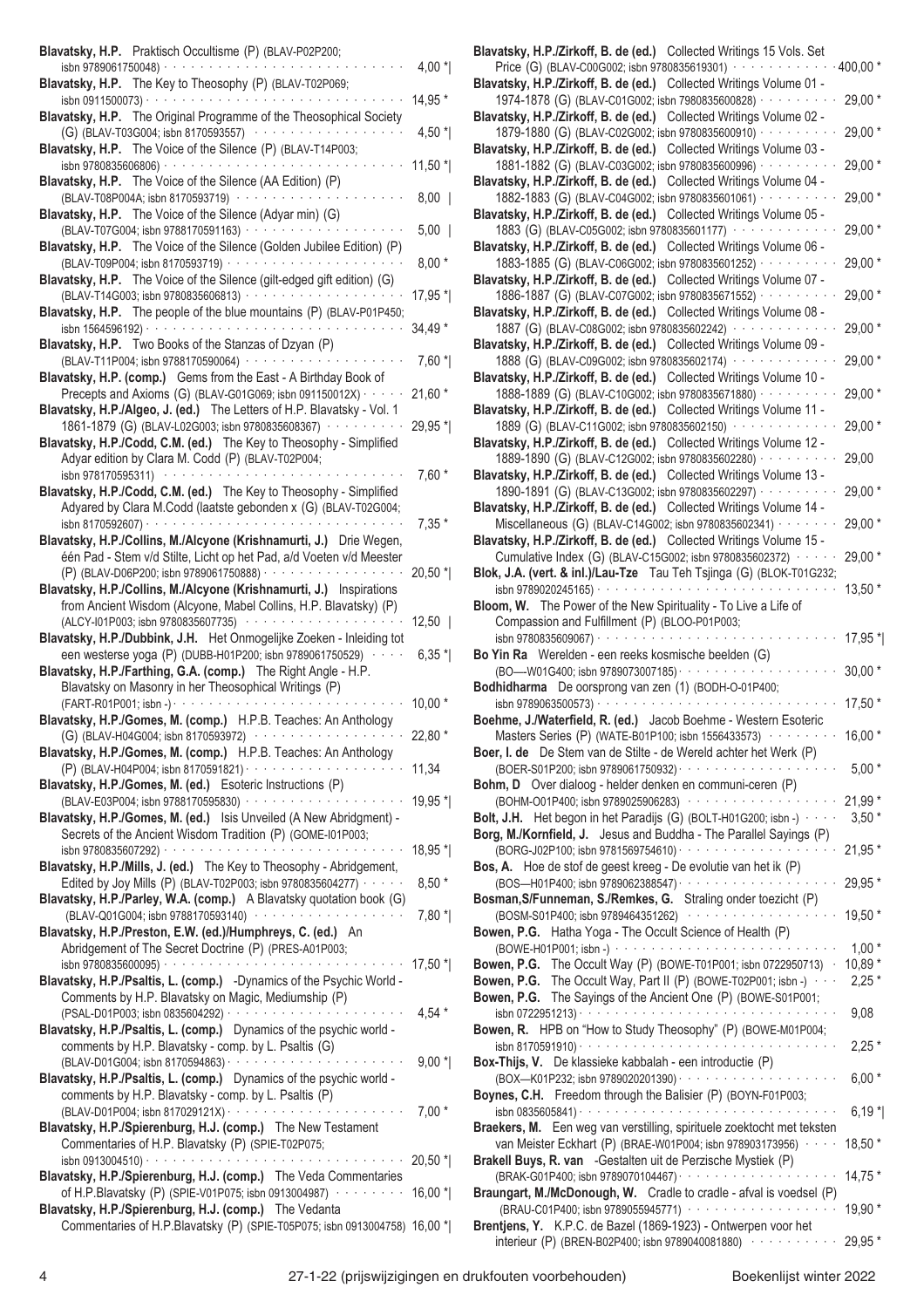| Bromley, L. Astrology - A Handbook for Beginners (Study Guide) (P)<br>(BROM-A01P003; isbn 248) · · · · · · · · · · · ·                                | $10,00*$            |
|-------------------------------------------------------------------------------------------------------------------------------------------------------|---------------------|
| Brown, C. Magical Christianity - The Power of Symbols for Spiritual                                                                                   |                     |
| Renewal (with CD) (P) (BROW-M01P003; isbn 9780835608558) · · · ·                                                                                      | 19,95 *             |
| Brown, D. Oorsprong (G) (BROW-001G400; isbn 9789024577927) · · ·<br>Brown, W.T./Gomes, M. (intr.) W.T. Brown's "Scenes in My Life"                    | 29,99 *             |
| (THOP Vol IV) (P) (THHI-S01P100; isbn 1883279046) ········                                                                                            | $12,48*$            |
| Bruce, D.P. Serving a Higher Purpose - Theosophy for a Meaningful                                                                                     |                     |
| Life (P) (BRUC-S01P100; isbn 9780835609456) · · · · · · · · ·<br>Bruteau, B. - Evolution toward Divinity (G) (BRUT-E01G002;                           | 24,95 *             |
| isbn 0835602168) $\cdots$                                                                                                                             | 15,22 *             |
| Bruteau, B. (comp.) The other half of my soul - B. Griffithsand the                                                                                   |                     |
| Hindu-Christian Dialogue (P) (BRUT-O01P003A; isbn 0835607178) · ·<br>Burgess, Y.K. Oneness and the monad (P) (BURG-001P001)                           | 20,65 *<br>$10,00*$ |
| Burnier, R. Human Regeneration (G) (BURN-H02G004;                                                                                                     |                     |
|                                                                                                                                                       | 12,50 *             |
| Burnier, R. Human Regeneration - lectures and discussions (P)<br>(BURN-H02P199; isbn 9789061750642) · · · · · · · · · · · · ·                         |                     |
| Burnier, R. Living Truth - The Future of the Theosophical Society                                                                                     | $10,50*$            |
| (Blavatsky Lecture 2005) (P) (BURN-L01P004; isbn 8170595029) ·                                                                                        | $3,00*$             |
| Burnier, R. No Other Path to Go (P) (BURN-N01P004; isbn 8170592763)                                                                                   | $3,25*$             |
| Burnier, R. Regeneratie van de Mens (P) (BURN-R01P200;                                                                                                | 7,95 *              |
| Burnier, R. The Universal Yoga Tradition (P) (BURN-T03P004;                                                                                           |                     |
| isbn 8170591309) $\cdots$                                                                                                                             | $3,00*$             |
| Burnier, R. The Way of Self-Knowledge (P) (BURN-T01P004;                                                                                              | $2,75*$             |
| Burnier, R. The World Around Us - 'On the Watch-Tower' Articles from                                                                                  |                     |
| 1980-2007 (G) (BURN-W02G004; isbn 9788170595212)                                                                                                      | 22,50 *             |
| Burnier, R. Truth, Beauty and Goodness (P) (BURN-T02P004;<br>isbn 8170593581) $\cdots$ $\cdots$ $\cdots$ $\cdots$ $\cdots$ $\cdots$ $\cdots$ $\cdots$ | $5,00$              |
| Caldwell, C. Getting in Touch - Guide to New Body-Centered                                                                                            |                     |
| Therapies (P) (CALD-G01P003; isbn 0835607615) $\cdots$                                                                                                | $16,00*$            |
| Caldwell, D. The Esoteric World of Madame Blavatsky - Insights into<br>the Life of Modern Sphinx (G) (CALD-E01G003; isbn 9780835607940)               | $30,95$ *           |
| Calleman, C.J. De Maya Kalender en de transformatie van het                                                                                           |                     |
| bewustzijn (P) (CALL-M01P232; isbn 9789020283518) · · · ·                                                                                             | 27,50 *             |
| Campbell, D.G. Music: Physician for Times to Come (P)<br>(CAMP-M01P003A; isbn 9780835607889) · · · · · · · · · · · · · ·                              | 17,50 *             |
| Campbell, D.G. The Roar of Silence (P) (CAMP-T01P003;                                                                                                 |                     |
| isbn 0835606457) $\cdots$                                                                                                                             | 12,50 *             |
| Campbell, D.G. The Wisdom and Power of Music - An Innovative<br>Program (4 CDs) (C) (CAMP-W01C003; isbn 9780835689472) · · · · · ·                    | 24,50               |
| Carter, C.E.O. Encyclopaedia of Psychological Astrology (P)                                                                                           |                     |
| (CART-E01P001; isbn 722950691) ············                                                                                                           | $8,10*$             |
| Carter, C.E.O. Essays on the Foundations of Astrology (P)<br>(CART-E02P001; isbn 0722951329) · · · · · · · · · · · · · · ·                            |                     |
| Carter, C.E.O. Symbolic Directions in Modern Astrology (P)                                                                                            | 7,96 *              |
| (CART-S01P001; isbn 722951450) ··················                                                                                                     | $8,10*$             |
| Carter, C.E.O. The Astrology of Accidents (P) (CART-A01P001;                                                                                          |                     |
| Carus, L. (ed. & tr.) The Real St. Nicholas - Tales of Generosity and                                                                                 | $5,22*$             |
| Hope From Around the World (P) (CARU-R01P003; isbn 0835608131)                                                                                        | 24,00 *             |
| Cavalli, T.F. Embodying Osirus - The Secrets of Alchemical                                                                                            |                     |
| Transformation (P) (CAVA-E01P003; isbn 9780835608800) $\cdots$<br>Cayce, E./Todeschi, K.J. Edgar Cayce on Angels and the Angelic                      | 18,50 *             |
| Forces (P) (TODE-E01P100; isbn 9780876049730) ············                                                                                            | 19,95 *             |
| Challoner, H.K. The Path of Healing - Finding Your Soul's Potential                                                                                   |                     |
| Challoner, H.K. What of Tomorrow? The Problem of Fear (P)                                                                                             | $12,18*$            |
| (CHAL-W01P001; isbn 0722950462)                                                                                                                       | $4,65*$             |
| Chaplin, P. City of Secrets - One Woman's True-life Journey to the                                                                                    |                     |
| Heart of the Grail Legend (P) (CHAP-C01P003; isbn 9780835608718) ·<br>Chaplin, P. The Portal - An Initiate's Journey into the Secret of               | 16,00 *             |
| Rennes-le-Chateau (P) (CHAP-P01P003; isbn 9780835608886) · ·                                                                                          | 18,95               |
| Chatterji, J.C. The Wisdom of the Vedas (P) (CHAT-T01P003-2;                                                                                          |                     |
| Chattopadhyaya, H. - The Divine Vagabond (P) (CHAT-D01P004; isbn -)                                                                                   | 16,95 *<br>$2,00*$  |
| Churchward, J. The Sacred Symbols of Mu (P) (CHUR-S01P100;                                                                                            |                     |
|                                                                                                                                                       | $14,50*$            |
| Cianciosi, J. The Meditative Path - A Gentle Way to Awareness,<br>Concentration and Serenity (P) (CIAN-M01P003; isbn 9780835607964)                   | 14,00               |
| Cicero -Somnium Scipionis (Vision of Scipio) (P) (CICE-S01P074;                                                                                       |                     |
|                                                                                                                                                       | $1,36*$             |

| Healing (P) (CLEV-P01P003; isbn 9780835609098) · · · · · · · · · · · · ·                                                                                                                                                                                                                                                                                                                                                                                                                                                                                                                                                                                                         | $16,95$   |
|----------------------------------------------------------------------------------------------------------------------------------------------------------------------------------------------------------------------------------------------------------------------------------------------------------------------------------------------------------------------------------------------------------------------------------------------------------------------------------------------------------------------------------------------------------------------------------------------------------------------------------------------------------------------------------|-----------|
| Codd, C.M. - The Mystery of Life - And How Theosophy Unveils It (P)                                                                                                                                                                                                                                                                                                                                                                                                                                                                                                                                                                                                              |           |
| (CODD-M01P004; isbn 817059071X) ·····················                                                                                                                                                                                                                                                                                                                                                                                                                                                                                                                                                                                                                            | $2,50$ *  |
| Codd, C.M. Meditation - Its Practice and Results (G) (CODD-M01G004;                                                                                                                                                                                                                                                                                                                                                                                                                                                                                                                                                                                                              |           |
| Meditation - Its Practice and Results (P) (CODD-M02P004;<br>Codd, C.M.                                                                                                                                                                                                                                                                                                                                                                                                                                                                                                                                                                                                           | $4,00*$   |
|                                                                                                                                                                                                                                                                                                                                                                                                                                                                                                                                                                                                                                                                                  | 4,00 $^*$ |
| Codd, C.M. Poems $(P)$ (CODD-P01P004; isbn -) $\cdots$                                                                                                                                                                                                                                                                                                                                                                                                                                                                                                                                                                                                                           | $2,00*$   |
| Codd, C.M. The Ageless Wisdom of Life (G) (CODD-T01G004;                                                                                                                                                                                                                                                                                                                                                                                                                                                                                                                                                                                                                         |           |
| isbn 8170592194) $\cdots$                                                                                                                                                                                                                                                                                                                                                                                                                                                                                                                                                                                                                                                        | $11,50$ * |
| Codd, C.M. The Ageless Wisdom of Life (P) (CODD-T01P004;                                                                                                                                                                                                                                                                                                                                                                                                                                                                                                                                                                                                                         |           |
|                                                                                                                                                                                                                                                                                                                                                                                                                                                                                                                                                                                                                                                                                  | $5,45$    |
| Codd, C.M. The Technique of the Spiritual Life (P) (CODD-T02P004;                                                                                                                                                                                                                                                                                                                                                                                                                                                                                                                                                                                                                |           |
|                                                                                                                                                                                                                                                                                                                                                                                                                                                                                                                                                                                                                                                                                  | $5,25$ *  |
| The Way of the Disciple (P) (CODD-T03P004;<br>Codd, C.M.                                                                                                                                                                                                                                                                                                                                                                                                                                                                                                                                                                                                                         |           |
|                                                                                                                                                                                                                                                                                                                                                                                                                                                                                                                                                                                                                                                                                  | $9,50$    |
| Theosophy as the Masters see it (revised edition 2000)<br>Codd, C.M.                                                                                                                                                                                                                                                                                                                                                                                                                                                                                                                                                                                                             |           |
| (G) (CODD-T06G004; isbn 8170593352) ·<br>$\alpha$ , and $\alpha$ , and $\alpha$ , and $\alpha$ , and $\alpha$ , and $\alpha$                                                                                                                                                                                                                                                                                                                                                                                                                                                                                                                                                     | $6,50$    |
| Codd, C.M. Theosophy as the Masters see it (revised edition 2000)                                                                                                                                                                                                                                                                                                                                                                                                                                                                                                                                                                                                                |           |
| (P) (CODD-T06P004; isbn 8170593360) ···················                                                                                                                                                                                                                                                                                                                                                                                                                                                                                                                                                                                                                          | $6,50*$   |
| Trust Yourself to Life (P) (CODD-T05P003; isbn 0835604640)<br>Codd, C.M.                                                                                                                                                                                                                                                                                                                                                                                                                                                                                                                                                                                                         | $3,90*$   |
| Codd, C.M.<br>Trust Yourself to Life (P) (CODD-T05P004; isbn 8170592291)                                                                                                                                                                                                                                                                                                                                                                                                                                                                                                                                                                                                         | 4,50 $^*$ |
| Collins, M.<br>Als de zon noordwaarts gaat (P) (COLL-Z01P400) · · · · · ·                                                                                                                                                                                                                                                                                                                                                                                                                                                                                                                                                                                                        | $13,50*$  |
| Illusions (P) (COLL-I01P450) $\cdots$<br>Collins, M.                                                                                                                                                                                                                                                                                                                                                                                                                                                                                                                                                                                                                             | $12,71*$  |
| Collins, M.<br>Licht op het pad - Door de gouden poort (G)                                                                                                                                                                                                                                                                                                                                                                                                                                                                                                                                                                                                                       |           |
| (COLL-L06G241; isbn 9789070328504) ···················                                                                                                                                                                                                                                                                                                                                                                                                                                                                                                                                                                                                                           | $14,00*$  |
| Light on the Path and Karma (Adyar min) (G)<br>Collins, M.                                                                                                                                                                                                                                                                                                                                                                                                                                                                                                                                                                                                                       |           |
| Light on the Path and Karma (standard) (G)<br>Collins, M.                                                                                                                                                                                                                                                                                                                                                                                                                                                                                                                                                                                                                        | $4,50*$   |
| (COLL-L04G004; isbn 8170590116) · · · · · · · · · · · · · · ·                                                                                                                                                                                                                                                                                                                                                                                                                                                                                                                                                                                                                    | $6,50*$   |
| Our glorious future (P) (COLL-O01P450) · · · · · · · · · · ·<br>Collins, M.                                                                                                                                                                                                                                                                                                                                                                                                                                                                                                                                                                                                      | $13,16*$  |
| The Idyll of the White Lotus (P) (COLL-T01P004;<br>Collins, M.                                                                                                                                                                                                                                                                                                                                                                                                                                                                                                                                                                                                                   |           |
|                                                                                                                                                                                                                                                                                                                                                                                                                                                                                                                                                                                                                                                                                  | $7,00*$   |
| The Idyll of the White Lotus (G) (COLL-T02G004;<br>Collins, M.                                                                                                                                                                                                                                                                                                                                                                                                                                                                                                                                                                                                                   |           |
|                                                                                                                                                                                                                                                                                                                                                                                                                                                                                                                                                                                                                                                                                  | 8,75      |
| The blossom and the fruit (P) (COLL-B01P450; isbn -) $\cdot$<br>Collins, M.                                                                                                                                                                                                                                                                                                                                                                                                                                                                                                                                                                                                      | $22,24*$  |
| The transparent jewel (P) (COLL-T01P450) $\cdots$<br>Collins, M.                                                                                                                                                                                                                                                                                                                                                                                                                                                                                                                                                                                                                 | 17,58 *   |
| When the Sun Moves Northward (G) (COLL-W01G003;<br>Collins, M.                                                                                                                                                                                                                                                                                                                                                                                                                                                                                                                                                                                                                   |           |
|                                                                                                                                                                                                                                                                                                                                                                                                                                                                                                                                                                                                                                                                                  |           |
|                                                                                                                                                                                                                                                                                                                                                                                                                                                                                                                                                                                                                                                                                  | $12,50*$  |
|                                                                                                                                                                                                                                                                                                                                                                                                                                                                                                                                                                                                                                                                                  |           |
| (COME-L01P400; isbn 906732003X) · · · · · · · · · · · · · · · ·                                                                                                                                                                                                                                                                                                                                                                                                                                                                                                                                                                                                                  | 23,00 *   |
|                                                                                                                                                                                                                                                                                                                                                                                                                                                                                                                                                                                                                                                                                  |           |
| HPB) (P) (CONG-C01P069; isbn 0911500170) (and the control of the control of the control of the control of the control of the control of the control of the control of the control of the control of the control of the control                                                                                                                                                                                                                                                                                                                                                                                                                                                   | $4,95*$   |
|                                                                                                                                                                                                                                                                                                                                                                                                                                                                                                                                                                                                                                                                                  |           |
| Letters of HPB) (P) (CONG-C01P241; isbn 9789062715817) · · · · · ·                                                                                                                                                                                                                                                                                                                                                                                                                                                                                                                                                                                                               | $5,00*$   |
|                                                                                                                                                                                                                                                                                                                                                                                                                                                                                                                                                                                                                                                                                  |           |
|                                                                                                                                                                                                                                                                                                                                                                                                                                                                                                                                                                                                                                                                                  | $6,44*$   |
|                                                                                                                                                                                                                                                                                                                                                                                                                                                                                                                                                                                                                                                                                  |           |
|                                                                                                                                                                                                                                                                                                                                                                                                                                                                                                                                                                                                                                                                                  | $20,50*$  |
|                                                                                                                                                                                                                                                                                                                                                                                                                                                                                                                                                                                                                                                                                  |           |
| Meditations and Exercises) (P) (CORN-M01P003-2;                                                                                                                                                                                                                                                                                                                                                                                                                                                                                                                                                                                                                                  |           |
|                                                                                                                                                                                                                                                                                                                                                                                                                                                                                                                                                                                                                                                                                  | $26,00*$  |
|                                                                                                                                                                                                                                                                                                                                                                                                                                                                                                                                                                                                                                                                                  | 18,95 *   |
|                                                                                                                                                                                                                                                                                                                                                                                                                                                                                                                                                                                                                                                                                  |           |
| euthanasia (VVP in guldens. Boek niet leverbaar) (P)                                                                                                                                                                                                                                                                                                                                                                                                                                                                                                                                                                                                                             |           |
| (COWA-H01P280; isbn 0887067646) · · · · · · · · · · · · · · · ·                                                                                                                                                                                                                                                                                                                                                                                                                                                                                                                                                                                                                  | 16,00 *   |
|                                                                                                                                                                                                                                                                                                                                                                                                                                                                                                                                                                                                                                                                                  |           |
|                                                                                                                                                                                                                                                                                                                                                                                                                                                                                                                                                                                                                                                                                  | $10,00*$  |
|                                                                                                                                                                                                                                                                                                                                                                                                                                                                                                                                                                                                                                                                                  |           |
| Comenius, J.A. Het labyrint der wereld en het paradijs des harten (P)<br>Conger, M. Combined Chronology (of Mahatma Letters and Letters of<br>Conger, M. Gecombineerde chronologie (van Mahatma Brieven en<br>Cooper, I.S. Theosophy Simplified (P) (COOP-T01P003;<br>Cornell, J. Drawing the Light from Within (P) (CORN-D01P003;<br>Cornell, J. Mandala - Luminous Symbols for Healing (with CD of<br>Cousineau, P. The Olympic Odyssey (P) (COUS-001P003;<br>Coward, H.G./Lipner, J.J./Young, K.K. Hindu ethics, purity, abortion,<br>Craig, M. Kundun - A Biography of the Family of the Dalai Lama (P)<br>Crandall, J. Self-transformation through Music (P) (CRAN-S01P003; | 6,25      |
| Cranston, S. Het bijzondere leven en de invloed van Helena                                                                                                                                                                                                                                                                                                                                                                                                                                                                                                                                                                                                                       |           |
| Blavatsky (Tweede herziene druk) (G) (CRAN-H01G241A;                                                                                                                                                                                                                                                                                                                                                                                                                                                                                                                                                                                                                             |           |
|                                                                                                                                                                                                                                                                                                                                                                                                                                                                                                                                                                                                                                                                                  | $29,50$ * |
| Crum, J.K. The Art of Inner Listening (P) (CRUM-T01P003;                                                                                                                                                                                                                                                                                                                                                                                                                                                                                                                                                                                                                         |           |
|                                                                                                                                                                                                                                                                                                                                                                                                                                                                                                                                                                                                                                                                                  | 5,00      |
| Cushnir, H.R. Unconditional Bliss - Finding Happiness in the Face of                                                                                                                                                                                                                                                                                                                                                                                                                                                                                                                                                                                                             |           |
| Hardship (P) (CUSH-B01P003; isbn 0835607925) · · · · · · · · · · · · · ·                                                                                                                                                                                                                                                                                                                                                                                                                                                                                                                                                                                                         | $16,95*$  |
| boeddhisme (P) (RINP-K01P400; isbn 9789056700768) www.www.                                                                                                                                                                                                                                                                                                                                                                                                                                                                                                                                                                                                                       | 14,95 *   |
| Dagpo Rinpoche Karma - oorzaak en gevolg in het Tibetaans<br>Dalai Lama De kracht van vriendelijkheid (P) (DALA-K03P400;                                                                                                                                                                                                                                                                                                                                                                                                                                                                                                                                                         |           |
|                                                                                                                                                                                                                                                                                                                                                                                                                                                                                                                                                                                                                                                                                  | 15,50 *   |

**Cleve, J.** Path of the Sacred Pipe: Journey of Love, Power, and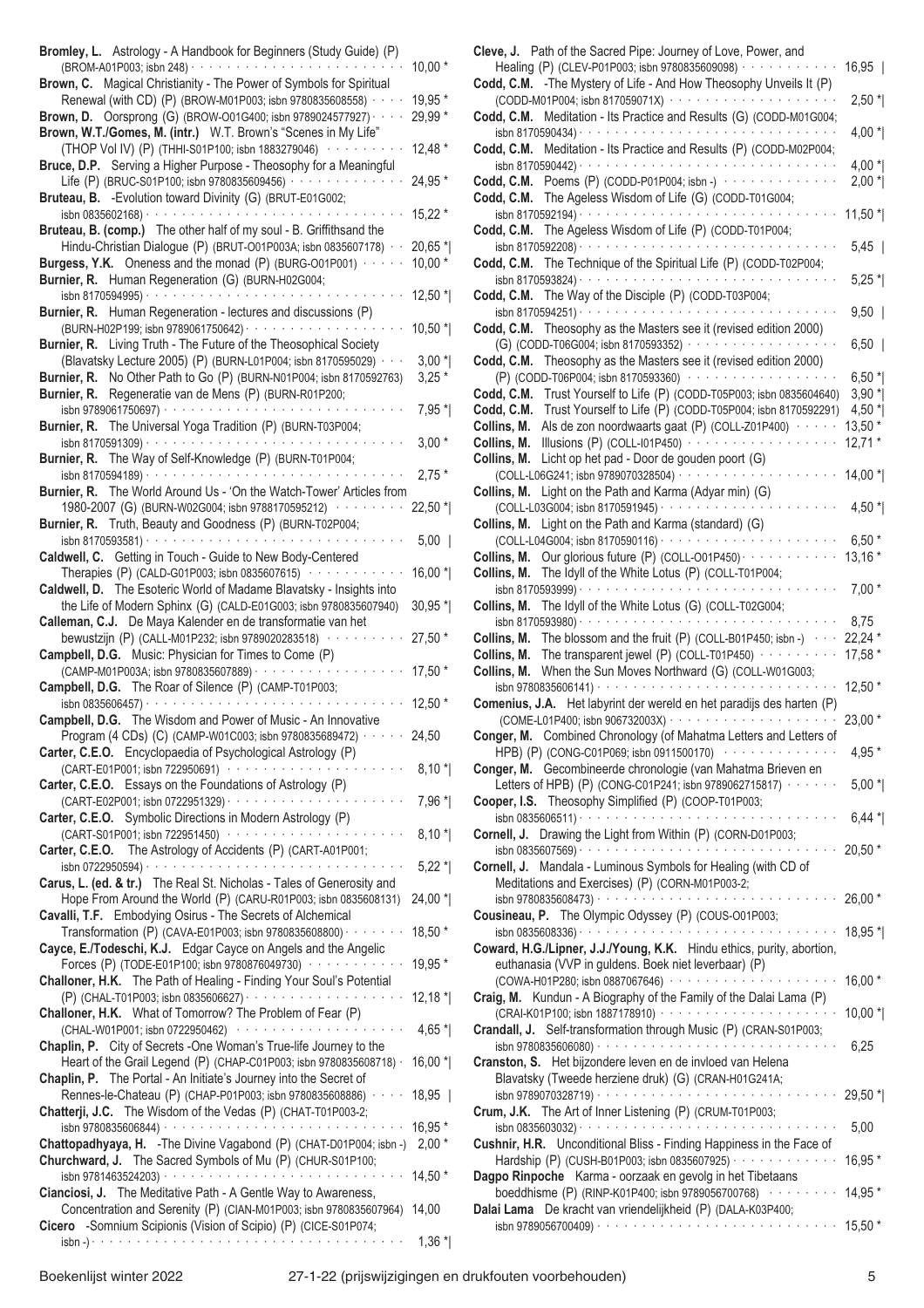| Dalai Lama Live in a Better Way - Reflections on Truth, Love and<br>Happiness (G) (DALA-L02G100; isbn 0670896713) · · · · · · · ·                                                                    | $8,95*$            |
|------------------------------------------------------------------------------------------------------------------------------------------------------------------------------------------------------|--------------------|
| Dalai Lama Oog van wijsheid - De visie van de Dalai Lama (P)                                                                                                                                         | 14,95 *            |
| Dalai Lama The Opening of the Wisdom Eye (P) (GYAT-T01P003;<br>Dalai Lama The Opening of the Wisdom-Eye (P) (GYAT-T01P004;                                                                           | 11,00 *            |
| isbn 8170591244) $\cdots$<br>Dalai Lama Vriendelijkheid en helder inzicht (P) (DALA-V01P400;                                                                                                         | 15,00 *            |
| isbn 9789062717316) $\cdots$                                                                                                                                                                         | $12,50*$           |
| Dalai Lama Vrij van religie (P) (DALA-V02P400; isbn 9789056702953) · ·<br>Dalai Lama Wees hier (G) (DALA-W01G400; isbn 9789000372119)<br>Damme, A. van Tarot voor iedereen - Ankertjes 369 (P)       | 14,95 *<br>15,99 * |
| (DAMM-T01P400; isbn 9789020211320)<br>.                                                                                                                                                              | $10,00*$           |
| Dandavate, M. Social Roots of Gender Injustice (Besant Lecture<br>2001) (P) (DAND-S01P004; isbn 8170594804) · · · · · · · · · · ·<br>Das, B. The Essential Unity of All Religons (P) (DASB-E01P004;  | $2,50*$            |
| isbn 9780835600071) · · · · · · · · · · · · · · · · · ·<br>Das, B./Besant, A. (notes) Mystic Experiences - Tales of Yoga and                                                                         | 37,00 *            |
| Vedanta from the Yogavasishtha (P) (DASB-M01P100; isbn 9323) · ·<br>Davidji De geheimen van meditatie (P) (DAVI-G01P400;                                                                             | $7,50*$            |
| $\alpha$ , and $\alpha$ , and $\alpha$ , and $\alpha$ , and $\alpha$ , and $\alpha$ , and $\alpha$ , and $\alpha$<br>isbn 9789401302784) ·                                                           | $20,99*$           |
| Daw, M. Paramitas of perfection (P) (DAWM-P01P001; isbn -) $\cdots$<br>Deane, D. Wisdom, Bliss and Common Sense (P) (DEAN-W01P003;                                                                   | 4,00<br>$10,41*$   |
| Decker, R. The Esoteric Tarot - Ancient Sources Rediscovered in                                                                                                                                      |                    |
| Hermeticism and Cabala (P) (DECK-E01P003; isbn 9780835609081) ·<br>Delaye, A. Jan van het Kruis - Wijze, dichter, mysticus (Reeks                                                                    | 25,95 *            |
| Spirituele Meesters) (P) (DELA-J01P400; isbn 9789492434029)<br>Deveney, J.P. Astral Projection or Liberation of the Double and the                                                                   | 14,95 *            |
| Early TS (THOP Vol VI) (P) (THHI-P01P100; isbn 1883279062) · · · ·<br>Dijck, R. van Wereldreligies, eenheid in diversiteit (P) (DIJC-W01P400;                                                        | 23,50 *            |
| Dijk-Hullegie, M. van Sleutel tot de Upanishads (P) (DIJK-S01P400;                                                                                                                                   | $16,50*$           |
| Dijkstra, M. Basisboek oosterse filosofie (P) (DIJK-B01P400;                                                                                                                                         | $10,00*$           |
|                                                                                                                                                                                                      | $18,00*$           |
| Dijkstra, M. Zenboeddhisme (P) (DIJK-Z01P400; isbn 978902631) · ·<br>Dijkstra, M.(red.), Ransdorp, R., Meyer, J. De, Woei-Lien<br>Chong Inleiding taoistische filosofie / red.M. Dijkstra, bijdr. R. | 19,99 *            |
| Ransdorp e.a. (P) (INLE-I01P400; isbn 9789491693526) · · · · ·<br>Dina-Perla Levende sierlijkheid - basispricipes voopersoonlijke groei,                                                             | 14,95 *            |
| empowerment en spiri (P) (DINA-L02P400; isbn 9789463383349) · · ·                                                                                                                                    | 14,95 *            |
| Dohman (red.) Over levenskunst - De grote filosofen over het goede<br>leven (G) (DOHM-L01G400; isbn 9026317425) ···············                                                                      | 24,95 *            |
| Dongen, H. van Bergson (P) (DONG-B01P400; isbn 9789089531926) · ·                                                                                                                                    | $18,70*$           |
| Donnelly, I.L. Atlantis - The Antediluvian World (P) (DONN-A01P100;                                                                                                                                  |                    |
| Donnelly, I.L. Atlantis - The Antediluvian World (1882) (P)                                                                                                                                          | 17,95 *            |
| Douglas-Klotz, N. The Genesis Meditations - Shared Practice of<br>Peace for Christians, Jews &Muslims (G) (KLOT-G02G003;                                                                             |                    |
|                                                                                                                                                                                                      |                    |
| Douglas-Klotz, N. The Hidden Gospel - Decoding the Spiritual<br>Message of the Aramaic Jesus (G) (KLOT-H01G003;                                                                                      |                    |
|                                                                                                                                                                                                      |                    |
| Douglas-Klotz, N. The Hidden Gospel - Decoding the Spiritual<br>Message of the Aramaic Jesus (P) (KLOT-H01P003; isbn 083560795X) 15,95                                                               |                    |
| Drayer, R.A. Nicholas & Helena Roerich: Spiritual Journey of Two<br>Great Artists and Peacemakers (P) (DRAY-N01P003;                                                                                 |                    |
| Dubbink, J.H. - Fenomenologie en Theosofie (P) (DUBB-F01P200) · · · 0,75 *                                                                                                                           |                    |
| Dubbink, J.H. (red.)/Egmond, D. van (red.)/Margadant, W.D.<br>(red.) Theosofie, Wetenschap en Politiek (P) (DUBB-T01P200;                                                                            |                    |
| Dvivedi, M.N. -De Yoga-Aphorismen van Patanjali (P) (DVIV-D02P200;                                                                                                                                   | 4,25 $^*$          |
|                                                                                                                                                                                                      | $6,35*$            |
| Dvivedi, M.N. De Yoga-Aphorismen van Patanjali (met Williams:<br>Theosofie en de Yoga-Aphorismen) (P) (DVIV-D01P200;                                                                                 |                    |
|                                                                                                                                                                                                      | $6,35*$            |
| Easwaran, E. Essence of the Bhagavad Gita - A Contemporary Guide<br>to Yoga, Meditation & Indian (P) (EASW-E01P100;                                                                                  |                    |
|                                                                                                                                                                                                      |                    |

| Easwaran, E. Gandhi - een biografie (P) (EASW-G01P232;                                                                                       |                   |
|----------------------------------------------------------------------------------------------------------------------------------------------|-------------------|
| isbn 9020281240) · ·                                                                                                                         | $11,12*$          |
| Easwaran, E. The Bhagavad Gita (Vintage) (P) (EASW-B04P100;                                                                                  |                   |
|                                                                                                                                              | 14,95 *           |
| <b>Eaton, E.</b> - I send a Voice (P) (EATO-101P003; isbn 0835605116) $\cdots$                                                               | $13,48*$          |
| Eaton, E. The Shaman and the Medicine Wheel (P) (EATO-T01P003;                                                                               |                   |
|                                                                                                                                              | $12,50*$          |
| Eaton, T. Joy before Night (P) (EATO-J01P003; isbn 0835606341) $\cdots$                                                                      | $8,51*$           |
| <b>Edge, H.T.</b> Evolutie (P) (EDGE-E02P241; isbn 9070328100) $\cdots$<br>Eek, S. Damodar and the Pioneers of the Theosophical Movement (G) | $5,00*$           |
|                                                                                                                                              | $15,00*$          |
| Eeten, S. van/Oudejans, E./Ruiter, E. Krishnamurti in Ommen -                                                                                |                   |
| Wandelen langs vergeten paden (P) (EETE-K01P400;                                                                                             |                   |
| isbn 9789062710645) · · · · · · · · · · · · · · · · ·                                                                                        | $12,75$ *         |
| Eliade, M. De bronnen van yoga (G) (ELIA-B01G400;                                                                                            |                   |
|                                                                                                                                              | 12,50 *           |
| Elkins, D. Beyond Religion - Building a Spiritual life outside Traditional                                                                   |                   |
| Religion (P) (ELKI-B01P003; isbn 083560764X) · · · · · · · · · ·                                                                             | 21,50             |
| Ellis, N. Dreams of Isis - a woman's Spiritual Sojourn (P)                                                                                   |                   |
| (ELLI-D01P003; isbn 0835607127) ··················                                                                                           | 16,50 *           |
| Ellis, N. Feasts of Light - Celebrations for the Seasons of Life (P)                                                                         |                   |
| (ELLI-F01P003; isbn 0835607445) ·················                                                                                            | 20,50             |
| Ellison, A. Science, Consciousness and the Paranormal (Blavatsky                                                                             |                   |
| Lecture 1998) (P) (ELLI-S01P001A; isbn -) · · · · · · · · · · · · · · · · ·                                                                  | $3,75*$           |
| Ellwood, R. Cycles of Faith - The Development of the World's                                                                                 |                   |
| Religions (P) (ELLW-C02P400; isbn 9780759104624) · · · · · · · ·                                                                             | 39,95 *           |
| Ellwood, R. Finding Deep Joy (P) (ELLW-F01P003A;                                                                                             |                   |
|                                                                                                                                              | 15,50             |
| Ellwood, R. Finding the Quiet Mind (P) (ELLW-F02P003;                                                                                        |                   |
|                                                                                                                                              | $8,95*$           |
| Ellwood, R. Frodo's Quest - Living the Myth in "The Lord of the Rings"                                                                       |                   |
| (P) (ELLW-F03P003; isbn 9780835608237) · · · · · · · · · · · · · · · ·                                                                       | 15,25             |
| Ellwood, R. The Cross and the Grail - Esoteric Christianity for the 21st                                                                     |                   |
| Century (P) (ELLW-C01P003; isbn 9780835607605) · · · · · · · · · · · ·                                                                       | 12,95<br>$12,50*$ |
| Ellwood, R. The Pilgrim Self (P) (ELLW-P01P003; isbn 0835607399) · ·<br>Ellwood, R. Theosophy (P) (ELLW-T01P003; isbn 0835606074) $\cdots$   | $12,25*$          |
| Ellwood, R. Wat is Theosofie (P) (ELLW-T02P400; isbn 9021522586) · ·                                                                         | $7,00*$           |
| Ervast, P. The Divine Seed - The Esoteric Teachings of Jesus (P)                                                                             |                   |
| (ERVA-D01P003; isbn 9780835608923) · · · · · · · · · · · · ·                                                                                 | 16,50 *           |
| Evans-Wentz, W.Y. Fairy-Faith in Celtic Countries (The Lost Library)                                                                         |                   |
| (P) (EVAN-L01P100; isbn 9781906621100) · · · · · · · · · · · · · · · · · ·                                                                   | $12,50$ *         |
| Evelein, F. (red.) Reincarnatie, Karma en Leven na de Dood (een                                                                              |                   |
| bibliografie) (G) (EVEL-R01G400; isbn 9076263019) ··········                                                                                 | $7,94*$           |
| Fagg, L.W. Two Faces of Time (P) (FAGG-T01P003; isbn 083560599X) $\cdot$                                                                     | $8,00*$           |
| Farrer-Halls, G. The Feminine Face of Buddhism (P) (FARR-F01P003;                                                                            |                   |
|                                                                                                                                              | $20,50*$          |
| Farthing, G.A. - Aspects of Divine Law (P) (FART-A02P001) ·······                                                                            | 4,50 $^*$         |
| Farthing, G.A. -Modern Theosophy - Origins and Intentios - A Trilogy                                                                         |                   |
| $(P)$ (FART-M01P001; isbn 1) $\cdots$ $\cdots$ $\cdots$ $\cdots$ $\cdots$ $\cdots$ $\cdots$ $\cdots$                                         | $2,00*$           |
| Farthing, G.A. Aspecten van de goddelijke wet (P) (FART-A01P200;                                                                             |                   |
|                                                                                                                                              | $4,00$            |
| Farthing, G.A. Deity Cosmos and Man - An Outline of Esoteric                                                                                 |                   |
| Science (P) (FART-D01P075A; isbn 9781905912230) · · · · · · · · · · ·                                                                        | 17,50 *           |
| Farthing, G.A. Exploring the Great Beyond (P) (FART-E01P003;                                                                                 | $5,60*$           |
| Farthing, G.A. Life, Death and Dreams (P) (FART-L01P075) · · · · · ·                                                                         | $4,00*$           |
| Farthing, G.A. Theosofie: een weldadige bron van inspiratie (P)                                                                              |                   |
|                                                                                                                                              | 4,50 $^*$         |
| Farthing, G.A. Theosophy - Its Beneficent Potentialities (Blavatsky                                                                          |                   |
| Lecture 2001) (P) (FART-T02P001; isbn -) ·················                                                                                   | $3,25$ *          |
| Farthing, G.A. Theosophy, what's it all About? (P) (FART-T01P001;                                                                            |                   |
|                                                                                                                                              | $6,15*$           |
| Fenton, P. Tibetan Healing - the Modern Legacy of Medicine Buddha                                                                            |                   |
|                                                                                                                                              | 23,00             |
| Feuerstein, G. Voices on the Threshold of Tomorrow (P)                                                                                       |                   |
| (FEUE-V01P003; isbn 0835606929) · · · · · · · · · · · · · · · · · ·                                                                          |                   |
| Feuerstein, G. Yoga leringen (P) (FEUE-Y01P400; isbn 9053400435) $\cdot$                                                                     | $14,50*$          |
| Feuerstein, G/Kak, S./Frawler, D. In Search of the Cradle of                                                                                 | $14,75$ *         |
|                                                                                                                                              |                   |
| Civilization - New Light on Ancient India (P) (FEUE-S01P003;                                                                                 |                   |
| $\frac{1}{15}$ 0835607410) $\cdots$ $\cdots$ $\cdots$ $\cdots$ $\cdots$ $\cdots$ $\cdots$ $\cdots$ $\cdots$                                  | $15,00*$          |
| Fideler, D. Jesus Christ Sun of God (P) (FIDE-J01P003;                                                                                       |                   |
|                                                                                                                                              | 16,50             |
| Firrell, M./Pogosky, A.L. Art and TheosophyM. Firrell and A.L.<br>Pogosky (G) (FIRR-A01G100; isbn 9781912622061) ········ 16,95 *            |                   |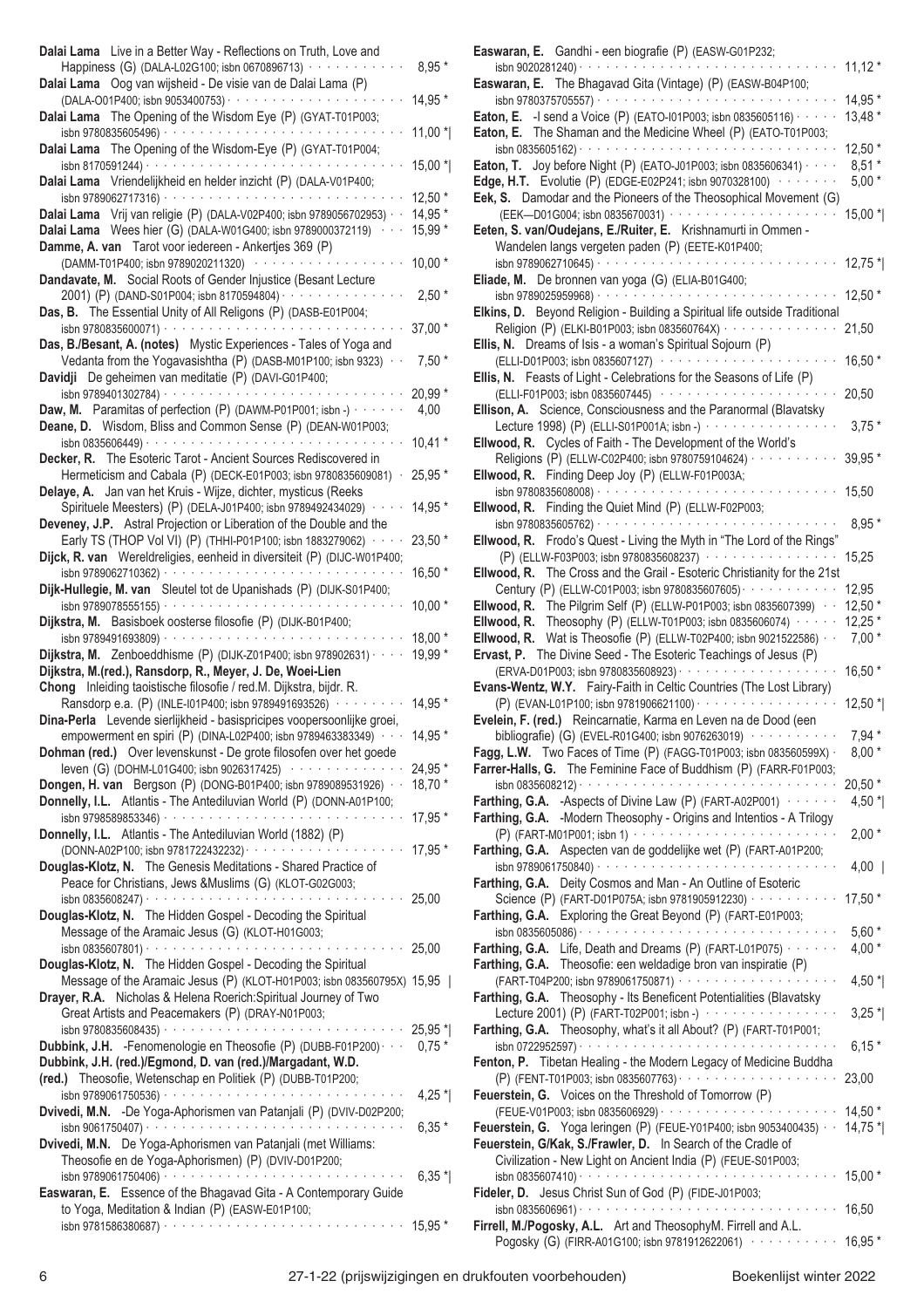| Fiske, J. The Unseen World and Other Essays (1876) (P)<br>(FISK-U01P450; isbn 0766104249) ············                                                                                                                                                                                                         |                    |
|----------------------------------------------------------------------------------------------------------------------------------------------------------------------------------------------------------------------------------------------------------------------------------------------------------------|--------------------|
| Fokker, G. Kinderen begrijpen esoterie - 30 verhalen (P)                                                                                                                                                                                                                                                       | 29,50 *            |
| Fortune, D. De Mystieke Kabbala - Sleutel tot kennis der wetten van                                                                                                                                                                                                                                            | $12,50*$           |
| geest, ziel en lichaam (P) (FORT-M01P400; isbn 9789063789725) · · ·<br>Fox, M.W. The Boundless Circle: Caring for Creatures and Creation                                                                                                                                                                       | $19,50*$           |
| (G) (FOX-B01G003; isbn 0835607259) ··················<br>Frager, R. Heart, Self and Soul - the Sufi Psychology of Growth,                                                                                                                                                                                      | $21,00*$           |
| Balance and Harmony (P) (FRAG-H01P003; isbn 9780835607780)<br>Frager, R. Sufi Talks - Teachings of an American Sufi Sheikh (P)                                                                                                                                                                                 | $14,50*$           |
|                                                                                                                                                                                                                                                                                                                | $21,95$            |
| Frauwallner, E. Studies in Abhidarma Literature and the Origins of<br>Buddhist Philosoph. Systems (P) (FRAU-A01P280; isbn 0791427005) ·<br>Freesoul, J.R. -Breath of the Invisible (P) (FREE-B01P003;                                                                                                          | 16,79 *            |
| $\frac{1}{15}$ 0835606112) $\cdots$ $\cdots$ $\cdots$ $\cdots$ $\cdots$ $\cdots$ $\cdots$ $\cdots$<br>Gandhi, G. Reflections on India (P) (GAND-R01P004; isbn 8170594324)<br>Gandhi, M. Heads & Tails (People for Animals Edition) (P)                                                                         | 10,96 *<br>$1,60*$ |
|                                                                                                                                                                                                                                                                                                                | 4,99 $*$           |
| Gandhi, R. Does India have a Future (P) (GAND-I01P004;<br>and a series of the contract of the contract of the contract of the contract of the contract of the contract of the contract of the contract of the contract of the contract of the contract of the contract of the contract o<br>isbn 8170592275) · | $1,82*$            |
| Ganim, B. Drawing from the Heart - A Seven Week Program to Heal<br>Emotional Pain and Loss (P) (GANI-D01P003; isbn 0835608328) · · ·                                                                                                                                                                           | 22,50              |
| Ganim, B./Fox, S. Visual Journaling - Going Deeper than Words (P)<br>(GANI-V01P003; isbn 9780835607773) · · · · · · · · · · · · · · · · ·                                                                                                                                                                      | 22,50 *            |
| Gardner, A. Meditatie - een praktische studie met oefeningen (P)<br>(GARD-M01P200; isbn 9789061750475) ···················                                                                                                                                                                                     | 4,25 $*$           |
| Gardner, A. Meditation (P) (GARD-M02P003; isbn 0835601956) $\cdots$                                                                                                                                                                                                                                            | 5,22               |
| Gardner, E.L. Chains and Rounds (P) (GARD-C01P001; isbn L308) · · ·<br>Gardner, E.L. The Play of Consciousness in the Web of the Universe                                                                                                                                                                      | $1,25*$            |
| (P) (GARD-T01P003; isbn 0835602362) ···················                                                                                                                                                                                                                                                        | $9,70*$            |
| Gardner, R. The Plurality of Lives (P) (GARD-P01P001; isbn -) $\cdots$<br>Geldard, R.G. The Traveler's Key to Ancient Greece - A Guide to                                                                                                                                                                      | $1,00*$            |
| Sacred Places (P) (GELD-T02P003; isbn 9780835607841) · · · · ·<br>Gelder, K. van/Chesley, F. A Most Unusual Life - Dora van Gelder                                                                                                                                                                             | 21,95 *            |
| Kunz - Clairvoyant, Theosophist, Healer (P) (GELD-M01P003;                                                                                                                                                                                                                                                     | 26,95              |
| Genelli, L./Genelli, T. Death at the Movies - Hollywood's Guide to the                                                                                                                                                                                                                                         |                    |
| Hereafter (P) (GENE-D01P100; isbn 9780835609166) · · · · · · · · · · ·<br>Gephardt, Mattie Louise -Meatless Recipes (P) (MATT-M01P003;<br>isbn 0835603040) · · · · · · · ·                                                                                                                                     | 17,95 *<br>$6,19*$ |
| Gerding, H./Dongen, H. van/Sneller, R. Wilde beesten in de                                                                                                                                                                                                                                                     |                    |
|                                                                                                                                                                                                                                                                                                                |                    |
| filosofische woestijn - Filosofen over telepathie en andere (P)<br>(GERD-W01P400; isbn 9789025959463) (CERD-W01P400; isbn 9789025959463)                                                                                                                                                                       | 20,99 *            |
| Gerding, J.L.F. Filosofische bespiegelingen rond spiritualiteit (P)                                                                                                                                                                                                                                            | $3,00*$            |
| Gerding, J.L.F. Filosofische implicaties van grensoverschrijdende                                                                                                                                                                                                                                              |                    |
| ervanringen (inaugurele rede) (P) (GERD-F01P400) ··········<br>Gibran, K. De profeet (G) (GIBR-P01G400; isbn 9789029094351)<br>Gilchrist, C. Russian Magic - Living Folk Traditions of an Enchanted                                                                                                            | $3,00*$<br>12,99 * |
| Landscape (P) (GILC-R01P003; isbn 9780835608749) ··········<br>Ginsburg, S.B. The Masters Speak - An American Businessman                                                                                                                                                                                      | 16,95 *            |
| Encounters Ashish and Gurdjieff (P) (GINS-M01P003;<br>والمتحدث والمتحدة<br>Girard, R. Esotericism of the Popol Vuh (P) (GIRA-E01P100;                                                                                                                                                                          | 18,95 *            |
|                                                                                                                                                                                                                                                                                                                | 26,40 *            |
| Godwin, J. The Golden Thread - The Ageless Wisdom of the Western<br>Mystery Traditions (P) (GODW-G01P003; isbn 9780835608602) · · · ·<br>Goedegebuure, J. Wit licht - poezie en mystiek in deNederlandse                                                                                                       | $18,75*$           |
| literatuur van 1890 tot nu (P) (GOED-W01P400; isbn 9789460042348) ·<br>Goedhart, K. Wijsheidsles van Kwan Yin - Healing Meditatie en Rust                                                                                                                                                                      | 19,95 *            |
| (P) (GOED-W02P400; isbn 9789492484185) ···············                                                                                                                                                                                                                                                         | 14,99 *            |
| Gomes, M. Colonel Olcott and the healing arts -Blavatsky Lecture<br>2007 (P) (GOME-C02P001) ························                                                                                                                                                                                           | 4,00               |
| Gomes, M. The Dawning of the Theosophical Movement (P)<br>(GOME-T01P003; isbn 0835606236) ······················                                                                                                                                                                                               | 10,96 *            |
| Gomes, M. The multitudinous universe - the Blavatsky lecture at 100 -<br>Blavatsky Lectu 2017 (P) (GOME-M01P001) ················                                                                                                                                                                              | $4,00*$            |
| Gomes, M. (ed.) Keeping the Link Unbroken - Theosophical Studies<br>Presented to Ted G. Davy (P) (GOME-K01P100; isbn 0974188905) · ·<br>Gordon, J.S. Esoteric psychology - The TheosophicalJanus -                                                                                                             | 18,90 *            |
| Blavatsky Lecture 2008 (P) (GORD-E02P001) · · · · · · · · · · · · · · ·<br>Goswami, A. Creatieve Evolutie - Darwinisme en Intelligent Design                                                                                                                                                                   | 4,00 $^*$          |

| Goswami, A. Creative Evolution - A Physicist's Resolution betw.<br>Darwinism and Intell. Design (G) (GOSW-C01G003;                                                                                |           |
|---------------------------------------------------------------------------------------------------------------------------------------------------------------------------------------------------|-----------|
|                                                                                                                                                                                                   | 24,75 *   |
| Goswami, A. God Is Not Dead - What Quantum Physics Tells Us<br>about Our Origins  (G) (GOSW-G01G100; isbn 9781571745637) · · ·                                                                    | $23,95*$  |
| Goswami, A. The Visionary Window - A Quantum Physicist's Guide to                                                                                                                                 |           |
| Enlightenment (G) (GOSW-V01G003; isbn 9780835607933) · · · · · · ·<br>Goswami, A. The Visionary Window - A Quantum Physicist's Guide to                                                           | 25,00     |
| Enlightenment (P) (GOSW-V01P003; isbn 9780835608459) · · · · · · ·<br>Govinda, Lama A./Power, R. (Ed.) The Lost Teachings of Lama<br>Govinda - Living Wisdom from a Modern Tibetan Master (P)     | $23,95$   |
| (GOVI-L01P003; isbn 9780835608541) ·····················                                                                                                                                          | 17,95 *   |
| Gower, D.G./Vreede, A.G. - Psychologie en theosofie (P)                                                                                                                                           | $4,31*$   |
| Gowins, P. Practical Sufism - A Guide to the Spiritual Path (P)                                                                                                                                   | 14,95 *   |
| Grasse, R. The Waking Dream - Unlocking the Symbolic language of<br>Our Lives (P) (GRAS-W01P003; isbn 0835607496) · · · · · · · · · · · ·                                                         | 16,50 *   |
| Greenlees, D. The Gospel of Islam (G) (GREE-T01G004A;<br>$\sin 8170592771)$                                                                                                                       | $9,00*$   |
| Greenlees, D. The Gospel of Israel (G) (GREE-T02G004;                                                                                                                                             | 14,50 *   |
| Greenlees, D. The Gospel of Peace (Guru G. Sahib) (G)<br>(GREE-T04G004; isbn 8170592364) ·····················                                                                                    | $9,00*$   |
| Greenlees, D. The Gospel of Zarathustra (P) (GREE-T03P004;                                                                                                                                        | $8,00*$   |
| Grosso, M. - Frontiers of the Soul (P) (GROS-F01P003; isbn 0835606767) 15,22 *<br>Grosso, M. The Millenium Myth - Love and Death at the End of Time                                               |           |
| Grosz, A. - Letters to a Dying Friend - What ComesNext - Based on                                                                                                                                 | 25,46 *   |
| Tibetan Book of the Dead (P) (GROS-L01P003; isbn 0835606406) · ·<br>Grosz, A. Letters to a Dying Friend - What Comes Next - Based on                                                              | $9,00*$   |
| Tibetan Book of the Dead (P) (GROS-L02P003; isbn 0835607658) $\cdots$<br>Grove, D.E. The Apocalypse and Initiation (P) (GROV-A01P004;                                                             | $12,50$ * |
| Guignette, J.P. Bibliography of H.P. Blavatsky (P) (GUIG-B01P077;                                                                                                                                 | $8,75*$   |
| Gullo, J./Dunningham, D. Living the Wisdom - A Guide to Social                                                                                                                                    | $3,31*$   |
| Transformation (Study Guide) (P) (GULL-L01P003;<br>$\alpha$ , $\alpha$ , $\alpha$ , $\alpha$ , $\alpha$ , $\alpha$ , $\alpha$<br>isbn 9780835601023) · · · · · · · · · · · · · · ·                | $7,50*$   |
| Haas, E.M. Dieren in de woonomgeving - Huisvesting van<br>niet-huisdieren in de woonomgeving (P) (HAAS-D01P400;                                                                                   |           |
| isbn 9074510086) · · · · · · · · · · ·                                                                                                                                                            | $12,50*$  |
| Hagen, S. Boeddhisma in alle eenvoud - ontwaak enontdek wat nooit<br>verandert (G) (HAGE-B02G400; isbn 9789401302074) ··········<br>Haich, E. Inwijding - Priesteres in Egypte (P) (HAIC-I01P232; | 14,99 *   |
|                                                                                                                                                                                                   | 25,00 *   |
| Hale, S.E. Sacred Space, Sacred Sound - The Acoustic Mysteries of<br>Holy Places (P) (HALE-S01P003; isbn 9780835608565)                                                                           | 25,95     |
| Hall, M.P. De verloren sleutels van de vrijmetselarij (P)<br>(HALL-V01P400; isbn 9789491439100) ····················                                                                              | 17,95 *   |
| Hall, M.P. Right Thinking - The royal road to health (P)                                                                                                                                          | $7,94*$   |
| Hamaker Zondag, K.M. De astrologische windroos (P)<br>(HAMA-A03P400; isbn 9789074899017) ····················                                                                                     | $10,00*$  |
| Hamaker-Zondag, K.M. Astrologie voor nu - Ankertjesserie 359 (P)<br>(HAMA-A01P400'; isbn 9789020209228) ····················                                                                      | $10,00*$  |
| Hamaker-Zondag, K.M. Astrologische huizen -<br>Psychologischeastrologie (P) (HAMA-A02P400; isbn 9789074899062) ·                                                                                  | 14,50 *   |
| Hamaker-Zondag, K.M. De transit van Saturnus door de huizen (P)                                                                                                                                   | 17,25 *   |
| Hanlon, A.C. Into the Fourth Dimension (P) (HANL-I01P004;                                                                                                                                         | $2,72*$   |
| Hanson, E. (ed.) H.P. Blavatsky and the Secret Doctrine (P)<br>(HANS-H01P003; isbn 0835606309) ·····················                                                                              | $9,95*$   |
| Hanson, V. - H.P. Blavatsky and the Secret Doctrine (G)<br>(HANS-H01G004; isbn 0835673200) ·····················                                                                                  | 4,99 *    |
| Hanson, V. An Introduction to the Mahatma Letters (P)                                                                                                                                             | $1,50$ *  |
| Hanson, V. An Introduction to the Mahatma Letters (Study Guide) (P)                                                                                                                               |           |
|                                                                                                                                                                                                   | $14,50*$  |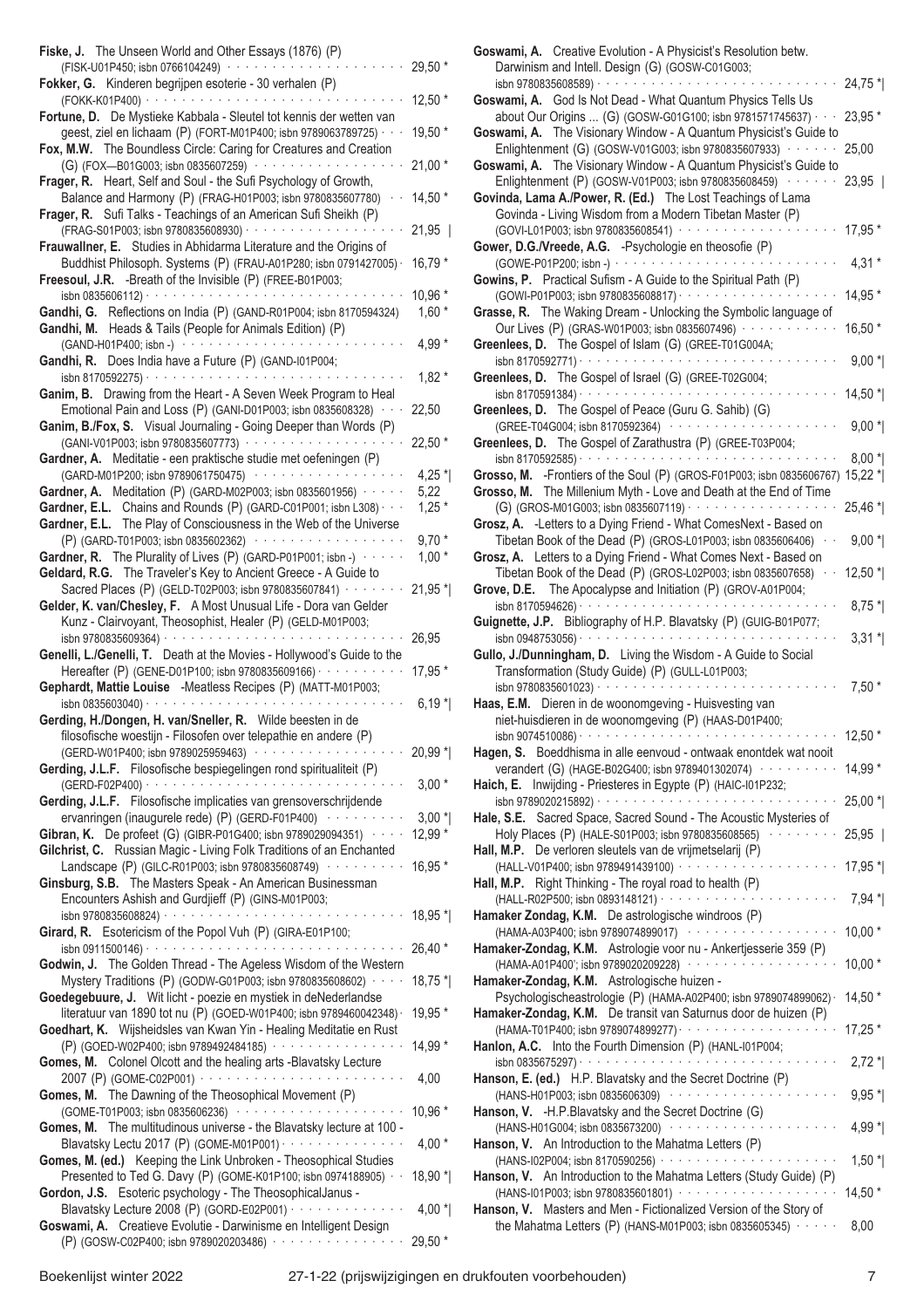| Hanson, V. (comp.) Gifts of the Lotus - Daily Meditations (P)                                                                           |                    |
|-----------------------------------------------------------------------------------------------------------------------------------------|--------------------|
| (HANS-G01P003; isbn 9780835604505) · · · · · · · · · · · · · · · ·                                                                      | $6,10*$            |
| Hanson, V. (comp.)/Pedersen, C. (comp.) -The Sage from Concord -                                                                        |                    |
| Excerpts from the Writings of Ralph Waldo Emerson (P)                                                                                   |                    |
| (HANS-S02P003; isbn 0835605930) · · · · · · · · · · · · · · · · · ·                                                                     | $5,60*$            |
| Hanson, V. (ed.)/Stewart, R. (ed.)/Nicholson, S. Karma: Rhythmic<br>Return to Harmony (P) (HANS-K01P003; isbn 0835606635) · · · · · · · | $14,09$            |
| Hanson, V./Linton, G.E. Reader's Guide to the Mahatma Letters (G)                                                                       |                    |
| (HANS-R01G004; isbn 8170591139) ·················                                                                                       | 9,50               |
| Hanson, V./Linton, G.E. Reader's Guide to the Mahatma Letters (P)                                                                       |                    |
| (HANS-R02P004; isbn 8170591139) · · · · · · · · · · · · · · · ·                                                                         | 6,25               |
| Hao Chin Jr., V. Het proces van zelf-transformatie (P)                                                                                  |                    |
| (HAO-P02P200; isbn 978901750994) ··············                                                                                         | 22,50 *            |
| Hao Chin Jr., V. The Process of Self-Transformation (P)                                                                                 |                    |
| (HAO-P01P003; isbn 7980835609357) · · · · · · · · · · · · · ·                                                                           | $26,50*$           |
| Harris, I.L. Mme. Blavatsky Defended (P) (HARR-M01P075;                                                                                 |                    |
| isbn 0913004014) $\cdots$                                                                                                               | $7,00*$            |
| Harrison, V. H.P. Blavatsky and the S.P.R. (G) (HARR-B02G069;                                                                           |                    |
|                                                                                                                                         | 19,00 *            |
| Harrison, V. H.P. Blavatsky en de S.P.R (G) (HARR-B01G241;                                                                              |                    |
| Hartmann, F. Magic white & Black (P) (HART-M01PTAT; isbn -)                                                                             | 14,00 *<br>12,95 * |
| Harvey, A./Hanut, E. De geur van de woestijn - klassieke                                                                                |                    |
| soefiwijsheid (P) (HARV-G01P400; isbn 9053400834) · · · ·                                                                               | 14,75 *            |
| Harvey, A./Hanut, E. Mary's Vineyard - Daily Meditations, Readings                                                                      |                    |
| and Revelations (G) (HARV-M01G003; isbn 0835607453) ········                                                                            | 18,00 *            |
| Harvey, A./Hanut, E. Perfume of the Desert - Inspirations from Sufi                                                                     |                    |
| Wisdom (P) (HARV-P01P003; isbn 0835607674) ············                                                                                 | 15,50 *            |
| Harvey, A./Matousek, M. Dialogues with a Modern Mystic (P)                                                                              |                    |
| (HARV-D01P003; isbn 0835607046) ·····················                                                                                   | 12,50 *            |
| Hebert, B.B./Judge, W.Q./Besant, A. Theosophy and Social Justice:                                                                       |                    |
| Texts by Dr Herbert, W.Q. Judge & A. Besant (P) (HEBE-T01P100;                                                                          |                    |
|                                                                                                                                         | $7,95*$            |
| Heehs, P. - Sri Aurobindo, een biografie (P) (HEEH-S01P241;                                                                             |                    |
|                                                                                                                                         | 13,39 *            |
| Heertum, C. van (red.) Libertas philosophanti - Spinoza als gids voor                                                                   |                    |
| een vrije wereld (G) (HEER-S01G400; isbn 9789071608247) · · · · · ·                                                                     | 25,00 *            |
| Heinberg, L. Cloning the Buddha - The Moral Impact of Biotechnology                                                                     |                    |
| (G) (HEIN-C01G003; isbn 0835607720) ···················                                                                                 | $29,50*$           |
| Heinberg, R. A new Convenant with Nature (G) (HEIN-N01G003;                                                                             |                    |
| isbn 0835607461) $\cdots$                                                                                                               | 18,50 *            |
| Heinberg, R. Celebrate the Solstice: Honoring the Earth's Seasonal                                                                      |                    |
| Rhythms (P) (HEIN-C01P003; isbn 0835606937) ············                                                                                | 15,50 *            |
| Heschel, A.J. De Sabbat - Vernieuwing vanuit de traditie - een joodse                                                                   |                    |
| visie (P) (HESC-S01P400; isbn 9789080730076) ··············                                                                             | 22,50 *            |
| Hill, C. Holidays and Holy Nights - Twelve Seasonal Festivals of the                                                                    |                    |
| Christian Year (P) (HILL-H01P003; isbn 7980835608107) · · · · · · · · ·                                                                 | 19,50 *            |
| Hill, J.L. The Enlightened Society (P) (HILL-T01P003; isbn 0835606155)                                                                  | $9,75$ *           |
| Hill, M.O./Kandemwa, M.A. Twin from Another Tribe - Story of 2<br>Shamanic Healers from Africa and N. America (P) (HILL-T02P003;        |                    |
|                                                                                                                                         | $14,00*$           |
| Hillesum, E. De nagelaten geschriften 1941-1943 (G) (HILL-N01G400;                                                                      |                    |
|                                                                                                                                         | $32,50*$           |
| Hiskins, I.H. - The secret of Life and Death (P) (HOSK-S01P001A; isbn -)                                                                | $2,72*$            |
| Hixon, L. Heart of the Koran - Selected Passages from the Holy Book                                                                     |                    |
| of Islam (P) (HIXO-H01P003; isbn 0835606368) · · · · · · · · · · · · · · ·                                                              | 13,00 *            |
| Hixon, L. Mother of the Buddhas - Meditation on the Prajnaparamita                                                                      |                    |
| Sutra (P) (HIXO-M01P003; isbn 9780835606899) ··············                                                                             | 21,95              |
| Hixon, L. Mother of the Universe - Visions of the Goddess, Tantric                                                                      |                    |
| Hymns of Enlightenment (P) (HIXO-M02P003A; isbn 083560702X) · ·                                                                         | 16,50 *            |
| Hixon, L. The Heart of the Qur'an - An Introduction to Islamic                                                                          |                    |
| Spirituality (P) (HIXO-H01P003A; isbn 0835608220) · · · · · · · · · · · ·                                                               | 19,50              |
| Hodson, G. - Reincarnation, Fact or Fallacy? (G) (HODS-R01G004;                                                                         |                    |
|                                                                                                                                         | $2,95*$            |
| Hodson, G. A Yoga of Light (P) (HODS-A01P004; isbn 9788170590149) ·                                                                     | $3,00*$            |
| Hodson, G. At the Sign of the Square and Compasses (G)                                                                                  |                    |
| (HODS-S02G004; isbn 0835675246) ······················                                                                                  | 15,88 *            |
| Hodson, G. Basic Theosophy, The Living Wisdom (G)                                                                                       |                    |
|                                                                                                                                         |                    |
| Hodson, G. De Zeven Mensentypen (P) (HODS-D01P200;                                                                                      |                    |
|                                                                                                                                         | $4,25$ *           |
|                                                                                                                                         |                    |
| Hodson, G. Een yoga van licht (P) (HODS-Y01P200;                                                                                        | $4,00*$            |

| Hodson, G. Fairies at Work and Play (P) (HODS-F01P003;                                                                            |                     |
|-----------------------------------------------------------------------------------------------------------------------------------|---------------------|
| Hodson, G. Hidden Wisdom in the Holy Bible 1 (Abridged) (P)                                                                       | $12,95$ *           |
| (HODS-H02P003; isbn 9780836506905)                                                                                                | $13,50$             |
| Hodson, G. Hidden Wisdom in the Holy Bible 2 (Abridged) (P)                                                                       |                     |
| (HODS-H03P003; isbn 9780835607056) ············<br>Hodson, G. Man's Supersensory and Spiritual Powers (P)                         | $10,00$             |
| (HODS-M01P004; isbn 8170593220) ···············                                                                                   | 8,00                |
| Hodson, G. Meditations on the Occult Life (P) (HODS-M02P004;                                                                      |                     |
| Hodson, G. Music Forms (G) (HODS-M03G004; isbn 8170590906) · · ·                                                                  | 5,50<br>$14,00*$    |
| Hodson, G. Occult Powers in Nature and in Man (G) (HODS-001G004;                                                                  |                     |
| $\sin 0835670856)$                                                                                                                | 5,00                |
| Hodson, G. Sharing the Light - The Collected Articles of Geoffrey<br>Hodson (2 Vols) (G) (HODS-S03G006; isbn 9716160127) ········ | 55,00 *             |
| Hodson, G. The Call to the Heights (P) (HODS-T02P003;                                                                             |                     |
|                                                                                                                                   | 7,50                |
| Hodson, G. The Hidden Wisdom in the Holy Bible I (G)<br>(HODS-W01G004; isbn 8170591724) ·························                 | $9,00*$             |
| Hodson, G. The Hidden Wisdom in the Holy Bible II (G)                                                                             |                     |
| (HODS-W02G004; isbn 0835670570) ·····················                                                                             | $9,00*$             |
| Hodson, G. The Hidden Wisdom in the Holy Bible III (G)<br>(HODS-W03G004; isbn 8170591732) ·····················                   | $9,00*$             |
| Hodson, G. The Kingdom of the Gods (P) (HODS-K01P004;                                                                             |                     |
|                                                                                                                                   | 24,00 *             |
| Hodson, G. The Miracle of Birth - A Clairvoyant Study of Prenatal Life                                                            | $5,50*$             |
| Hodson, G. The Pathway to Perfection (G) (HODS-T10G004;                                                                           |                     |
| isbn 8170590213) ·                                                                                                                | $8,50*$             |
| Hodson, G. The Seven Human Temperaments (P) (HODS-S01P004;                                                                        | $6,50*$             |
| Hodson, G. The Supreme Splendour (G) (HODS-T11G004;                                                                               |                     |
|                                                                                                                                   | $5,50*$             |
| Hodson, G. The Supreme Splendour (P) (HODS-T11P004;                                                                               | $5,50*$             |
| Hodson, G. Through the Gateway of Death (P) (HODS-T12P004;                                                                        |                     |
|                                                                                                                                   |                     |
|                                                                                                                                   | 3,00                |
| Hodson, G. Verborgen Krachten in de Natuur en in de Mens (P)                                                                      |                     |
| (HODS-V01P200; isbn 9789061750314) ················                                                                               | 4,25 $*$            |
| Hodson, G./Sri Ram, N./Layton, E. en F./Williams,<br>G.C.E./Dvivedi, M.N. Het mysterie van de mens (Lotusreeks 2) (P)             |                     |
| (HODS-M05P200; isbn 9789061750957) ·················                                                                              | 12,50 $*$           |
| Hoeller, S.A. Freedom: Alchemy for a Voluntary Society (P)                                                                        |                     |
| Hoeller, S.A. Gnosticism - New Light on the Ancient Tradition of Inner                                                            | 12,50 *             |
| Knowing (P) (HOEL-G01P003; isbn 9780835608169) ···········                                                                        | 18,50 *             |
| Hoeller, S.A. Joyful Gnosis - Gnostic Light on Blavatsky's Wisdom                                                                 |                     |
| (Blavatsky Lecture 2003) (P) (HOEL-J02P001) ·············<br>Hoeller, S.A. Jung and the Lost Gospels (P) (HOEL-J01P003;           | 4,00 $*$            |
|                                                                                                                                   | 15,95 *             |
| Hoeller, S.A. The Fool's Pilgrimage - Kabbalistic Meditations on the                                                              |                     |
| Tarot (P) (HOEL-F02P003; isbn 9780835608398)<br>Hoeller, S.A. The Gnostic Jung and the Seven Sermons to the Dead                  | 18,50 *             |
| (P) (HOEL-T01P003; isbn 9780835605687) · · · · · · · · · · · · · · · · · ·                                                        | 17,95 *             |
| Hoskins, I.H. - The Application of Yoga to Daily Life (old edition) (P)                                                           |                     |
| (HOSK-A01P004; isbn -) ····························<br>Hoskins, I.H. Foundations of Esoteric Philosophy (P) (HOSK-F02P004;        | $0,50*$             |
|                                                                                                                                   | $6,50*$             |
| Hoskins, I.H. Grondslagen van Esoterische Filosofie (P)                                                                           |                     |
| (HOSK-G01P200; isbn 9789061750673) ···················<br>Hoskins, I.H. Master Teach Me (P) (HOSK-M01P001; isbn -) ·······        | $5,65$ *<br>$7,94*$ |
| Hoskins, I.H. Reflections on Time, Duration and Immortality (P)                                                                   |                     |
| (HOSK-R01P001; isbn -) ···························                                                                                | $4,50*$             |
| Hoskins, I.H. The Application of Yoga to Daily Life (Miniature) (P)                                                               | $1,50*$             |
| Hoskins, I.H. The Flower of Yoga (P) (HOSK-F01P004;                                                                               |                     |
|                                                                                                                                   | $4,50*$             |
| Hoskins, I.H. The Secret of Life and Death (P) (HOSK-S01P004;                                                                     | $1,50$ *            |
| Houston, J. - Public Like a Frog - Entering the Lives of Three Great                                                              |                     |
| Americans (Spir. Biogr.) (P) (HOUS-P01P003; isbn 0835606945) · · ·                                                                | $16,20$ *           |
| Houston, J. Godseed - The Journey of Christ (P) (HOUS-G01P003;                                                                    | $10,00*$            |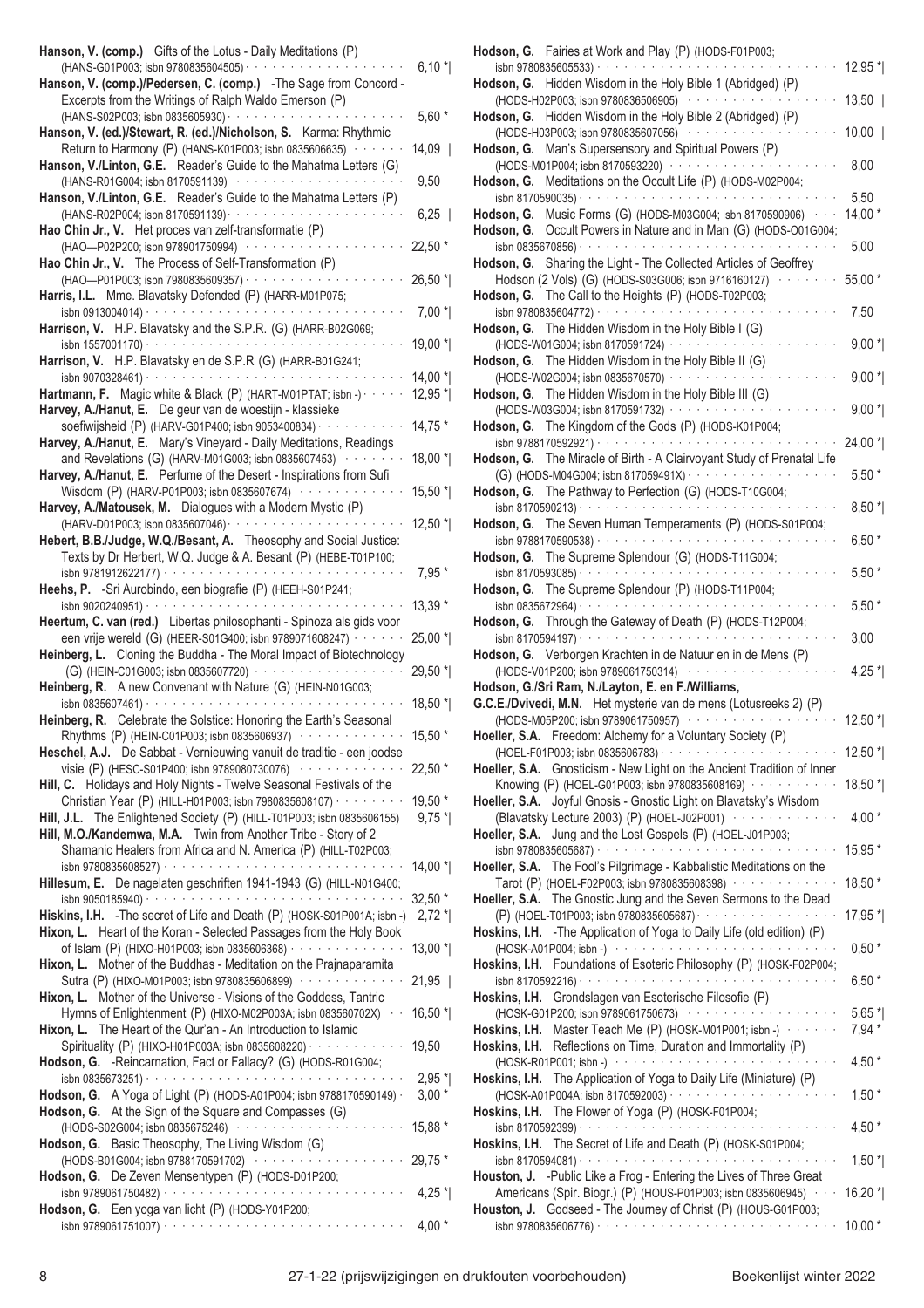| Houston, J. Life Force - The Psycho-Historical Recovery of the Self<br>(P) (HOUS-L01P003; isbn 0835606872) ···············                                                                       | 14,50 *             |
|--------------------------------------------------------------------------------------------------------------------------------------------------------------------------------------------------|---------------------|
| Houston, J. The Hero and the Goddess - The Odyssey as Pathway to<br>Personal Transformation (P) (HOUS-H01P003; isbn 9780835608787) ·                                                             | 15,95 *             |
| Houston, J./Rubin, M. Manual for the Peacemaker (P)<br>(HOUS-M01P003; isbn 0835607356) .<br>$\alpha$ , and $\alpha$ , and $\alpha$                                                               | 16,38 *             |
| Houston, J./Rubin, M. Manual for the Peacemaker - An Iroquois<br>Legend to Heal Self and Society (G) (HOUS-M01G003;                                                                              |                     |
| Howe, Q. Reincarnation for the Christian (P) (HOWE-R01P003;                                                                                                                                      | 24,50 *             |
|                                                                                                                                                                                                  | $9,76*$             |
| Howell, A.O. Jungian Synchronicity in Astrological Signs & Ages (P)<br>(HOWE-J02P003; isbn 0835606538) ··················<br>Howell, A.O. The Dove in the Stone - finding the sacred in the      | $14,52*$            |
| commonplace (P) (HOWE-T01P003; isbn 0835606392) · · · · ·<br>Howell, A.O. The Heavens Declare - Astrological Ages and the                                                                        | $12,50*$            |
| Evolution of Consciousness (P) (HOWE-H01P003;<br>isbn 9780835608350) $\cdots$                                                                                                                    | 18,95 *             |
| Howell, A.O. The Web in the Sea - Jung, Sophia and the Geometry of<br>the Soul (P) (HOWE-T03P003; isbn 9780835606882) · · · · · · · · · · ·                                                      | 15,95 *             |
| Howes, E.B./Moon, S. The Choicemaker - the Sacred Responsability                                                                                                                                 |                     |
| of Making Choices (P) (HOWE-T02P003; isbn 0835604926) · · · · · ·<br>Hoyle, R.A. (ed.) The Katharnava of Sivadasa (ALS pamphlet 42) (P)                                                          | $8,51*$             |
| Hughes, A. The Harvest of Life (Blavatsky Lecture 2002) (P)                                                                                                                                      | 3,40                |
| (HUGH-H01P001; isbn -) ·····················<br>Hughes, J. - Self Realization in Kasmir Shaivism (P) (HUGH-S01P280;                                                                              | $6,50*$             |
| $\frac{1}{15}$ isbn 0791421791) $\cdots$ $\cdots$ $\cdots$ $\cdots$ $\cdots$<br>Humphreys, C. A Western Approach to Zen (P) (HUMP-W02P003A;                                                      | 26,00 *             |
| Humphreys, C. Studies in the Middle Way (P) (HUMP-S01P003;                                                                                                                                       | $13,50*$            |
| Humphreys, C. The Search Within - a Course in Meditation (P)                                                                                                                                     | $12,50$ $*$         |
| (HUMP-S01P001; isbn 0722910045) ·················<br>Inayat Khan De eenheid van religieuze idealen (G) (INAY-E01G400;                                                                            | $12,50$ $*$         |
| Inayat Khan De mystiek van het geluid (P) (INAY-M02P400;                                                                                                                                         | $12,00*$            |
| a característica de la característica de la característica<br>isbn 9789073207011) ·<br>Inayat Khan Filosofie, psychologie, mystiek - Soefi leringen (P)                                          | $10,00*$            |
| (INAY-F01P400; isbn 9789088401336) ···········                                                                                                                                                   | $12,50*$            |
| Inayat Khan In een Oosterse Rozentuin (P) (INAY-001P400;                                                                                                                                         | $10,00*$            |
| Jager, H. de/Matthes, H.G./Schoemaekers, M.H.J. Het beeldende<br>denken - Leven en werk van Mathieu Schoenmaekers (P)                                                                            |                     |
|                                                                                                                                                                                                  | $9,50*$             |
| James, W. The Varieties of Religious Experience - A Study in Human<br>Nature (P) (JAME-V01P100; isbn 9780140390346) ············                                                                 | 16,95 *             |
| James, W. Vormen van religieuze ervaring - Een onderzoek naar de                                                                                                                                 |                     |
| menselijke aard (P) (JAME-V02P400; isbn 9789080730021) · · · · · · ·<br>Jansen, R. Een Kern van Broederschap, 100 jaar TVN (Theosofische                                                         | 29,95 *             |
| Vereniging in Nederland) (G) (JANS-K01G200; isbn 9789061750727) ·                                                                                                                                | $17,50$ *           |
| <b>Jansen, R.</b> Theosofie (P) (JANS-T01P400; isbn 9789043501057) $\cdots$<br>Jansma, R. Handboek Hindoeïsme (P) (JANS-H01P100;                                                                 | $10,75$ *           |
| isbn 9789062710560) $\cdots$                                                                                                                                                                     | 22,50 *             |
| Janssen, Prof. Dr. R Het diamant sutra - uit het sanskrietvertaald en                                                                                                                            |                     |
| van commentaar voorzien (G) (JANS-D01G400; isbn 9789056703608)<br>Jarow, R. In Search of the Sacred - Pilgrimage to the Holy Places of<br>the World (P) (JARO-101P003; isbn 0835606139) $\cdots$ | 14,95 *<br>$7,50$ * |
| Jaspers, K. Socrates, Boeddha, Confucius, Jezus - Demaatgevende<br>mensen (P) (JASP-S01P004; isbn 9789061317111) · · · · · · · · · · · · ·                                                       | 19,50 *             |
| Jauli, I./Reig, E. Integrating and Managing the Personal Shadow -<br>Handling Of Our Dark Energy (P) (JAUL-I01P100;                                                                              |                     |
| a dia anala anala a<br>isbn 9788182094475) · · · · · · · · · · · · · · ·<br>Jayakar, P. Fire in the mind - dialogues with Krishnamurti (P)                                                       | $11,00*$            |
| (JAYA-F01P300; isbn 0140251669) ·······················<br>Jayasree, S. (ed.) Nitidvisastika of Sundarapandya - A Compendium                                                                     | $16,25$ *           |
| of 120 Moral Maxims (ALS 113) (G) (JAYA-N01G005)<br>Jensen, L. Uncovering the Wisdom of the Heartmind - Stories of                                                                               | $6,00*$             |
| Ordinary Goodness (P) (JENS-U01P003; isbn 0835607755) · · · · · ·<br>Jinarajadasa, C. - First Principles of Theosophy (P) (JINA-F03P450;                                                         | $16,50$ *           |
|                                                                                                                                                                                                  | 27,00 *             |
| Jinarajadasa, C. - How we Remember our Past Lives (old edition) (P)<br>$(JINA-H01P004) \cdot \cdot \cdot \cdot \cdot \cdot \cdot \cdot \cdot \cdot \cdot \cdot \cdot$                            | $2,95$ *            |

| Jinarajadasa, C. - The Wonder Child (old edition) (G) (JINI-W01G004;                                                                                                                        |             |
|---------------------------------------------------------------------------------------------------------------------------------------------------------------------------------------------|-------------|
| isbn 0835675610) ·                                                                                                                                                                          | $2,95*$     |
| Jinarajadasa, C. A Divine Vision of Man, Nature and God (P)                                                                                                                                 |             |
| (JINA-D01P004; isbn 8170590329) · · · · · · · · · · · · · ·                                                                                                                                 | $3,00*$     |
| Jinarajadasa, C. A Short Biography of Annie Besant (P)<br>(JINA-A01P004; isbn 8170590264) ···········                                                                                       |             |
| Christ and Buddha (P) (JINA-C01P004;<br>Jinarajadasa, C.                                                                                                                                    | $1,75$      |
| isbn 8170592089) $\cdots$                                                                                                                                                                   | 3,00        |
| Collected Poems (G) (JINA-C02G004;<br>Jinarajadasa, C.                                                                                                                                      |             |
| isbn 8170595118) ·<br>the contract of the contract of the contract of                                                                                                                       | $5,00*$     |
| Early Teachings of the Masters (1881 - 1883) (P)<br>Jinarajadasa, C.                                                                                                                        |             |
| (JINA-E01P450; isbn 1564595943) ···············                                                                                                                                             | $19,00*$    |
| Flowers and Gardens (G) (JINA-F02G004;<br>Jinarajadasa, C.                                                                                                                                  |             |
| isbn 0835670317) ·                                                                                                                                                                          | $3,75*$     |
| Jinarajadasa, C.<br>Fragments (P) (JINA-F01P003; isbn 0835605337) · · ·                                                                                                                     | $4,63*$     |
| I Promise (G) (JINA-I02G004; isbn 8170592445) · · · ·<br>Jinarajadasa, C.                                                                                                                   | $5,00$      |
| In His Name (P) (JINA-101P004; isbn 8170590159) · · ·<br>Jinarajadasa, C.                                                                                                                   | $2,00*$     |
| Jinarajadasa, C.<br>Release (G) (JINA-R01G004; isbn 0835675629) · · · ·                                                                                                                     | $3,00*$     |
| The Secret of the Ages (P) (JINA-T07P004; isbn -) $\cdot$<br>Jinarajadasa, C.                                                                                                               | $2,72*$     |
| The Story of the Mahatma Letters (P) (JINA-T03P004;<br>Jinarajadasa, C.                                                                                                                     |             |
| والمتواط والمتواط والمتواط والمتواط والمتواط والمتواطئ<br>isbn 8170593905) $\cdots$                                                                                                         | $2,50*$     |
| The Story of the Mahatma Letters (P) (JINA-T09P004;<br>Jinarajadasa, C.<br>$\mathcal{L}$ , and a set of the set of the set of the set of the set of the $\mathcal{L}$<br>isbn 8170593905) · |             |
| The Wonder Child (G) (JINA-W01G004;<br>Jinarajadasa, C.                                                                                                                                     | $2,50$      |
|                                                                                                                                                                                             | 3,50        |
| Jinarajadasa, C. (comm.) The Mahachohan's Letter (P)                                                                                                                                        |             |
| (JINA-T02P004; isbn 8170592593) ·················                                                                                                                                           | $2,75$ *    |
| Jinarajadasa, C. (comp.) Letters from the Masters of the Wisdom 1                                                                                                                           |             |
| (P) (JINA-L01P004; isbn 8170590396) ··················                                                                                                                                      | $7,50$ *    |
| Jinarajadasa, C. (comp.) Letters from the Masters of the Wisdom 2                                                                                                                           |             |
| (P) (JINA-L02P004; isbn 8170593964) ···········                                                                                                                                             | $6,50*$     |
| Jinerajadasa, C. How we Remember our Past Lives (P)                                                                                                                                         |             |
| (JINA-H01P004A; isbn 8170594294) · · ·<br>$\alpha$ , $\alpha$ , $\alpha$ , $\alpha$ , $\alpha$ , $\alpha$                                                                                   | 2,95        |
| Johnston, M.P. Faith Beyond Belief - Stories of Good People Who                                                                                                                             |             |
| Left Their Church Behind (P) (JOHN-F01P003; isbn 9780835609050) ·                                                                                                                           | 18,95 *     |
| Jones, M.E. The Guide to Horoscope Interpretation (P)                                                                                                                                       |             |
| (JONE-G01P003; isbn 083560442X) ··············                                                                                                                                              | $11,34*$    |
| Jones, R. Quakers - Triomf en tragiek van het geweten - Beeld van<br>een humanitaire religie (P) (JONE-Q01P400; isbn 9789080730045) ·                                                       | 12,95 *     |
| Judge, W.Q. - Notes on the Bhagavad Gita (G) (JUDG-B02G070;                                                                                                                                 |             |
| isbn 0938998102) $\cdots$                                                                                                                                                                   | $7,26$ *    |
| Judge, W.Q. - Patanjali's Yoga Aphorisms (G) (JUDG-P01G070;                                                                                                                                 |             |
| isbn 0938998110) · · · · · · · · · · · · · · · · ·                                                                                                                                          | $7,26$ $^*$ |
| Judge, W.Q. Bhagavad Gita and Essays on the Gita (P)                                                                                                                                        |             |
|                                                                                                                                                                                             |             |
|                                                                                                                                                                                             | $14,00*$    |
| Judge, W.Q. Brieven die me geholpen hebben (P) (JUDG-B04P241;                                                                                                                               |             |
|                                                                                                                                                                                             | $14,50*$    |
| Judge, W.Q. De Bhagavad Gita - Het Boek van Devotie (P)                                                                                                                                     |             |
|                                                                                                                                                                                             | 13,95 *     |
| Judge, W.Q. Sunrise: Judge special (1996) (P) (JUDG-S01P241; isbn -)                                                                                                                        | 4,50 $^*$   |
| Judge, W.Q. The Esoteric She (P) (JUDG-E01P075; isbn 0913004)                                                                                                                               | $6,19*$     |
| Jung, C.G. Archetype en onbewuste (Verzameld werk deel 2) (P)                                                                                                                               |             |
| (JUNG-A01P400; isbn 9789060699720) ·····················                                                                                                                                    | 19,95 *     |
| <b>Jung, C.G.</b> Dromen (P) (JUNG-D01P400; isbn 9789060695296) $\cdots$                                                                                                                    | $13,95*$    |
| Jung, C.G. Oerbeelden (P) (JUNG-001P400; isbn 9789060695067) · · ·                                                                                                                          | $11,95*$    |
| Jung, C.G. Verlossing in de alchemie (Verzameld Werk Deel 6) (P)                                                                                                                            |             |
|                                                                                                                                                                                             | 19,95 *     |
| Jäger, W. Eeuwigheid in het nu - Woorden voor elke dag (P)                                                                                                                                  | 19,95 *     |
| Kabat-Zinn, J. Mindfulness voor beginners - het hier ennu en je leven                                                                                                                       |             |
| herwinnen (met CD) (P) (KABA-M01P400; isbn 9789057123696) · · · ·                                                                                                                           | $16,95*$    |
| Kafatos, M./Kafatou, T. Looking In, Seeing Out - Consciousness and                                                                                                                          |             |
| Cosmos (P) (KAFA-L01P003; isbn 0835606740) ·············                                                                                                                                    | $14,50*$    |
| Kandinsky, W. Het geestelijke in de kunst (P) (KAND-G01P400;                                                                                                                                |             |
|                                                                                                                                                                                             | 19,95 *     |
| Kaniok, E. Het geluk van Tao, verhalen en parabelsuit China (G)                                                                                                                             |             |
| (KANI-G01G400; isbn 9789056701925) · · · · · · · · · · · · · · · ·                                                                                                                          | $9,95*$     |
| Kaniok, E. Lente in je hart - verhalen en parabels uir Oost en West                                                                                                                         |             |
| (G) (KANI-L01G400; isbn 9789056702489) ···················<br>Kannan, A. Students' Guide to Masters' Teachings I (P)                                                                        | $14,75*$    |
|                                                                                                                                                                                             | $26,50$     |
| Kannan, A. Students' Guide to Masters' Teachings II (P)                                                                                                                                     |             |
|                                                                                                                                                                                             | $26,50$     |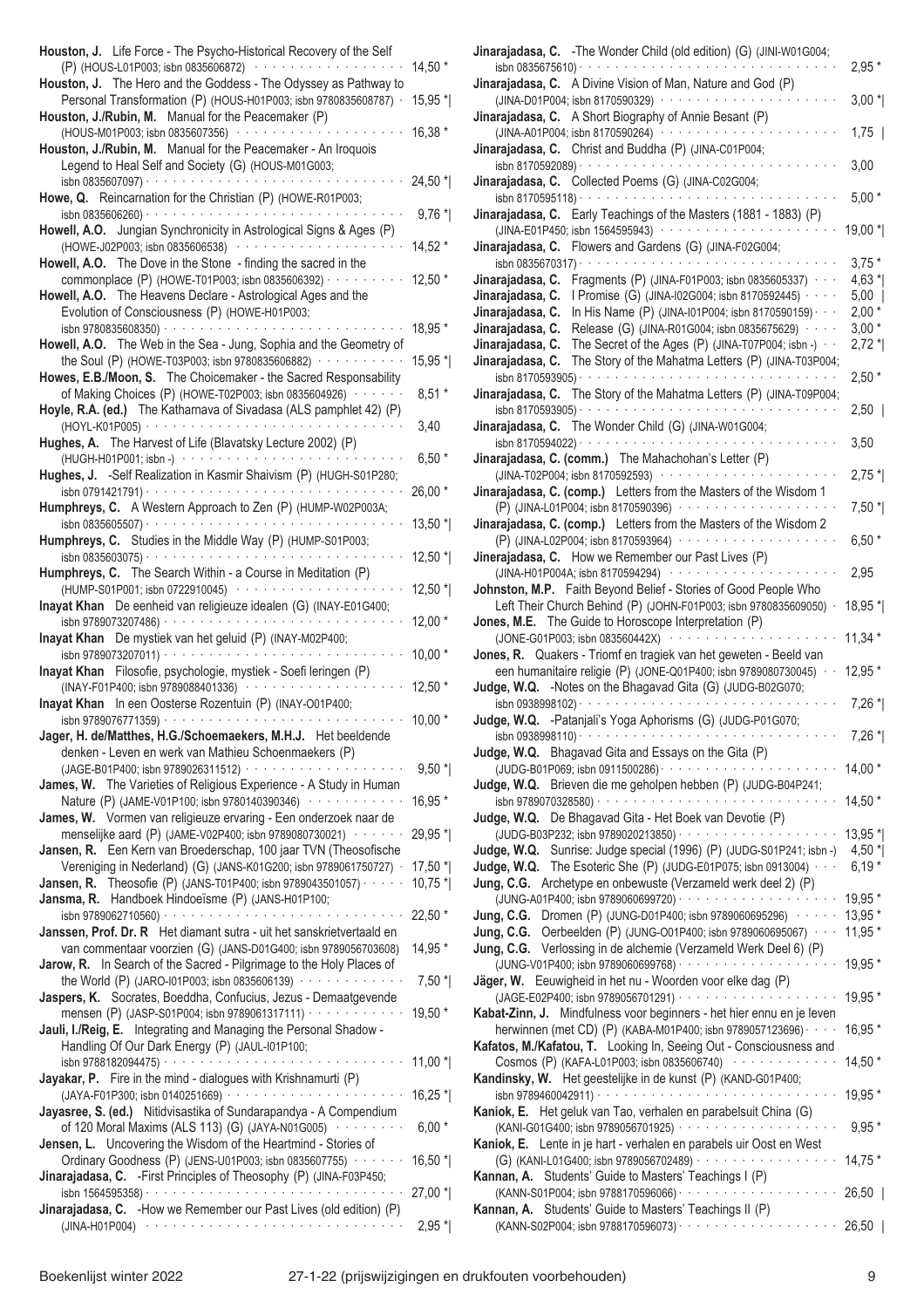| Kannan, A. The One Life and Functional Forms (G) (KANN-T01G004;                                                                                                                                                            | 3,70                |
|----------------------------------------------------------------------------------------------------------------------------------------------------------------------------------------------------------------------------|---------------------|
| Karagulla, S./Kunz-van Gelder, D. The Chakras and the Human<br>Energy Fields (G) (KARA-T01G003; isbn 0835606503) ··········                                                                                                | 24,00 *             |
| Karagulla, S./Kunz-van Gelder, D. The Chakras and the Human<br>Energy Fields (P) (KARA-T01P003; isbn 9780835606417) ········                                                                                               | $21,50*$            |
| Kasten, G.R. Just Trust Me - Finding Truth in a world of Spin (P)<br>(KAST-J01P003; isbn 9780835608893) ·····················                                                                                              | $17,95*$            |
| Kazanas, N. The dialogues of Plato and the Upanishdas ALS 57<br>Adyar Library & Research Centre (P) (KAZA-D01P004;                                                                                                         |                     |
|                                                                                                                                                                                                                            | $5,10*$             |
| Kazanas, N. Vedic Vac & Greek Logos - a criticalstudy (P)<br>(KAZA-V01P004; isbn 815141622) ·······················                                                                                                        | 17,50 *             |
| Kazanas, N. Vedic and Mesopotanium interactionsALS 62 Adyar<br>Library and Research Centre (1) (KAZA-V01P004; isbn 818514155X)                                                                                             | $5,50*$             |
| Kenney, J. Thriving in the Crosscurrent - Clarity and Hope in a Time of<br>Cultural Sea Change (P) (KENN-T01P003; isbn 9780835608763) · · ·                                                                                | $16,95*$            |
| Keogh, M. (ed.)/Various Writers Hope Beneath Our Feet - Restoring<br>Our Place in the Natural World (P) (KEOG-H01P100;                                                                                                     |                     |
| Keus, C. Bhagavad Gita (P) (KEUS-B01P400; isbn 9789020214659) · · ·                                                                                                                                                        | 18,95 *<br>$17,50*$ |
| King, S. Changing Reality - Huna practices to create the life you want                                                                                                                                                     | 17,95 *             |
| King, S. Earth Energies - A Quest for the Hidden Powers of the Planet<br>(P) (KING-E01P003; isbn 9780835606820) ·················                                                                                          | 13,50 *             |
| King, S. Happy Me, Happy You - The Huna Way to Healthy<br>Relationships (P) (KING-H01P003; isbn 9780835609203) · · · · · · · · ·                                                                                           | 17,95 *             |
| King, S. Imagineering for Health - Self-Healing through the Use of the                                                                                                                                                     |                     |
| Mind 5th pr 1991 (P) (KING-I01P003; isbn 0835605469) ········<br>King, S. Kahuna Healing - Holistic Health Practices of Polynesia (P)                                                                                      | $10,00*$            |
| (KING-K01P003; isbn 9780835605724) ···················<br>King, S. Mastering your Hidden Self - A Guide to the Huna Way (P)                                                                                                | 18,50 *             |
| (KING-M01P003; isbn 9780835605915) · · · · · · · · · · · · · ·<br>Kingsland, W. The Real H.P. Blavatsky (P) (KING-T01P001;                                                                                                 | $16,50*$            |
| isbn 0722951205) $\cdot \cdot \cdot \cdot \cdot \cdot \cdot \cdot \cdot \cdot \cdot \cdot \cdot \cdot \cdot \cdot \cdot \cdot \cdot$<br>Kliegman, I.R. Tarot and the Tree of Life - Finding Everyday Wisdom                | $14,75*$            |
| in the Minor Arcanum (P) (KLIE-T01P003; isbn 083560747X) $\cdots$                                                                                                                                                          | $14,50*$            |
| Klostermaier, K.K. The Nature of Nature - Explorations in Science,<br>Philosophy and Religion (P) (KLOS-N01P004; isbn 8170594464) · · ·                                                                                    | 19,00               |
| Knapp, S. - Facing Death - Welcoming the Afterlife (P) (KNAP-F01P100;<br>isbn 0961741074) $\cdots$                                                                                                                         | $7,75*$             |
| Knoche, G.F. De Mysteriescholen door de eeuwen heen (P)<br>(KNOC-M01P241; isbn 9789070328566)                                                                                                                              | $10,00*$            |
| Knoche, G.F. The Mystery Schools (P) (KNOC-M02P241;                                                                                                                                                                        | $9,00*$             |
| Knoche, G.F. Theosofie in de Qabbalah (P) (KNOC-T02P241;                                                                                                                                                                   |                     |
| Knoche, G.F. To Light a Thousand Lamps - A Theosophic Vision (G)                                                                                                                                                           | $14,00*$            |
| (KNOC-T01G069; isbn 1557001707) ·····················<br>Kochetkova, T./Canters, N./Sneller, R. Pluraliteit van de                                                                                                         | 17,95 *             |
| levenskunsten (P) (KOCH-P01P400; isbn 9789044135718) · · · · · · ·<br>Kohlenberg, L. Gnosis als wereldreligie; leven en werkvan Gilles                                                                                     | 28,30 *             |
| Quispel (P) (KOHL-G01P400; isbn 9789062711093) · · · · · · · · · · · · ·<br>Kooistra, P. Voor extra basisinkomen voor alle mensen (P)                                                                                      | 24,95 *             |
|                                                                                                                                                                                                                            | $6,95*$             |
| Kornfield, J. (ed.)/Breiter, P. (ed.) A Still Forest Pool - The Insight<br>Meditation of Achaan Chah (P) (KORN-A01P003; isbn 9780835605977) 11,00 *<br>Korteweg-Frankhuisen, H./Korteweg, H. Innerlijke Leiding - De kunst |                     |
| om de innerlijke stem te volgen (P) (KORT-I01P234; isbn 9021599317)<br>Koster, F./Brink, E. van den Vier levensvrienden (P) (KOST-V01P400;                                                                                 | $16,74*$            |
|                                                                                                                                                                                                                            | 20,50 *             |
| Krezner, R./Schretlen, H. Magadel - transcendentale kunst /<br>transcendental art (P) (KOST-M01P400; isbn 9789491268236) · · · · · ·<br>Krishna Warrier, A.G. (tr.) The Sakta Upanishads (ALS 10) (P)                      | 24,95 *             |
|                                                                                                                                                                                                                            | $3,52*$             |
| Krishna Warrier, A.G. (tr.) The Samanya Vedanta Upanisad-s (ALS<br>Krishna, P. A Jewel on a Silver Platter - Remembering Juddu                                                                                             | 11,34               |
| Krishnamurti (G) (KRIS-J03G100; isbn 9781312819900) ·········<br>Krishna, P. Education, Science and Spirituality (P) (KRIS-E03P004;                                                                                        | $34,00*$            |
| Krishna, P. Right Living in Modern Society (P) (KRIS-R01P200;                                                                                                                                                              | $3,50$ $^*$         |
|                                                                                                                                                                                                                            | $8,75*$             |

| Krishnamachary, V. (ed.)/Narasimha Ayyangar, M.B. (tr.)                                                                        |             |
|--------------------------------------------------------------------------------------------------------------------------------|-------------|
| Vedantasara of Bhagavad Ramanuja (ALS 83) (G) (KRIS-V04G005)<br>Krishnamacharya, Pandit V. (ed.)/Revathy, S. (tr.) Manamala by | 7,94        |
| Acyutakrsnanandatirtha with Ramananda's Commentary (ALS                                                                        |             |
| pamphlt 45) (P) (ACYU-M01P005) ············                                                                                    | 6,81        |
| Krishnamacharya, V. (ed.) Sphotavada of Nagesa Bhatta (Sanskrit)                                                               |             |
| (ALS 55) (G) (KRIS-S01G005)                                                                                                    | $3,63*$     |
| Krishnamurti, J Aantekeningen (P) (KRIS-A11P400;                                                                               |             |
| isbn 9789062711499) · · · · · · · · · · · ·<br>Krishnamurti, J. - Het einde van de tijd - J. Krishnamurti en David             | 22,75 *     |
| Bohm in gesprek (P) (KRIS-E05P238; isbn 9789062717231) · · · ·                                                                 | 13,50 *     |
| Krishnamurti, J. -Krishnamurti - een kennismaking (P)                                                                          |             |
| (KRIS-K01P238; isbn 9789062719365) · · · · · · · · ·                                                                           | $16,50*$    |
| Krishnamurti, J. A Flame of Learning - Krishnamurti with Teachers (P)                                                          |             |
|                                                                                                                                | $11,95$ *   |
| Krishnamurti, J. A Timeless Spring - Krishnamurti at Rajghat (P)                                                               |             |
| Krishnamurti, J. A Wholly Different Way of Living - Krishnamurti in                                                            | $9,50*$     |
| dialogue with Prof. Anderson (P) (KRIS-A04P060; isbn 818732614X) ·                                                             | $9,00*$     |
| Krishnamurti, J. Als twee vrienden (Talks Amsterdam 1981) (P)                                                                  |             |
| (KRIS-A05P238; isbn 9789062710768) ·············                                                                               | $12,75$ $*$ |
| Krishnamurti, J. As One Is - To Free the Mind from All Conditioning                                                            |             |
| (P) (KRIS-A10P100; isbn 9781890772628) ············                                                                            | 15,95 *     |
| Krishnamurti, J. Beginnings of Learning (P) (KRIS-B04P300;                                                                     |             |
| isbn 0140192417) $\cdots$<br>Krishnamurti, J. Beyond Violence (G) (KRIS-B03G060;                                               | 19,49 *     |
| والمتعاط والمتعاط والمتعاط والمتعاط والمتعاط والمتعاط والمتعاط<br>isbn 8187326425) ·                                           | $9,00*$     |
| Krishnamurti, J. Can Humanity Change? - J. Krishnamurti in                                                                     |             |
| Dialogue with Buddhists (P) (KRIS-C08P060; isbn 8187326573) · ·                                                                | $8,50*$     |
| Krishnamurti, J. Commentaar op het leven I (P) (KRIS-C02P232;                                                                  |             |
| isbn 9789062711116) $\cdots$                                                                                                   | 19,50 *     |
| Krishnamurti, J. Commentaar op het leven II (P) (KRIS-C03P232;                                                                 |             |
| isbn 9789062711062) · · · · · · ·                                                                                              | 19,50 *     |
| Krishnamurti, J. Commentaries on Living - Series 1 (P)<br>(KRIS-C02P003; isbn 9780835603904) ············                      |             |
| Krishnamurti, J. Commentaries on Living - Series 2 (P)                                                                         | $16,95$     |
| (KRIS-C03P003; isbn 9780835604154) ···········                                                                                 | $16,95$     |
| Krishnamurti, J. Commentaries on Living - Series 3 (P)                                                                         |             |
| (KRIS-C04P003; isbn 9780835604024) · · · · · · · · ·                                                                           | $20,95$     |
| Krishnamurti, J. De adelaar in zijn vlucht (P) (KRIS-A07P238;                                                                  |             |
| isbn 9789062711178) · · · · · · · · · · ·                                                                                      | $19,25$ *   |
| Krishnamurti, J. De wereld dat ben jij (P) (KRIS-W03P238;                                                                      |             |
| isbn 97890627151079) · · · · · · ·<br>Krishnamurti, J. Education and the Significance of Life (P)                              | $16,95*$    |
| (KRIS-E06P100; isbn 9780060648763) ·····················                                                                       | 14,95 *     |
| Krishnamurti, J. Education as Service (G) (KRIS-E07G004;                                                                       |             |
|                                                                                                                                | $7,75$ *    |
| Krishnamurti, J. Exploration into Insight (Gollancz) (P)                                                                       |             |
| (KRIS-E02P100; isbn 057505154X) · · · · · · · · · · · · · · · · ·                                                              | $10,25$ *   |
| Krishnamurti, J. Exploration into Insight - Dialogues in India (P)                                                             |             |
| Krishnamurti, J. Freedom, Love and Action (P) (KRIS-F01P340;                                                                   | $8,00*$     |
|                                                                                                                                | 14,95 *     |
| Krishnamurti, J. Het begint bij jou - De weg naar vrede (P)                                                                    |             |
| (KRIS-H01P400; isbn 9789045312347) ·····················                                                                       | 14,95 *     |
| Krishnamurti, J. Het einde van de tijd - J. Krishnamurti en David                                                              |             |
| Bohm in gesprek (P) (KRIS-E05P400; isbn 9789062711574) · · · · · ·                                                             | 24,95 *     |
| Krishnamurti, J. Inzicht is nu - de pocket Krishnamurti (P)                                                                    |             |
| Krishnamurti, J. Krishnamurti - Eight Conversations (P)                                                                        | 12,95 *     |
| (KRIS-C05P100; isbn 0900506148) ·······················                                                                        | $4,25*$     |
| Krishnamurti, J. Krishnamurti on Education - Talks and Discussions                                                             |             |
| at Schools in India (P) (KRIS-E01P100; isbn 818732600X) · · · · · · · ·                                                        | $9,00*$     |
| Krishnamurti, J. Krishnamurti on Fear (P) (KRIS-F10P100;                                                                       |             |
|                                                                                                                                | $16,50$ *   |
| Krishnamurti, J. Krishnamurti on Freedom (P) (KRIS-F11P060;                                                                    |             |
|                                                                                                                                | $7,50$ *    |
| Krishnamurti, J. Krishnamurti on Freedom (P) (KRIS-F11P100;                                                                    | $10,25$ *   |
| Krishnamurti, J. Krishnamurti on Living and Dying (P) (KRIS-L10P100;                                                           |             |
|                                                                                                                                | $12,25*$    |
| Krishnamurti, J. Krishnamurti on Love and Loneliness (P)                                                                       |             |
| (KRIS-L11P060; isbn 8187326204) ·······················                                                                        | $6,50*$     |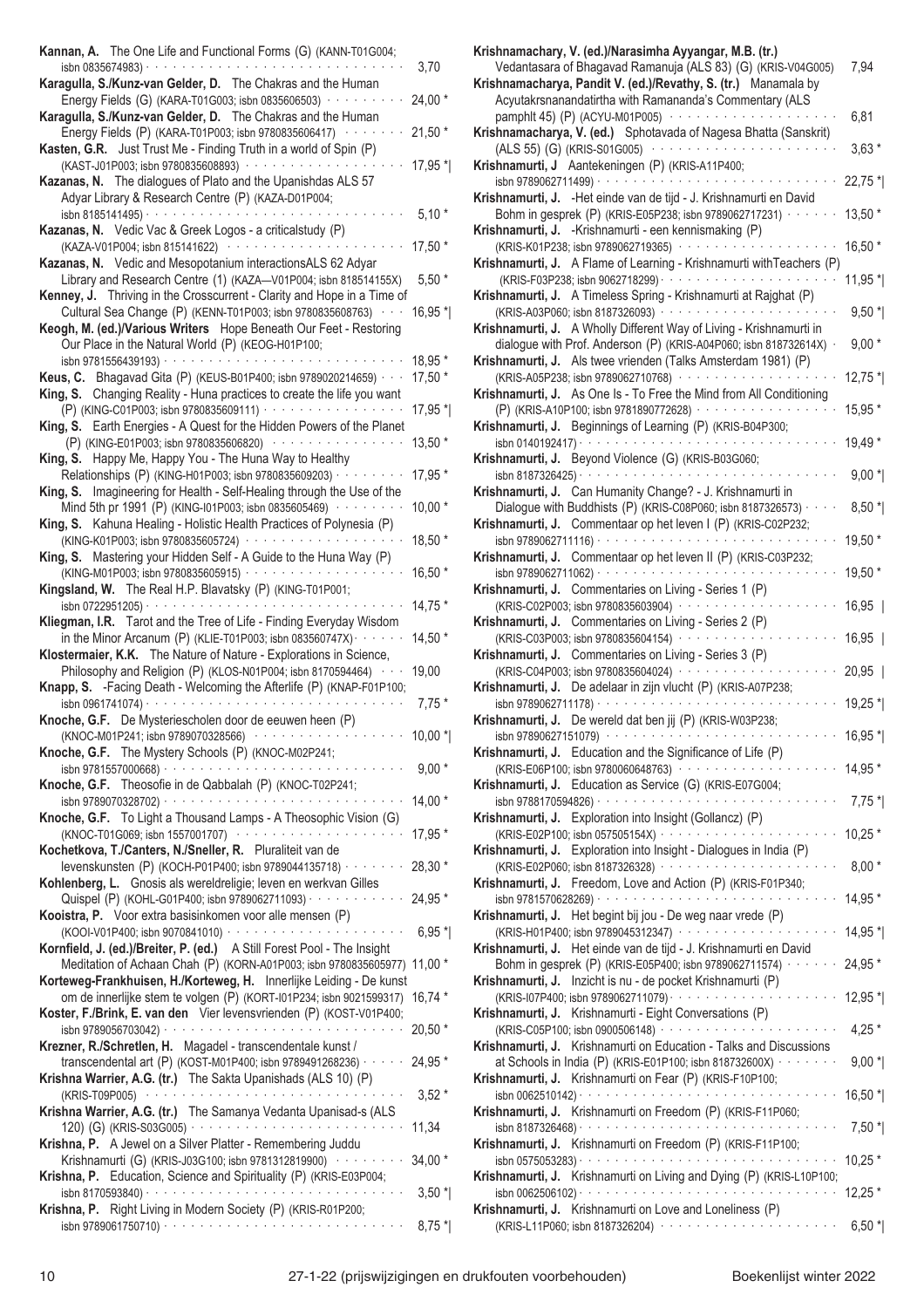| Krishnamurti, J. Krishnamurti on Mind and Thought (P)                                                                                     |           |
|-------------------------------------------------------------------------------------------------------------------------------------------|-----------|
| (KRIS-M01P400; isbn 0062510150) · · · · · · · · · · ·                                                                                     | 14,25 *   |
| Krishnamurti on Nature and Environment (P)<br>Krishnamurti, J.<br>and a state<br>(KRIS-N02P100; isbn 0575053291) · · · ·                  | $10,25$ * |
| Krishnamurti on Relationship (P) (KRIS-R04P060;<br>Krishnamurti, J.                                                                       |           |
| and a series of<br>isbn 8187326115) ·                                                                                                     | $7,50$ *  |
| Krishnamurti on Right Livelihood (P) (KRIS-R05P100;<br>Krishnamurti, J.<br>and a series and a series of<br>isbn 9780062506092) · · · ·    | 14,25 *   |
| Krishnamurti, J. Krishnamurti's Journal (1973-1975) (Rowe edition)                                                                        |           |
| (P) (KRIS-J02P100; isbn 0900506237) · · · · · · · · · ·<br>Krishnamurti: Reflections on the Self (P)<br>Krishnamurti, J.                  | $14,50*$  |
| (KRIS-R01P400; isbn 0812693558) · · · · · · · · · · ·                                                                                     | $26,50*$  |
| Leven zonder gisteren of morgen (P) (KRIS-L02P400;<br>Krishnamurti, J.<br>isbn 9789062711185) ·<br>والمناولة والمناورة                    |           |
| Krishnamurti, J. Life Ahead - Talks to Students, Teachers and                                                                             | 14,95 *   |
| Parents (P) (KRIS-L14P060; isbn 8187326158) · · ·                                                                                         | $10,50*$  |
| Meeting Life (P) (KRIS-M03P060; isbn 8187326301) ·<br>Krishnamurti, J.<br>Meeting Life - Compiled by Mary Lutyens (P)<br>Krishnamurti, J. | $8,50*$   |
| (KRIS-M03P100; isbn 0140193138) · · · · · · · · · · · · · · ·                                                                             | 18,67 *   |
| Mind Without Measure - Talks in India 1982-83 (P)<br>Krishnamurti, J.<br>(KRIS-M05P060; isbn 8187326514) ·                                | $8,00*$   |
| Krishnamurti, J.<br>Niet in tempels - Laatste toespraken in Bombay,                                                                       |           |
| 1985 (P) (KRIS-N05P400; isbn 9789062710966) · · · · · · · · · ·                                                                           | 11,50 *   |
| Questioning Krishnamurti (P) (KRIS-Q01P400;<br>Krishnamurti, J.<br>isbn 0722532849) · ·                                                   | 14,25 *   |
| Questioning Krishnamurti - In Dialogue with Leading<br>Krishnamurti, J.                                                                   |           |
| Twentieth Century Thinkers (P) (KRIS-Q01P060; isbn 8187326212) · ·<br>Questions and Answers (P) (KRIS-Q02P060;<br>Krishnamurti, J.        | $9,00*$   |
| isbn 8187326247) ·                                                                                                                        | $6,00*$   |
| Talks with American Students (P) (KRIS-T17P100;<br>Krishnamurti, J.<br>والمتمام والمتمام والمتمام والمتمام والمتمام والمتمار              |           |
| isbn 0877730210) ·<br>The Awakening of Intelligence (P) (KRIS-A08P100;<br>Krishnamurti, J.                                                | $14,25*$  |
| isbn 9780060648343) · · · · · · · · · · · · · · ·                                                                                         | 19,95 *   |
| The First and Last Freedom (G) (KRIS-F05G060;<br>Krishnamurti, J.<br>والمتحدث والمتحدث والمحارب<br>isbn 8187326417) ·                     | 12,50 *   |
| The Nature of the New Mind - Selection from the<br>Krishnamurti, J.                                                                       |           |
| Decades III: The Sixties (P) (KRIS-N03P060; isbn 8187326190) ·<br>The Network of Thought - 1981, Talks Saanen and<br>Krishnamurti, J.     | $8,50*$   |
| Amsterdam (2005 edition) (P) (KRIS-N04P060A; isbn 8187326506) · ·                                                                         | $7,00*$   |
| Krishnamurti, J.<br>The Revolution from Within - Selections from the<br>Decades II: The Fifties (P) (KRIS-R02P060; isbn 8187326085) ·     | $9,00*$   |
| Krishnamurti, J. The Second Krishnamurti Reader - Edited by Mary                                                                          |           |
| Lutyens (Penguin) (P) (KRIS-K04P300; isbn 0140192433) · · · · · · ·                                                                       | 19,49 *   |
| Krishnamurti, J. The Way of Intelligence (P) (KRIS-T03P060;                                                                               | $9,00*$   |
| Krishnamurti, J. Think on These Things (P) (KRIS-T15P100;                                                                                 |           |
| Krishnamurti, J. This Light in Oneself - True Meditation (Home Press)                                                                     | 18,00 *   |
|                                                                                                                                           | 20,95 *   |
| Krishnamurti, J. Tradition and Revolution - Dialogues (P)<br>(KRIS-T14P060; isbn 8187326077) ·····················                        | $10,50$ * |
| Krishnamurti, J. Truth and Actuality - Talks and Dialogues (P)                                                                            |           |
| Krishnamurti, J. Truth and Actuality - Talks and Dialogues (P)                                                                            | $8,00*$   |
| (KRIS-T16P100; isbn 0575037652) · · · · · · · · · · · · · · · ·                                                                           | 14,25 *   |
| Krishnamurti, J. Waarheid is een land zonder wegen (P)                                                                                    |           |
| Krishnamurti, J. What are you doing with your Life? (P)                                                                                   | 16,99 *   |
|                                                                                                                                           | $8,00*$   |
| Krishnamurti, J. What are you doing with your Life? (P)                                                                                   | 15,00 *   |
| Krishnamurti, J. Why are you being Educated? - Talks at Indian                                                                            |           |
| Universities (P) (KRIS-W13P060; isbn 8187326395) · · · · · · · · · ·<br>Krishnamurti, J. You are the world - Talks and Discussions in     | $6,00*$   |
| American Universities (P) (KRIS-Y01P060; isbn 8187326026) · · · · ·                                                                       | $6,50*$   |
| Krishnamurti, J./Bohm, D. The Ending of Time - Where Philosophy<br>and Physics Meet (Revised & Expanded) (P) (KRIS-E05P100;               |           |
|                                                                                                                                           | 19,95 *   |
| Krishnamurti, J./Epstein, R. (comp.) The Quotable Krishnamurti (P)                                                                        |           |
| Krishnamurti, J./Skitt, D. (ed.) Facing a World in Crisis - What Life                                                                     | $12,50$   |
| Teaches us in Challanging Times (P) (KRIS-F12P100;                                                                                        |           |
|                                                                                                                                           | 18,95 *   |

| Krishnamurti, J/Rjagopal, D (ed.) This Matter of Culture - Talks &<br>Disc. with Students, Parents and Teachers (P) (KRIS-M06P060;                                               |                  |
|----------------------------------------------------------------------------------------------------------------------------------------------------------------------------------|------------------|
| Kuhn, A.B. - A Rebirth for Christianity (first ed.) (G) (KUHN-R01G002;                                                                                                           | $8,50$ *         |
| Kuhn, A.B. A Rebirth for Christianity (second ed.) (P) (KUHN-R01P003;                                                                                                            | $10,50*$         |
| Kunhan Raja, C. Ode to India (Proclamation of Indian Republic) (ALS                                                                                                              | $15,50*$<br>1,82 |
| Kunhan Raja, C. (ed. & tr.)/Suryanarayana, S.S. (ed. & tr.)                                                                                                                      |                  |
| Manameyodaya of Narayana - An Elementary Treatise on the<br>Mimamsa (ALS 105) (G) (KUNH-M01G005) ············<br>Kunhan Raja, C. (tr.) Dhammapada (P) (KUNH-D01P004;             | $6,35*$          |
| $\sin 0835675719)$<br>Kunjunni Raja, K. Arsaprayogasadhutvanirupanam (ALS pamphlet                                                                                               | $3,40$ *         |
| 43) (P) (KUNJ-A01P005)                                                                                                                                                           | 3,40             |
| Kunjunni Raja, K. Astronomy and Mathematics in Kerala (ALS<br>pamphlet 50) (P) (KUNJ-A02P005) ·····················<br>Kunjunni Raja, K. Indian Theories of Meaning (ALS 91) (G) | 6,81             |
|                                                                                                                                                                                  | $5,26*$          |
| Kunjunni Raja, K. (tr.)/Burnier, R. (tr.) Samgitaratnakara of<br>Sarngadeva Vol. IV - Chapter on Dancing (ALS 86) (G)                                                            | $6,81*$          |
| Kunz, D./Krieger, D. The Spiritual Dimensions of Theraputic Touch                                                                                                                |                  |
| (P) (KUNZ-S02P100; isbn 9781591430254) ················<br>Kunz-van Gelder, D. The Christmas of the Angels (booklet) (P)                                                         | 19,95 *          |
| Kunz-van Gelder, D. The Personal Aura (with illustrations in colour)                                                                                                             | $1,00*$          |
| (P) (KUNZ-P01P003; isbn 9780835606714) ················                                                                                                                          | 23,95 *          |
| Kunz-van Gelder, D. The Real World of Fairies (P) (GELD-T01P003;                                                                                                                 | 17,50 *          |
| Kunz-van Gelder, D. (comp.) Spiritual Healing (P) (KUNZ-S01P003;                                                                                                                 | 16,95 *          |
| Kuyper, M. Geinspireerd door Krishnamurti - 10 openhartige                                                                                                                       |                  |
| gesprekken (P) (KUYP-G01P400; isbn 9789062711161) ······<br>Laar, W. van de (vert., comm.) De Upanishads (G) (LAAR-U01G400;                                                      | 15,95 *          |
| Lachman, G. In Search of P.D. Ouspensky - The Genius in the                                                                                                                      | 35,00 *          |
| Shadow of Gurdjieff (G) (LACH-I01G003; isbn 0835608409) · · · · · · ·<br>Lachman, G. In Search of P.D. Ouspensky - The Genius in the                                             | 23,50            |
| Shadow of Gurdjieff (P) (LACH-I01P003; isbn 9780835608480) · · · · ·<br>Lachman, G. Madame Blavatsky - The Mother of Modern Spirituality -                                       | $17,50*$         |
| A Biography (P) (LACH-M01P100; isbn 9781585428632) $\cdots$                                                                                                                      | 16,95            |
| Lachman, G. Politics and the Occult - the Left, the Right, and the<br>Radically Unseen (P) (LACH-P01P003; isbn 9780835608572) · · · · · ·                                        | 18,50            |
| Lachman, G. Revolutionaries of the Soul - Reflections on Magicians,<br>Philosophers, Occultists (P) (LACH-R01P003; isbn 9780835609265) · ·                                       | 18,95            |
| Laenen, S. Joodse mystiek - een inleiding (P) (LAEN-J01P400;                                                                                                                     |                  |
| Laitman, M. Attaining the Worlds Beyond - A Guide to Spiritual                                                                                                                   | 25,95 *          |
| Discovery (P) (LAIT-A01P100; isbn 0973190906) · · · · · · · · · · · · · ·<br>Laitman, M. Kabbalah for Beginners (P) (LAIT-K01P100;                                               | 23,95 *          |
|                                                                                                                                                                                  | $7,50*$          |
| Lake, Medicine Grizzlybear Native Healer - Initiation into an Ancient<br>Art (P) (LAKE-N01P003; isbn 0835606678) ················                                                | $13,50$ *        |
| Lancri, S. Selected Studies in The Secret Doctrine (P)                                                                                                                           | $10,00*$         |
| <b>Lange, D. de</b> Thoughts on music (P) (LANG-T02P75) $\cdots$                                                                                                                 | 12,50 $*$        |
| Lao Tseu Tao Te Tjing - bew. en ingel. door H.vanPraag, vert. J.A.<br>Blok (4) (LAO-T01G400; isbn 9789020209952) ···············                                                 | 15,00 *          |
| Larsen, S. The Fundamentalist Mind - How Polarized Thinking<br>Imperils Us All (P) (LARS-F01P003; isbn 9780835608506) · · · · · · · ·                                            | 23,50 *          |
| Laszlo, E./Currivan, J. CosMos - A Co-creator's Guide to the<br>Whole-World (P) (LASZ-C02P100; isbn 9781401918910) · · · · · · · · ·                                             | 12,95 *          |
| Laszlo, E./Currivan, J. Kosmos - Een integrale visie op de wereld (P)<br>(LASZ-K02P400; isbn 9789020203073) ···················                                                  | 19,50 *          |
| Lathouwers, T. Kloppen waar geen poort is - Linji, Hisamatsu, Sjestov                                                                                                            |                  |
| en Plotinus (P) (LATH-K01P400; isbn 9789056701666) ··········<br>Lau, D.C. (tr. & intr.)/Mencius Mencius (P) (LAU-M01P100;                                                       | 19,95 *          |
| Laurence, R. (tr.) The Book of Enoch The Prophet (P)                                                                                                                             | $14,00*$         |
| والمتحدث والمتحادية<br>(LAUR-B01P074; isbn 091351067X) ··········<br>Layton, E./Layton, F. Life: Your Great Adventure (G)                                                        | $13,00*$         |
| (LAYT-L01G004A; isbn 8170592402) ························                                                                                                                        | $6,50*$          |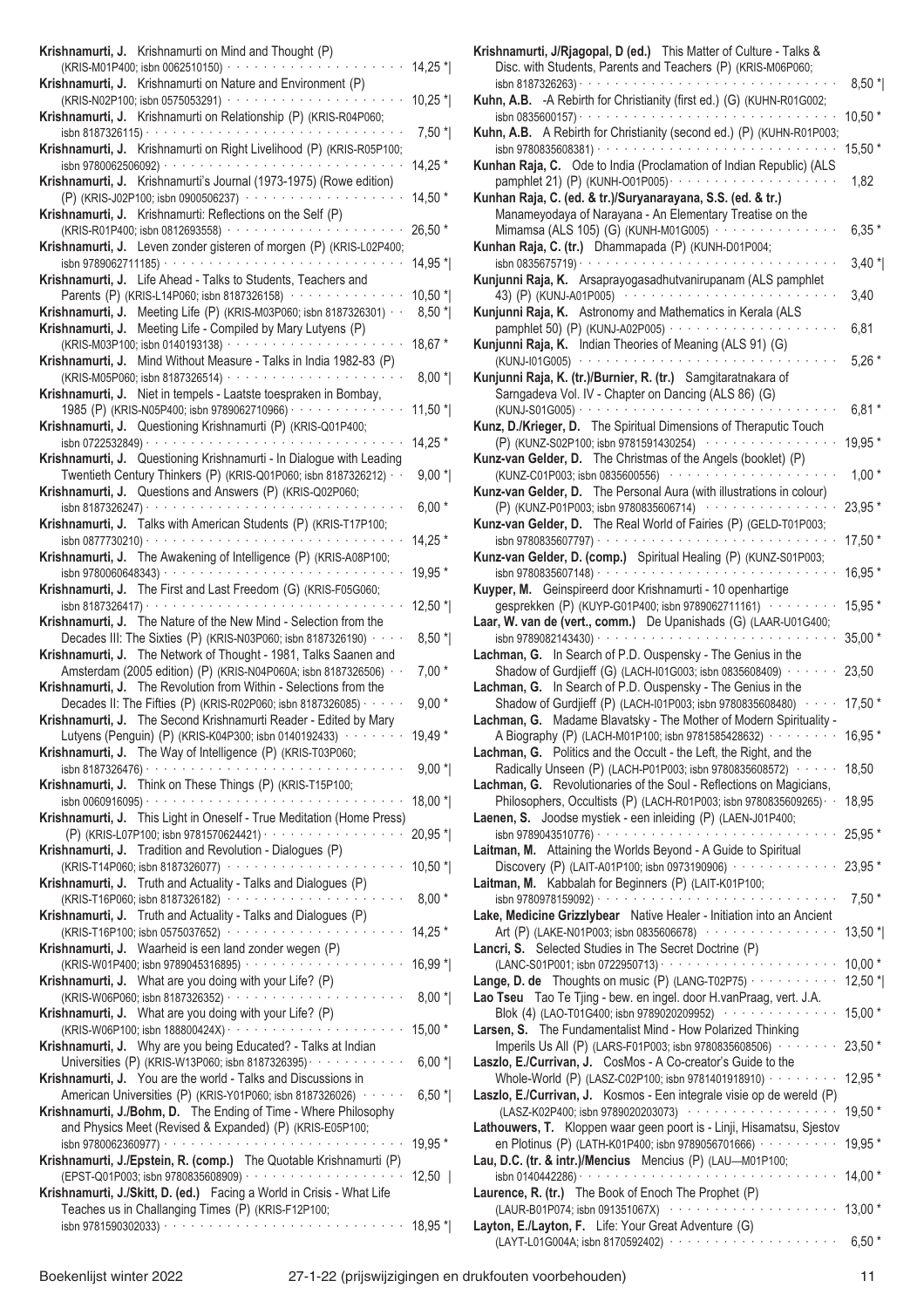| Layton, E./Layton, F. Life: Your Great Adventure (P) (LAYT-L01P003;                                                                                                                     |           |
|-----------------------------------------------------------------------------------------------------------------------------------------------------------------------------------------|-----------|
| isbn 083560635X) ·                                                                                                                                                                      | $6,50*$   |
| Layton, E./Layton, F. Speurtocht naar het Zelf (P) (LAYT-S01P200;                                                                                                                       |           |
| isbn 9789061750239) ·                                                                                                                                                                   | $4,25$ *  |
| Shambhala - The Fascinating Truth behind the Myth of<br>LePage, V.                                                                                                                      |           |
| Shangri-La (P) (LEPA-S01P003; isbn 9780835607506)                                                                                                                                       | 17,95 *   |
| LeShan, L. A New Science of the Paranormal - The Promise of                                                                                                                             |           |
| Psychical Research (P) (LESH-N01P003; isbn 9780835608770)<br>Leadbeater, C.W. A Textbook of Theosophy (P) (LEAD-A01P004;                                                                | 14,25 *   |
| أعابيته والمتواز<br>isbn 9788170592501) · · ·                                                                                                                                           | $9,90*$   |
| An Outline of Theosophy (P) (LEAD-A02P004;<br>Leadbeater, C.W.                                                                                                                          |           |
| isbn 8170593417) ·                                                                                                                                                                      | 2,27      |
| Ancient Mystic Rites (P) (LEAD-A03P003;<br>Leadbeater, C.W.                                                                                                                             |           |
| isbn 9780835606097)<br>and a series and a series                                                                                                                                        | 15,95 *   |
| Christian Gnosis (P) (LEAD-C04P003;<br>Leadbeater, C.W.                                                                                                                                 |           |
| isbn 9780835608954) · · · ·                                                                                                                                                             | 20,95 *   |
| Leadbeater, C.W.<br>Clairvoyance (P) (LEAD-C01P004;<br>isbn 9788170593195) · · · · · · · · · · · ·                                                                                      |           |
| De Chakra's (P) (LEAD-C02P200A;<br>Leadbeater, C.W.                                                                                                                                     | $9,00$    |
| isbn 9789061750741) ·<br>$\sim$ $\sim$ $\sim$                                                                                                                                           | 15,75 *   |
| Dreams (P) (LEAD-D03P004; isbn 9788170595717) ·<br>Leadbeater, C.W.                                                                                                                     | $5,00*$   |
| Leadbeater, C.W.<br>Glimpses of masonic history (P) (LEAD-G01P450;                                                                                                                      |           |
| isbn 1564596133)                                                                                                                                                                        | $35,00*$  |
| Leadbeater, C.W.<br>How Theosophy Came to Me (P) (LEAD-H03P004A;                                                                                                                        |           |
| and a resource and a resource of the<br>isbn 8170590132) ·                                                                                                                              | $5,00*$   |
| Invisible Helpers (G) (LEAD-102G004;<br>Leadbeater, C.W.                                                                                                                                |           |
| and a straightful state of the state of the<br>isbn 9788170595861) · · ·                                                                                                                | 15,00 *   |
| Man, Visible and Invisible (G) (LEAD-M02G004;<br>Leadbeater, C.W.<br>isbn 9788170595526) ·<br>and a series of the control                                                               | 13,50 *   |
| Man, Visible and Invisible (P) (LEAD-M02P004;<br>Leadbeater, C.W.                                                                                                                       |           |
| and a series and a series of the<br>isbn 9788170594529) · ·                                                                                                                             | $11,50*$  |
| Our Relation to Children (P) (LEAD-R01P004;<br>Leadbeater, C.W.                                                                                                                         |           |
| and a series and a series and<br>isbn 8170591899) ·                                                                                                                                     | $2,25*$   |
| The Astral Plane (P) (LEAD-T01P004;<br>Leadbeater, C.W.                                                                                                                                 |           |
| isbn 9788170590675) · · · ·                                                                                                                                                             | $8,75*$   |
| The Chakras (Quest) (P) (LEAD-T02P003;<br>Leadbeater, C.W.                                                                                                                              |           |
| isbn 0835604225) ·                                                                                                                                                                      | $13,41*$  |
| The Chakras - The Original Monograph based on<br>Leadbeater, C.W.<br>Clairvoyant Investigations (G) (LEAD-C03G004; isbn 8170590582)                                                     | 7,50      |
|                                                                                                                                                                                         |           |
|                                                                                                                                                                                         |           |
| The Christian Creed (P) (LEAD-C01P450;<br>Leadbeater, C.W.                                                                                                                              |           |
| isbn 1564592383) ·                                                                                                                                                                      | 13,16 *   |
| Leadbeater, C.W.<br>The Devachanic Plane (G) (LEAD-T03G004;<br>isbn 817059068X) $\cdot \cdot \cdot \cdot \cdot \cdot \cdot \cdot \cdot \cdot \cdot \cdot \cdot \cdot \cdot \cdot \cdot$ | $5,50$ *  |
| Leadbeater, C.W. The Hidden Life in Freemasonry (G)                                                                                                                                     |           |
| (LEAD-T04G004; isbn 8170591066) · · · · · · · · · · · · ·                                                                                                                               | 16,50 *   |
| Leadbeater, C.W. The Hidden Side of Lodge Meetings (P)                                                                                                                                  |           |
|                                                                                                                                                                                         | $2,50$ *  |
| Leadbeater, C.W. The Hidden Side of Things (P) (LEAD-T05P004;                                                                                                                           |           |
|                                                                                                                                                                                         | 17,50 *   |
| The Inner Life (P) (LEAD-T06P003;<br>Leadbeater, C.W.                                                                                                                                   |           |
| Leadbeater, C.W.                                                                                                                                                                        | $21,50$ * |
| The Law of Sacrifice (P) (LEAD-T11P004;                                                                                                                                                 | $3,00*$   |
| The Life After Death (P) (LEAD-L01P004;<br>Leadbeater, C.W.                                                                                                                             |           |
|                                                                                                                                                                                         | 4,00 $^*$ |
| Leadbeater, C.W. The Masters and the Path (Abridged) (G)                                                                                                                                |           |
|                                                                                                                                                                                         | 29,00 *   |
| The Masters and the Path (Abridged) (P)<br>Leadbeater, C.W.                                                                                                                             |           |
|                                                                                                                                                                                         | 16,00     |
| Leadbeater, C.W. The Monad (P) (LEAD-T08P004; isbn 9788170592884)                                                                                                                       | $5,25$ *  |
| The Perfume of Egypt and other Weird Stories (G)<br>Leadbeater, C.W.                                                                                                                    | $7,50$ *  |
| Leadbeater, C.W. The Perfume of Egypt and other Weird Stories (P)                                                                                                                       |           |
| (LEAD-P01P004; isbn 0817059457X) ·····················                                                                                                                                  | $9,50*$   |
| The Power and Use of Thought (P) (LEAD-T10P004;<br>Leadbeater, C.W.                                                                                                                     |           |
|                                                                                                                                                                                         | $4,50$ *  |
| The Science of the Sacraments (G)<br>Leadbeater, C.W.                                                                                                                                   |           |
|                                                                                                                                                                                         | $26,00$   |
| The Science of the Sacraments (P) (LEAD-S02P004;<br>Leadbeater, C.W.                                                                                                                    |           |
|                                                                                                                                                                                         | $20,00*$  |
| Leadbeater, C.W. To Those who Mourn (P) (LEAD-M03P004;                                                                                                                                  | $4,50*$   |
| Vegetarianism and Occultism (P) (LEAD-V01P004;<br>Leadbeater, C.W.                                                                                                                      |           |

| Leadbeater, C.W. (comp.)/Jinarajadasa, C. (tr.) The smaller                                                                                                                                                                                                                                          |                      |
|------------------------------------------------------------------------------------------------------------------------------------------------------------------------------------------------------------------------------------------------------------------------------------------------------|----------------------|
| Buddhist Catechism (P) (LEAD-S01POO4; isbn 817059443X) · · · · ·<br>Leadbeater, C.W./Besant, A. De Mens - Zichtbaar en Onzichtbaar /                                                                                                                                                                 | $2,25$ *             |
| Gedachtevormen (G) (LEAD-M01G200; isbn 9789061750901) · · · · · ·                                                                                                                                                                                                                                    | 20,50 *              |
| Leadbeater, C.W./Jinarajadasa, C. (ed.) Soul's Growth through<br>Reincarnation 1 & 2 - Lives of Erato and Spica (P) (JINA-T05P004;                                                                                                                                                                   |                      |
| isbn 8170591406) $\cdots$                                                                                                                                                                                                                                                                            | 5,00                 |
| Leadbeater, C.W./Jinarajadasa, C. (ed.) Soul's Growth through<br>Reincarnation 3 - Lives of Orion (G) (JINA-T06G004; isbn 0835674487)                                                                                                                                                                | 3,40                 |
| Leadbeater, C.W./Jinarajadasa, C. (ed.) Soul's Growth through                                                                                                                                                                                                                                        |                      |
| Reincarnation 3 - Lives of Orion (P) (JINA-T06P004A;                                                                                                                                                                                                                                                 | 5,25                 |
| Leadbeater, C.W./Jinarajadasa, C. (ed.) Soul's Growth through                                                                                                                                                                                                                                        |                      |
| Reincarnation 3 - Lives of Orion (P) (JINA-T08P004;                                                                                                                                                                                                                                                  | $6,50*$              |
| Leadbeater, C.W./Leland, K. (Annotations) The Chakras -                                                                                                                                                                                                                                              |                      |
| Annotations by Kurt Leland (P) (LEAD-C03P003; isbn 9780835609128)<br>Leeuw, J.J. van der - Gods in Exile (G) (LEEU-G01G004;                                                                                                                                                                          | 17,95                |
|                                                                                                                                                                                                                                                                                                      | $2,00*$              |
| Leeuw, J.J. van der Gods in Exile (P) (LEEU-G01P004;                                                                                                                                                                                                                                                 | 2,50                 |
| Leeuw, J.J. van der Illusie en Werkelijkheid (G) (LEEU-101G200;                                                                                                                                                                                                                                      | $23,50$ *            |
| Leeuw, J.J. van der Illusie en Werkelijkheid (P) (LEEU-101P200;<br>isbn 9789061758013) · · · · · · · · · · · · · · · · · ·                                                                                                                                                                           |                      |
| Leeuwen, A.J.H. van/Meyer-Gerhard, A.P./Schoot-Groot,                                                                                                                                                                                                                                                | 19,50 *              |
| N.E. van der Ganesha - kleine woordentolk der                                                                                                                                                                                                                                                        |                      |
| geesteswetenschappen (G) (LEEU-G02G200A; isbn 9789061750079) ·<br>Leezenberg, M. Islamitische filosofie - Een geschiedenis (P)                                                                                                                                                                       | 17,50 *              |
| (LEEZ-101P400; isbn 9789054601883) ···················                                                                                                                                                                                                                                               | 24,95 *              |
| Leiniger, B. en A./ Gross, K. Ik was ooit piloot - De reincarnatie van<br>een Amerikaanse gevechtspiloot uit WO 2 (P) (LEIN-I01P400;                                                                                                                                                                 |                      |
| isbn 9789025960599) · · · · · · · · · · · · · · · ·                                                                                                                                                                                                                                                  | 16,00 *              |
| Leland, K. Rainbow Body: A history of the WesternChakra System<br>from Blavatsky to Brennan (P) (LELA-R01P100; isbn 9780892542192)                                                                                                                                                                   | 29,95 *              |
| Lemkow, A.F. Het Heelheid-principe - De dynamiek van heelheid in                                                                                                                                                                                                                                     |                      |
| wetenschap, religie en  (P) (LEMK-H01P200; isbn 9789061750666) ·<br>Lemkow, A.F. The Wholeness Principle - Dynamics of Unity within                                                                                                                                                                  | 15,00 *              |
| Science, Religion and Society (P) (LEMK-T01P003; isbn 0835607151)                                                                                                                                                                                                                                    | 14,50 *              |
| Leslie-Smith, L.H. 100 years of modern occultism - a reviewof the<br>Parent Theosophical Society (P) (LESL-H01P001; isbn 0948753048) ·                                                                                                                                                               | 4,00 $^*$            |
| Leslie-Smith, L.H. (ed.) The Universal Flame - Commemorating the                                                                                                                                                                                                                                     |                      |
| Centenary of The Theosophical Society (G) (LESL-T01G004;                                                                                                                                                                                                                                             | $5,67$ *             |
| Lester Smith, E. Inner Adventures - Thought, Intuition and Beyond                                                                                                                                                                                                                                    |                      |
| (P) (LEST-101P003; isbn 0835606279) ····················<br>Lester Smith, E. Our Last Adventure - A Commonsense Guide to                                                                                                                                                                             | $8,51*$              |
| Death and After (P) (LEST-O02P001; isbn 0722951221) $\cdots \cdots$                                                                                                                                                                                                                                  | $12,50$ *            |
| Lester Smith, E. (ed.) Intelligence Came First - Life and Mind in the                                                                                                                                                                                                                                |                      |
| Field of Cosmic Consciusness (G) (LEST-I02G002; isbn 0835606570)<br>Lester, R.C. Ramanuja on the Yoga (ALS 106) (G) (LEST-R01G005) ·                                                                                                                                                                 | $10,50$ *<br>$6,81*$ |
| Levi, E. Elementen der Kabbala (P) (LEVI-E01P400;                                                                                                                                                                                                                                                    |                      |
| Levi, E. The paradoxes of the highest science (P) (LEVI-P01P450;                                                                                                                                                                                                                                     | $13,50*$             |
|                                                                                                                                                                                                                                                                                                      | 14,52 *              |
| Lewis, B./Churchill, B.E. Islam - The Religion and the People (G)<br>(LEWI-I01G100; isbn 9780132230858) ····················                                                                                                                                                                         | 18,95 *              |
| Lewis, C.S. Brieven uit de hel (P) (LEWI-B02P400; isbn 9789043526579)                                                                                                                                                                                                                                | 18,99 *              |
| Lewis, D. Breathe into Being - Awakening to Who You Really Are (P)                                                                                                                                                                                                                                   | 16,00 *              |
| Lier, R. If you seek forgiveness, The fate of an Aborted Soul - a True                                                                                                                                                                                                                               |                      |
| Story (P) (LIER-F01P100; isbn -) ·······················<br>Lindemans, G.J. De theosofie, haar wezen en haar waarde. (P)                                                                                                                                                                             | $6,00*$              |
| (LIND-T01P400; isbn 90 70163 16 0) ·····················                                                                                                                                                                                                                                             | $11,75*$             |
| Lindenberg, W. Zo bidt de mensheid - een universele benadering (P)<br>(LIND-Z01P400; isbn 9070104555) (and the state of the state of the state of the state of the state of the state of the state of the state of the state of the state of the state of the state of the state of the state of the | $14,75*$             |
| Lindorff, D. Pauli and Jung - A Meeting of Great Minds on the Unity of                                                                                                                                                                                                                               |                      |
| Matter and Spirit (G) (LIND-P01G003; isbn 0935608379) · · · · · · · · ·                                                                                                                                                                                                                              | 26,00                |
| Lindtner, Chr. (ed.) Bhavya's Madhyamakahrdaya (ALS pamphlet 48)                                                                                                                                                                                                                                     | 4,54                 |
| Lindtner, Chr. (ed.) Suktavali of Bhartrsarasvata Srngarapaddhati                                                                                                                                                                                                                                    |                      |
| (ALS pamphlet 46) (P) (LIND-S01P005)<br>Lingerman, H.A. Life Streams - Journeys into Meditation and Music                                                                                                                                                                                            | 4,54 $*$             |
| (P) (LING-L01P003; isbn 9780835606295) ··················                                                                                                                                                                                                                                            | $8,50*$              |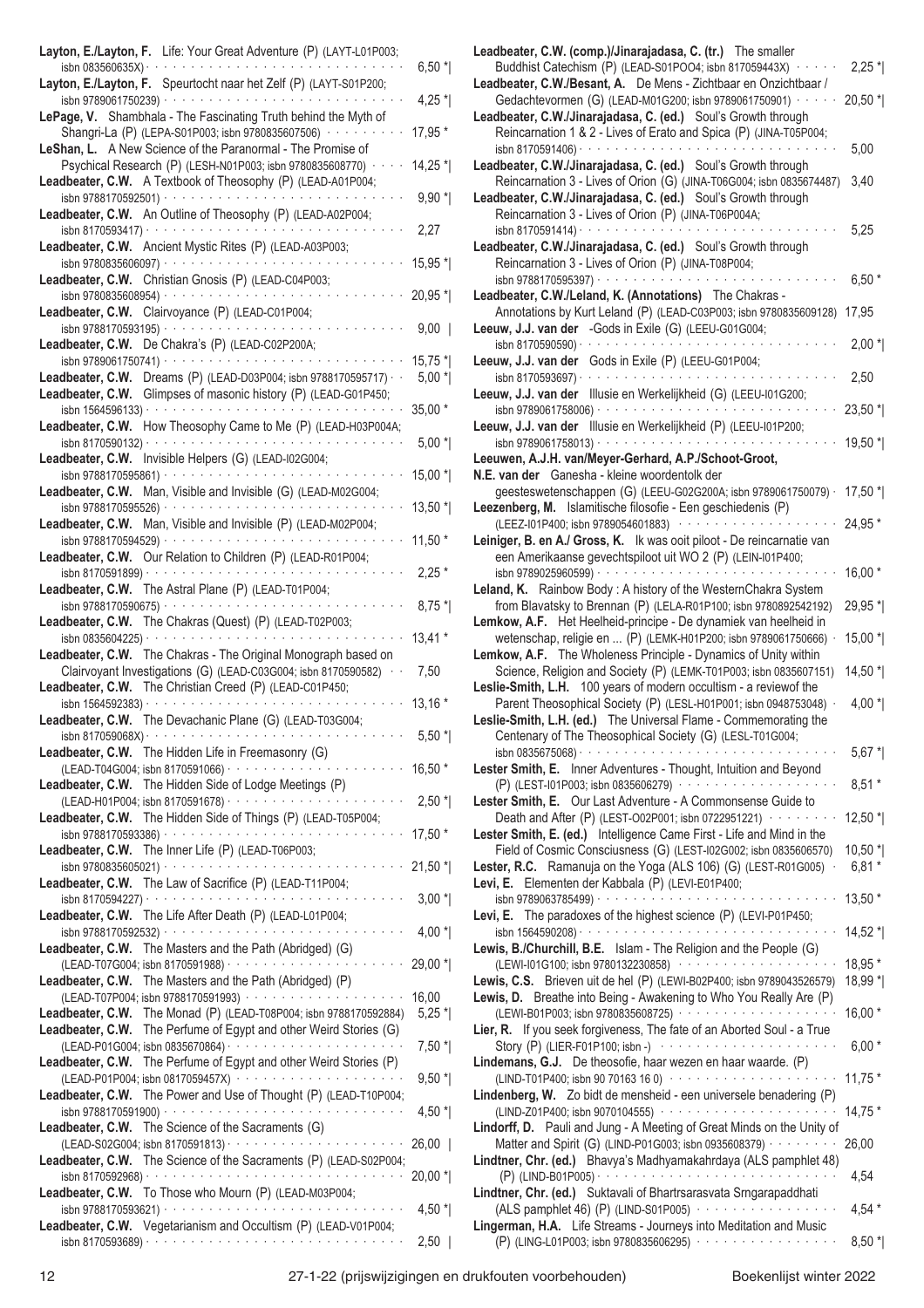| Lingerman, H.A. The Healing Energies of Music (P) (LING-T01P003;                                                                                                           | 16,50 *   |
|----------------------------------------------------------------------------------------------------------------------------------------------------------------------------|-----------|
| Lizzio, K.P. Embattled Saints - My Years with the Sufis of Afghanistan<br>(P) (LIZZ-E01P003; isbn 9780835609234) ···················                                       | 17,95 *   |
| Lodewick, G. Wat je over orgaandonatie zou moeten weten (P)<br>(LODE-W01P400; isbn 9789079872763) ················                                                         | 22,50 *   |
| Lommel, P. van/Greyson, B./Gerding, H./e.v.a. Het geheim van<br>Elysion (G) (LOMM-G01G400; isbn 9789493175440) ··········                                                  | 32,50 *   |
| Long, J.A. Mens, vonk der eeuwigheid (P) (LONG-M01P241;                                                                                                                    | 15,00 *   |
| Lorber, J. De natuurlijke zon - mededelingen overonze zon en haar<br>natuurlijke omstandighe (4) (LORB-N1P400; isbn 9789065562760) · ·                                     | 25,50 *   |
| Lorber, J. Saturnus - beschrijving van deze planeetmet ring en manen                                                                                                       |           |
| en zijn schepselen (4) (LORB-S1P400; isbn 9789065562784) ······<br>Low, A. - The Iron Cow of Zen - A Commentary on Some Classical Zen                                      | 18,82 *   |
| Koans (P) (LOW-T01P003; isbn 0835605981) ··············<br>Lucas, C. In Case of Spiritual Emergency (P) (LUCA-I01P100;                                                     | $8,17*$   |
| Luttikhuizen, G.P. De veelvormigheid van het vroegste Christendom                                                                                                          | 16,50 *   |
| (P) (LUTT-V01P400; isbn 9789055739004) ··················<br>Lyons, J. Het Huis der Wijsheid - Hoe Arabieren de westerse<br>beschaving hebben beinvloed (P) (LYON-H01P400; | 19,50 *   |
| Mabry, J.R. Growing into God - A Beginner's Guide to Christian                                                                                                             | 29,50 *   |
| Mysticism (P) (MABR-G01P003; isbn 9780835609012) · · · · ·                                                                                                                 | 19,95 *   |
| MacGregor, G. Reincarnation in Christianity (P) (MACG-R01P003A;                                                                                                            | 15,95 *   |
| Maex, E. Leren mediteren - de stilte opzoeken (met CD) (G)<br>(MAEX-L01G400; isbn 9789401435987) · · · · · · · · · · · · · · ·                                             | 15,99 *   |
| Magris, C. Gekromde tijd in Krems (G) (MAGR=G01G400;                                                                                                                       | 22,99 *   |
| Maharshi, Sri Ramana Wie ben ik? (P) (MAHA-W01P400;<br>isbn 9789077908020) $\cdots$                                                                                        | $7,50*$   |
| Malpas, P.A. True Messiah - The Story and Wisdom of Appolonius of<br>Tyana 3 BC-AD 96 (P) (MALP-T01P075; isbn 0913004677) ·······                                          | 18,60 *   |
| Mansfield, V. Head and Heart - A Personal Exploration of Science and<br>the Sacred (P) (MANS-H01P003; isbn 0835608174) $\cdots$                                            | $21,00*$  |
| Marathey, N.S. The Science of Self-Realisation (P) (MARA-S01P004;                                                                                                          | $5,00*$   |
| Marsh, M. - A Matter of Personal Survival - Life After Death (P)<br>(MARS-A01P003; isbn 0835605965) ··········                                                             | $9,19*$   |
| Martelaere, P. Taoisme, de weg om niet te volgen (P) (MART-T01P400;<br>isbn 9789026318061) $\cdots$                                                                        | 19,99 *   |
| Masson, J./McCarthey, S. When Elephants Weep (P)<br>(MASS-W01P100; isbn 0099478919) ·····················                                                                  | $11,34$ * |
| Masters, R. Neurospeak - Transforms Your Body While You Read (P)<br>(MAST-N01P003A; isbn 0835607070) ···················                                                   | $18,20$ * |
| Masters, R. The Way to Awaken - Exercises to Enliven Body, Self and<br>Soul (P) (MAST-W01P003; isbn 0835607542) ················                                           | $17,24*$  |
| Masters, R./Houston, J. Mind Games - The Guide to Inner Space (P)                                                                                                          | $14,50$ * |
| Mathiesen, R. Unseen Worlds of Emma Hardinge Britten: History of<br>Western Occultism (THOP IX) (P) (THHI-U01P100; isbn 1883279097)                                        | 26,50 *   |
| Matthews, C. Sophia, Goddess of Wisdom, Bride of God (P)                                                                                                                   | $22,50$ * |
| Matthews, J. The Song of Arthur - Celtic Tales from the High King's                                                                                                        |           |
| Court (P) (MATT-S03P003; isbn 9780835608091) · · · · · · · · · · · · · ·<br>Matthews, J. The Song of Taliesin - Tales from King Arthur's Bard (P)                          | 18,50     |
| (MATT-S02P003; isbn 0835608026) ·····················<br>Matthews, J. The Summer Solstice - Celebrating the Journey of the                                                 | 20,50 *   |
| Sun from May Day to Harvest (G) (MATT-S04G003; isbn 0835608158)<br>McDavid, W.D. An Introduction to Esoteric Principles (Study Guide)                                      | 25,00 *   |
| McDonald, K. Leren mediteren - Een praktische gids (P)                                                                                                                     | 14,00     |
| Mead, G.R.S. Did Jesus Live 100 B.C.? (P) (MEAD-J01P450;                                                                                                                   | 17,50 *   |
| Mead, G.R.S. Quests Old and New (P) (MEAD-Q01P450;                                                                                                                         | 25,00 *   |
| Mead, G.R.S. Some Mystical Adventures (P) (MEAD-S01P450;                                                                                                                   | $17,50$ * |
| Mead, G.R.S. The Hymn of Jesus (P) (MEAD-T01P003;                                                                                                                          | $15,00$ * |
|                                                                                                                                                                            | $4,00*$   |

| Mead, G.R.S. Visioenen, mysterien en ritualen (Echo's uit de Gnosis<br>Deel 2) (G) (MEAD-V01G400; isbn 9789067324267)<br>Mead, G.R.S./Algeo, J. (ed.)/Gilbert, R.A. & Hoeller, S.A.                                                                                                                | $24,50$ *                     |
|----------------------------------------------------------------------------------------------------------------------------------------------------------------------------------------------------------------------------------------------------------------------------------------------------|-------------------------------|
| (comm.) Echoes from the Gnosis - Centennial Edition (P)<br>(MEAD-E01P003; isbn 9780835608411) ·············<br>Mead, G.R.S./Huijs P. (red.) -Zegezangen van Hermes' Gnosis<br>(Echo's ut de Gnosis Deel 1) (G) (MEAD-Z01G400;                                                                      | 29,95 *                       |
| isbn 9789067323536) · · · · · · · · · · · · · · ·<br><b>Mears, I. (tr.)</b> Tao Teh King (G) (MEAR-T01G001; isbn 0722903006) $\cdot$<br>Medhurst, C.S. (tr.) - The Tao Teh King (P) (MEDH-T01P003;<br>isbn 0835604306) $\cdots$                                                                    | 24,50 *<br>$7,94*$<br>$7,28*$ |
| Meer, A. van der Van Sophia tot Maria - De wedergeboorte van de<br>verborgen Moeder in de 21e eeuw (P) (MEER-S01P400;                                                                                                                                                                              | $15,00*$                      |
| Meer, A. van der Venus is geen vamp - Het vrouwbeeld in 35.000 jaar<br>venuskunst (P) (MEER-V01P400; isbn 9789077408674) ·········                                                                                                                                                                 | $20,00*$                      |
| Meer, A.E.G. van der The Language of MA - the primal mother (P)<br>(MEER-M01P100; isbn 9789082031300) ··················<br>Mehta, N.D. - Vedanta Sidhanta Bheda - Account of followers of                                                                                                         | 29,95 *                       |
| Sankaracharya School (G) (NARM-V01G100; isbn -) · · · · · · · · · · ·<br>Mehta, R The Negative Approach (G) (MEHT-N01G004;                                                                                                                                                                         | $9,53*$                       |
| Mehta, R. De Scheppende Stilte - overpeinzingen over "De Stem van                                                                                                                                                                                                                                  | $8,80*$                       |
| de Stilte" (P) (MEHT-D01P200; isbn 9789061750291) ···········<br>Mehta, R. Meditatie méér dan wetenschap (P) (MEHT-M01P232;                                                                                                                                                                        | 4,25 $^*$<br>15,50 *          |
| Mehta, R. Seek Out the Way - Studies on Light on the Path (P)<br>(MEHT-S01P004; isbn 8170591465) ·····················                                                                                                                                                                             | $3,30*$                       |
| Mehta, R. The Creative Silence (G) (MEHT-T01G004; isbn 8170590175)<br>Mehta, R. The Eternal Light (G) (MEHT-T02G004; isbn 083567004X) · ·<br>Mehta, R. The Search for Freedom (G) (MEHT-S02G004;                                                                                                   | 5,45<br>$6,35*$               |
| isbn 817059345X) (and contact the contact of the state of the state of the state of the state of the state of the state of the state of the state of the state of the state of the state of the state of the state of the stat<br>Mehta, R. Yoga: The Art of Integration (A Commentary on the Yoga | $7,50*$                       |
| Sutras of Patanjali) (P) (MEHT-Y01P004; isbn 9788170591290) · · · ·<br>Mehta, R. Zoek Naar de Weg - studies in "Licht op het Pad" (P)                                                                                                                                                              | $14,50*$                      |
| Mehta, R./Underhill, E./Gardner, A./Hodson, G. Inleidingen in<br>mystiek en esoterie (5 delen Lotusreeks) (P) (MEHT-I01P200;                                                                                                                                                                       | 4,25 $^*$                     |
| Menon, Y.K. The Mind of Adi Shankaracharya (P) (MENO-T01P100;<br>isbn 817224214X) $\cdots$                                                                                                                                                                                                         | $12,50$ *                     |
| Meyer, J. de De geschriften van Liezi - de taoistische kunst van het<br>relativeren (P) (MEYE-G01P400; isbn 9789045029757) · · · · · · · · · ·                                                                                                                                                     | $4,31*$<br>19,99 *            |
| Meyer, P./Sinnett, P. The Purpose of Theosophy - Texts by Petra<br>Meyer and Patience Sinnett (G) (MEYE-P01G100;                                                                                                                                                                                   | 18,95 *                       |
| Micucci, D. Sojourns of the Soul - One Woman's Journey around the<br>World and into Her Thruth (P) (MICU-S01P003; isbn 9780835608985) ·                                                                                                                                                            | $17,95$ *                     |
| Mikulas, W.L. - The Way Beyond - spiritual practices (P)                                                                                                                                                                                                                                           | $7,28*$                       |
| Miller, Lama Willa Everyday Dharma - Seven Weeks to Finding the<br>Buddha in You (P) (MILL-E02P003; isbn 9780835608831) ········<br>Mills, J. 100 Years of Theosophy - History of the Theosophical Society                                                                                         | 17,95 *                       |
| in America (P) (MILL-002P003; isbn 0835602354) ············<br>Mills, J. Dharma: de wet van ons beste wezen (P) (MILL-D01P200;                                                                                                                                                                     | $12,48$ *                     |
| Mills, J. Entering on the Sacred Way - A Psychological Commentary                                                                                                                                                                                                                                  | $3,50$ *                      |
| on "Light on the Path" (P) (MILL-E01P003; isbn 0835607895) $\cdots$<br>Mills, J. For a Wayfarer - Poems by Joy Mills (P) (MILL-F02P003;                                                                                                                                                            | $10,50$ *                     |
| Mills, J. From Inner to Outer Transformation - Lectures on "The Voice<br>of the Silence" (P) (MILL-F01P199; isbn 9789061750833) · · · · · · · · ·                                                                                                                                                  | $20,50*$<br>$7,25$ $^*$       |
| Mills, J. Leven in Wijsheid - lezingen over "De Geheime Leer" (P)<br>(MILL-L01P200; isbn 9789061750611) ····················                                                                                                                                                                       | $7,95*$                       |
| Mills, J. Living in Wisdom - Lectures on "The Secret Doctrine" (P)<br>(MILL-L03P199; isbn 9789061750680) ·····················<br>Mills, J. O Hidden Life (P) (MILL-001P004; isbn 8170592410) · · · · · · ·                                                                                        | $6,75*$<br>$2,50$ *           |
| Mills, J. Op de drempel van het Heilige Pad - Psychologisch<br>commentaar op Licht op het Pad (P) (MILL-003P200;<br>Mills, J. Reflections on an Ageless Wisdom - Commentary on                                                                                                                     |                               |
| Mahatma Letters to A.P. Sinnett (G) (MILL-R01G003;                                                                                                                                                                                                                                                 |                               |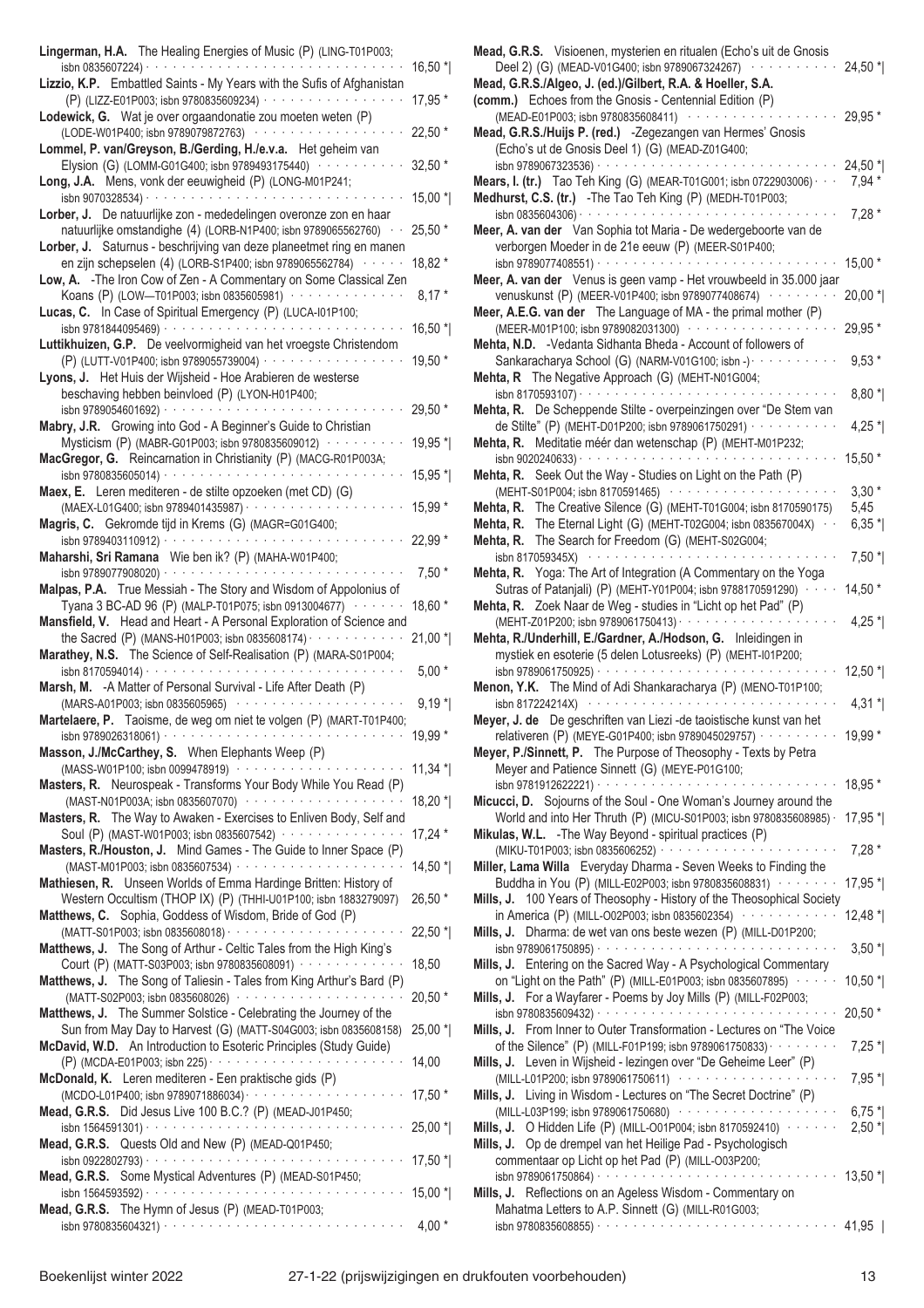| Mills, J. The Human Journey - Quest for Self-Transformation (Adyar                                                                                                                                                                                                                       |                     |
|------------------------------------------------------------------------------------------------------------------------------------------------------------------------------------------------------------------------------------------------------------------------------------------|---------------------|
| Pamphlet New Ser. No.4) (P) (MILL-H01P004; isbn 8170593549) · · ·<br>Mills, J. The Myths of our Lives - A Way to Personal Transformation                                                                                                                                                 | $1,60$ *            |
| (Study Course) (P) (MILL-M01P003; isbn 9780835601160) · · · · · · · ·                                                                                                                                                                                                                    | $7,50*$             |
| Mills, J. The One True Adventure - Theosophy and Quest for meaning<br>(P) (MILL-004P003; isbn 9780835608688) · · · · · · · · · · · · · · · · · ·                                                                                                                                         | $23,00*$            |
| Mills, J. Van innerlijke naar uiterlijke transformatie (Theosofia Special)                                                                                                                                                                                                               |                     |
| (P) (MILL-V01P200; isbn THEOSOFIA 2019) ···············                                                                                                                                                                                                                                  | 7,00                |
| Mindell, A. ProcessMind - A User's Guide to Connecting with the Mind<br>of God (P) (MIND-P01P003; isbn 9780835608862) ·········                                                                                                                                                          | 16,95 *             |
| Mipham, S. Je geest als bondgenoot (P) (MIPH-J01P400;                                                                                                                                                                                                                                    |                     |
| isbn 9789076681245) · · · · · · · · · · · · · · · ·<br>Mirza, N.B. Reincarnation and Islam (G) (MIRZ-R01G004;                                                                                                                                                                            | 19,95 *             |
|                                                                                                                                                                                                                                                                                          | $6,81*$             |
| Mitchell, S. Bhagavad Gita - A New Translation (P) (MITC-B01P100;                                                                                                                                                                                                                        | 14,95 *             |
| Moerland, B. Het Evangelie van Thomas - Het weten van een                                                                                                                                                                                                                                |                     |
| ongelovige (P) (MOER-E01P400; isbn 9789020210774) · · · · ·<br>Moledina, A. Food for Thought (P) (MOLE-F01P004; isbn -)                                                                                                                                                                  | $20,00*$<br>$2,00*$ |
| Montello, L. Essential Musical Intelligence - Music as Path to Healing,                                                                                                                                                                                                                  |                     |
| Creativity, Wholeness (P) (MONT-E01P003; isbn 083560814X)<br>Montessori, M. - Peace and Education (old edition) (P)                                                                                                                                                                      | 19,50 *             |
| (MONT-P01P004; isbn 8170590051) ··················                                                                                                                                                                                                                                       | $1,59*$             |
| Montessori, M. Peace and Education (P) (MONT-P01P004A;                                                                                                                                                                                                                                   | 2,00                |
| Montessori, M. Reconstruction in Education (P) (MONT-R01P004;                                                                                                                                                                                                                            |                     |
| isbn 8170590043) $\cdots$                                                                                                                                                                                                                                                                | $1,60*$             |
| Montessori, M. The Absorbent Mind (P) (MONT-A01P004;<br>a de la caractería de la caractería de la caractería de la<br>isbn 8170594308) ·                                                                                                                                                 | 10,00 *             |
| Montessori, M. The Child (P) (MONT-C01P004; isbn 8170590302) · · · ·                                                                                                                                                                                                                     | $1,60*$             |
| Moody, D.E. The Unconditioned Mind - J. Krishnamurti and the Oak<br>Grove School (P) (MOOD-U01P003; isbn 9780835608947) · · · · · · · ·                                                                                                                                                  | 26,95               |
| Mosmuller, M Het geheim van het getal - arithmetica (P)                                                                                                                                                                                                                                  |                     |
| (MOSM-G01P400; isbn 9789075240733) ·········<br>Mosmuller, M. De kunst van het denken (P) (MOSM-K01P400;                                                                                                                                                                                 | 19,90 *             |
|                                                                                                                                                                                                                                                                                          | 20,00 *             |
| Mossel, E. (vert.) Bhagavad Gita - De dialoog tussen Krishna en<br>Arjuna uit de Mahabharata (G) (MOSS-B01G400; isbn 9789073207356)                                                                                                                                                      | 12,50 $*$           |
| Mukerji, K.P. The Basis of Political Philosophy (P) (MUKE-P01P004;                                                                                                                                                                                                                       |                     |
| $\sin^{-1}$ $\cos^{-1}$<br>Mulder, M. Sanskriet grammatica (P) (MULD-S01P400;                                                                                                                                                                                                            | $1,50*$             |
| $\frac{1}{15}$ Sbn 9789077787199) $\cdots$                                                                                                                                                                                                                                               | $26,00*$            |
| Mullin, G.H. Mystical Verses of a Mad Dalai Lama (P) (MULL-M01P003;                                                                                                                                                                                                                      | 14,50 *             |
| Murphet, H. When Daylight Comes - Biography of H.P. Blavatsky (P)                                                                                                                                                                                                                        |                     |
| (MURP-W01P003; isbn 0835604594) ······················<br>Murphet, H. Yankee Beacon of Buddhist Light - Biography of H.S.                                                                                                                                                                | $8,00*$             |
| Olcott (P) (MURP-Y01P003; isbn 9780835606387) · · · · · · · · · · · · · ·                                                                                                                                                                                                                | $9,50*$             |
| Murray, C./Murray, K. Illuminations from the Bhagavad-Gita (G)                                                                                                                                                                                                                           | 13,95 *             |
| Murthy, G.S. Science and the Art of Indian Medicine (P)                                                                                                                                                                                                                                  |                     |
| (MURT-S01P004; isbn 8170590337) (and the state of the state of the state of the state of the state of the state of the state of the state of the state of the state of the state of the state of the state of the state of the<br>Murty, K.S. Be a Lamp unto Yourself (P) (MURT-B01P004; | $3,00*$             |
|                                                                                                                                                                                                                                                                                          | $1,36*$             |
| Naganathan, G. Animal Welfare and Nature: Hindu Scriptural<br>Perspectives (P) (NAGA-A01P004; isbn -) ·················                                                                                                                                                                  | $3,40*$             |
| Nagaraja Rao, P. The Epistemology of Dvaita Vedanta (ALS 107) (G)                                                                                                                                                                                                                        |                     |
| Narayan, S. Life is for Living (G) (NARA-L02G004; isbn 8170593263) · ·                                                                                                                                                                                                                   | 4,08                |
| Narayanaswami Aiyar, K. (tr.) Laghu-Yoga-Vasistha of Abhinanda                                                                                                                                                                                                                           | $10,00*$            |
| (ALS general 3) (G) (NARA-L01G005)                                                                                                                                                                                                                                                       | 13,16               |
| Narayanaswami Aiyar, K. (tr.) The thirty-two Vidya-s (ALS 90) (P)                                                                                                                                                                                                                        | 4,54 $*$            |
| Narayanaswami Aiyar, K. (tr.) Vrttaratnavali of Venkatesa (ALS                                                                                                                                                                                                                           |                     |
| pamphlet 27, damaged) (P) (NARA-V01P005) $\cdots$<br>Neff, M.K. Adyar-Historical Notes & Features up to 1934 (P)                                                                                                                                                                         | 1,13                |
|                                                                                                                                                                                                                                                                                          | $1,32*$             |
| Newcomb, M.J. Personal Transformation in the Tradition of Annie<br>Besant (Study Guide) (P) (NEWC-T01P003; isbn 9780835600781) · · ·                                                                                                                                                     | $7,50*$             |
| Nicholson, S. A Program for Living the Spiritual Life (Study Guide) (P)                                                                                                                                                                                                                  |                     |
| Nicholson, S. Ancient Wisdom, Modern Insight (G) (NICH-A01G004;                                                                                                                                                                                                                          | $7,50*$             |
|                                                                                                                                                                                                                                                                                          | 17,50 *             |
|                                                                                                                                                                                                                                                                                          |                     |

|                                                                               | 13,00 *   |
|-------------------------------------------------------------------------------|-----------|
| <b>Nicholson, S.</b> Shamanism (P) (NICH-S01P003; isbn 9780835606172) $\cdot$ | $21,00*$  |
| Nicholson, S. The Goddess Reawakening - The Feminine Principle in             |           |
| Spirituality (P) (NICH-T01P003; isbn 0835606422) ············                 | 14,52 *   |
| Nicholson, S. The Seven Human Powers - Luminous Shadows of the                |           |
| Self (P) (NICH-S02P003; isbn 0835608298) · · · · · · · · · · · · · · · · ·    | 16,50     |
| Nicholson, S. (comp.)/Rosen, B. (comp.) Gaia's Hidden Life - On the           |           |
| Living Intelligence Within Nature (P) (NICH-G01P003;                          |           |
|                                                                               | 17,70 *   |
| Novick, Rabbi L. On the Wings of Shekhinah - Rediscovering                    |           |
| Judaism's Divine Feminine (P) (NOVI-O01P003; isbn 9780835608619)              | 19,75 *   |
| Nur-Ud-Din'Abd-Ur-Rahman Jami/Whinfield, E.H. (tr.)/Mirza                     |           |
| Muhammad Kazvini (tr.) Lawa'ih - Sufi Spiritual Discipline (P)                |           |
|                                                                               |           |
| (NURU-L01P001; isbn 0722951361) ·············                                 | $9,08*$   |
| Odgren, C. Insights from the Masters - A Compilation (P)                      |           |
| (ODGR-I01P100; isbn 9781785353383) · · · · · · · · · ·                        | 27,95 *   |
| Olcott, H.S. Applied Theosophy and Other Essays (G)                           |           |
| (OLCO-A01G004; isbn 0835675157) ··············                                | $3,18*$   |
| Olcott, H.S. De Boeddhistische Catechismus (P) (OLCO-B01P200;                 |           |
|                                                                               | 17,50 *   |
| Olcott, H.S. Inaugural Addresses of Four Presidents (P)                       |           |
| $(OLCO-101P004; isbn-)$                                                       | $1,70*$   |
| Olcott, H.S. Old Diary Leaves - 6 Volumes (G) (OLCO-001G004;                  |           |
|                                                                               |           |
|                                                                               | 32,00     |
| Olcott, H.S. Old Diary Leaves - Volume I (P) (OLCO-O02P004;                   |           |
|                                                                               | $10,50$ * |
| Olcott, H.S. Old Diary Leaves - Volume II (P) (OLCO-O03P004;                  |           |
|                                                                               | $10,50$ * |
| Olcott, H.S. Old Diary Leaves - Volume III (G) (OLCO-O04G004;                 |           |
|                                                                               | $5,00*$   |
| Olcott, H.S. Old Diary Leaves - Volume III (P) (OLCO-O04P004;                 |           |
|                                                                               | 7,50      |
| Olcott, H.S. Old Diary Leaves - Volume IV (G) (OLCO-O05G004;                  |           |
|                                                                               |           |
|                                                                               | $5,00*$   |
| Olcott, H.S. Old Diary Leaves - Volume IV (P) (OLCO-005P004;                  |           |
|                                                                               | 7,50      |
| Olcott, H.S. Old Diary Leaves - Volume V (G) (OLCO-006G004;                   |           |
|                                                                               | $5,00*$   |
| Olcott, H.S. Old Diary Leaves - Volume V (P) (OLCO-006P004;                   |           |
| isbn 8170594375) $\cdots$                                                     | 7,50      |
| Olcott, H.S. Old Diary Leaves - Volume VI (P) (OLCO-O07P004;                  |           |
| isbn 0835674916) · · · · · · · · · · ·                                        | $3,25$ *  |
| Old Diary Leaves - Volume VI (P) (OLCO-O07P004A;<br>Olcott, H.S.              |           |
| $\frac{1}{2}$ isbn 8170594383) $\cdots$                                       |           |
|                                                                               | 7,50      |
| Olcott, H.S. The Buddhist Catechism (G) (OLCO-BO3G004;                        |           |
|                                                                               | $7,60*$   |
| Olcott, H.S. The Golden Rules of Buddhism (P) (OLCO-T01P004;                  |           |
|                                                                               | $3,00*$   |
| Oliveira, P. CWL Speaks - C.W. Leadbeater's Correspondence                    |           |
| Concerning the 1906 Crisis in TS (P) (OLIV-C01P100;                           |           |
|                                                                               | 28,50 *   |
| Oliveira, P. N. Sri Ram - A Life of Beneficence and Wisdom (P)                |           |
| (OLIV-L01P004; isbn 9788170595618) ·····················                      | 8,50      |
| Opzeeland, J.Th. Raja Yoga - Yoga-Sutras Patanjali - Spiritualiteit op        |           |
|                                                                               |           |
|                                                                               | $8,25$ *  |
| Ouseley, G.J. Het Evangelie van de Heilige Twaalven (G)                       |           |
| (OUSE-E01G400; isbn 9789067323956) ···················                        | 24,50 *   |
| Overton Fuller, J. Joan Grant: Winged Pharaoh (THOP Vol II) (P)               |           |
|                                                                               | $12,48*$  |
| Overton Fuller, J. Krishnamurti and the Wind - A Biography (P)                |           |
|                                                                               | $12,50$ * |
| Oyen, P. van De nieuwe mens - over verdraagzaamheid (P)                       |           |
| (OYEN-N01P400; isbn 9789076392530) ···················                        | 15,00 *   |
| Padma, J.H. Living the Season - Zen Practice for Transformative               |           |
| Times (1) (PADMA-L01P003; isbn 9780835609197) · · · · · · · · · · · ·         |           |
|                                                                               | 15,95     |
| Pagels, E. The Gnostic Gospels (P) (PAGE-G01P100;                             |           |
|                                                                               | 14,95 *   |
| Pameijer, J.M. - Het spiegelbeeld van God (P) (PAME-S02P232;                  |           |
|                                                                               | 17,92 *   |
| Pameijer, J.M. De vergeten waarheid - christelijkemythen in gnostisch         |           |
| perspectief (P) (PAME-V01P400; isbn 9789074899727) · · · · · · · · · ·        | 22,95 *   |
| Pameijer, J.M. Nachtzicht - over het spirituele in onze dromen (P)            |           |
| (PAME-N01P400; isbn 9065562338) ·····················                         | $19,50*$  |
|                                                                               |           |
|                                                                               |           |

**Nicholson, S.** Oude Wijsheid, Modern Inzicht (P) (NICH-O01P200;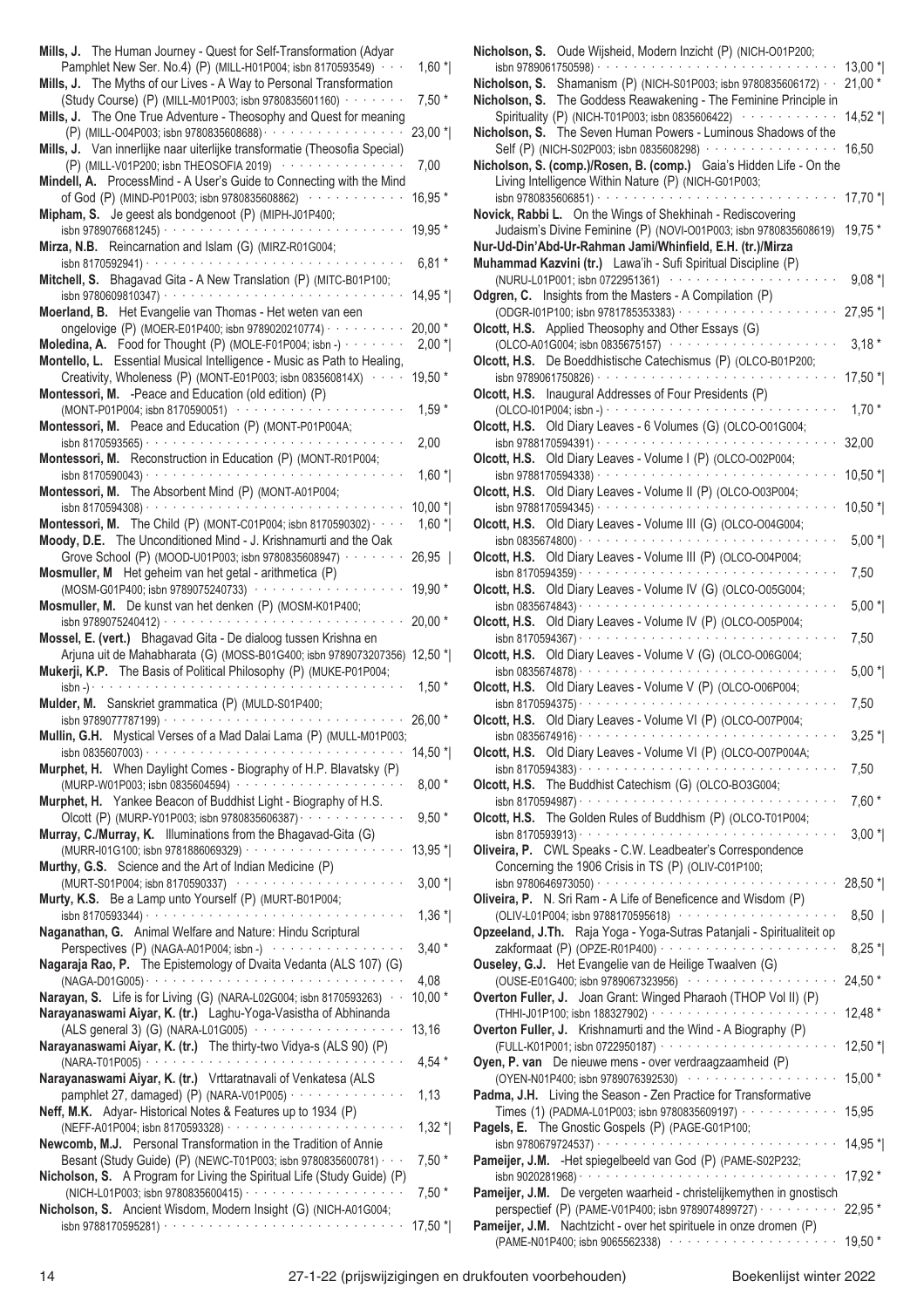| Patton, L.L. The Bhagavad Gita (P) (PATT-B01P100;                                                                                           |             |
|---------------------------------------------------------------------------------------------------------------------------------------------|-------------|
| isbn 9780140447903) · · · · · · · · · · · ·<br>Pavri, P. The Living Wisdom - An Introduction to Theosophy in                                | 14,95 *     |
| Questions and Answers (P) (PAVR-L01P004; isbn 8170594103) · · · ·<br>Pavri, P. Theosophy Explained in Questions and Answers (G)             | $3,00*$     |
| (PAVR-T01G004; isbn 8170593433) · · · · · · · · · · · ·                                                                                     | $14,75$ *   |
| Pearson, E.N. Space Time and Self (P) (PEAR-S01P004;<br>isbn 8170592224) $\cdots$                                                           | $10,66*$    |
| Pecastaing-Boissiere, M. Annie Besant (1847-1933) - Struggles<br>andquest (P) (PECA-A01P001; isbn 9781999815707) · · · · · · · ·            | $11,25*$    |
| Pelgrin, M. - And a Time to Die (P) (PELG-A01P003; isbn 0835603059)                                                                         | $6,44*$     |
| Pelt, W. van Ronden en rassen - onze goddelijke afkomst en                                                                                  |             |
| bestemming (P) (PELT-R01P241; isbn 9789070328115)                                                                                           | $5,00*$     |
| Perkins, J.S. A Geometry of Space-Consciousness (P)<br>(PERK-A02P004; isbn 8170590205) · · · · · · · · · · · · · · · ·                      | $3,74$ $^*$ |
| Perkins, J.S. Experiencing Reincarnation (P) (PERK-E01P003;                                                                                 |             |
|                                                                                                                                             | $8,51*$     |
| Perkins, J.S. Through Death to Rebirth (P) (PERK-T01P003;                                                                                   |             |
| Perkins, J.S. Visual Meditations on the Universe (G) (PERK-V01G002;                                                                         | $6,24*$     |
|                                                                                                                                             | 18,50 *     |
| Phillips, J. Finding the On-Ramp to Your Spiritual Path (G)                                                                                 |             |
| (PHIL-F01G100A; isbn 9780835609173) · · · · · · · · · · · · · ·<br>Phillips, J. God is at Eye Level - Photography as a Healing Art (P)      | 15,95 *     |
| (PHIL-G01P003; isbn 0835607852) ··················                                                                                          | 23,00 *     |
| Phillips, J. Marry Your Muse - Making a Lasting Commitment to Your                                                                          |             |
| Creativity (P) (PHIL-M01P003; isbn 0835607593) · · · · · · · · · · · · · ·                                                                  | 18,50 *     |
| Phillips, S.H. Aurobindo's Philosophy of Brahman (G) (PHIL-P02G100;                                                                         | 18,15 *     |
| Phillips, S.M. Anima, Evidence of a Yogic Siddhi - Remote Viewing of                                                                        |             |
| Subatomic Particles (P) (PHIL-A01P004; isbn 8170592976) ·······                                                                             | $6,50*$     |
| Phillips, S.M. ESP of Quarks and Superstrings (G) (PHIL-E02G004;<br>isbn 8122412092) $\cdots$                                               | 45,00 *     |
| Pierjasi Innerlijk licht gaat schijnen (P) (PIER-I01P400;                                                                                   |             |
| isbn 9789492883865) · · · · · · · · · · · · ·                                                                                               | 24,50 *     |
| Pigliucci, M. Hoe wordt je een stoicijn? - oude filo-sofie voor het                                                                         |             |
| moderne leven (1) (PIGL-H-01P400; isbn 9789025905675) · · · · · · · ·<br>Pilarzyk T. Yoga Beyond Fitness-Getting More than Exercise from an | 22,99 *     |
| Ancient Spiritual Pracice (P) (PILA-Y01P003; isbn 9780835608633) · ·                                                                        | $16,75*$    |
| Piper, J. Man - A Universe in Miniature (P) (PIPE-M02P001; isbn -) $\cdots$                                                                 | $10,00*$    |
| Piper, J. Man, Nature and the Hidden Meaning of Life (P)<br>(PIPE-M01P001; isbn -) · · · · · · · ·                                          | $2,31*$     |
| Pisareva, E.F. The Light of the Russian Soul - A Personal Memoir of                                                                         |             |
| Early Russian Theosophy (P) (PISA-L01P003; isbn 9780835608664)                                                                              | 16,50 *     |
| Plato/Koolschijn, G. (vert.) De ideale staat (P) (PLAT-I01P400;                                                                             |             |
| Plato/Warren, H. (vert.)/Molegraaf, M. (vert.) Sokrates, martelaar van                                                                      | 15,99 *     |
| de filosofie (P) (PLAT-S01P400; isbn 9789044641950) ··········                                                                              | $19,99*$    |
| Plummer, L.G. From Atom to Kosmos (P) (PLUM-F01P003;                                                                                        |             |
| Pogacnik, M. Evangelie van het hart - veranderingsprocessen in mens                                                                         | $7,50*$     |
| en aarde (P) (POGA-E01P400; isbn 9060384547) · · · · · · · · · · · · · ·                                                                    | $19,50*$    |
| Poncé, C. Kabbalah - An Introduction and Illumination for the World                                                                         |             |
| Today (P) (PONC-K01P003; isbn 0835605108) ··············<br>Poortman, H.E.Ch. (red.)/Dubbink, J.H./Engelse, R. Tibetaans                    | $14,50$     |
| Boeddhisme (P) (POOR-T01P200; isbn 9789061750383) · · · · · · · ·                                                                           | 4,25 $^*$   |
| Poos-Benson, S. Sent to Soar - Fulfill your Potential for Yourself and                                                                      |             |
| for the World (P) (POOS-S01P100; isbn 9780835609227) · · · · · · · · ·                                                                      | 16,95 *     |
| Poutz, M. The Art of Meditation (Adyar Pamphlet New Series No. 5)<br>(P) (POUT-A01P004; isbn 8170594413) ···················                | $1,50$ *    |
| Powell, A.E. The Astral Body - And other Astral Phenomena (P)                                                                               |             |
| (POWE-T01P004; isbn 9788170595809) ··················                                                                                       | 19,50 *     |
| Powell, A.E. The Causal Body and the Ego (P) (POWE-T05P004A;                                                                                | $21,50*$    |
| Powell, A.E. The Etheric Double - The Health Aura (P)                                                                                       |             |
| (POWE-T02P004; isbn 9788170595649) ····················                                                                                     | $14,00*$    |
| Powell, A.E. The Mental Body (P) (POWE-T03P004;<br>والمتحدث والمتحدث والمناقب<br>isbn 9788170596080) · · · · · · · · · · · · · · · · ·      | 19,50 *     |
|                                                                                                                                             |             |
|                                                                                                                                             | 25,00 *     |
| Powell, A.E. The causal body and the ego (G) (POWE-C01G004;                                                                                 |             |
| Powell, A.E. The etheric double - the health aura (G) (POWE-T02G004;                                                                        | 23,50 *     |
|                                                                                                                                             | $14,00*$    |
|                                                                                                                                             |             |

| Powell, A.E. The mental body (G) (POWE-M01G004;<br>isbn 9788170595151) · · · · · · · · · · · · · · ·                                                                                                                                                                                                     | $22,00*$            |
|----------------------------------------------------------------------------------------------------------------------------------------------------------------------------------------------------------------------------------------------------------------------------------------------------------|---------------------|
| Prabhavananda, Swami/Isherwood, C. Bhagavad Gita - The Song of                                                                                                                                                                                                                                           |                     |
| God (Signet Classics) (P) (PRAB-B01P100; isbn 9780451528445) · · ·<br>Prabhavananda, Swami/Isherwood, C. Bhagavad Gita - The Song of<br>God (Vedanta Press) (P) (PRAB-B02P100; isbn 9780874810431) · · ·                                                                                                 | $7,95*$             |
| Pratt, D. Verzonken Continenten en Continentverschuiving (P)<br>(PRAT-V01P241; isbn 9789070328740) · · · · · · · · · · · · · · · ·                                                                                                                                                                       | $13,95*$<br>$7,50*$ |
| Preston, E.W. Life and its Spirals - History in the Light of Theosophy<br>(P) (PRES-L01P004; isbn 8170591376) (and contact the control of the control of the control of the control of the control of the control of the control of the control of the control of the control of the control of the cont | $7,30*$             |
| Preston, E.W. The Story of Creation - According to The Secret                                                                                                                                                                                                                                            |                     |
| Doctrine (P) (PRES-T01P004; isbn 8170591562) $\cdots$<br>Price, L. - Madame Blavatsky Unveiled (P) (PRIC-M01P077;                                                                                                                                                                                        | $2,75$ *            |
| Pritz, A.L. Meditation as a Way of Life - Philosophy and Practice (P)                                                                                                                                                                                                                                    | $5,51*$             |
| (PRIT-M01P100; isbn 9780835609289) ····················<br>Pullen, R.A. Uitzicht door inzicht - Universele Wijsheid, het NU en                                                                                                                                                                           | 17,95 *             |
| onze toekomst (P) (PULL-U01P232; isbn 9789020202403) · · · · · · ·<br>Purucker, G. de Beginselen van de esoterische filosofie (G)                                                                                                                                                                        | $5,00*$             |
| (PURU-B03G241; isbn 9789070328474) ··············<br>Purucker, G. de Bron van het occultisme (G) (PURU-B01G241A;                                                                                                                                                                                         | 32,50 *             |
| Purucker, G. de Clothed with the SUN, the Mystery-tale of Jesus the                                                                                                                                                                                                                                      | 32,50 *             |
| Avatara (P) (PURU-C13P075; isbn 091300406) ···············<br>Purucker, G. de De dood en daarna (P) (PURU-D17P400;                                                                                                                                                                                       | $6,00*$             |
|                                                                                                                                                                                                                                                                                                          | $3,50*$             |
| Purucker, G. de Mens en evolutie (G) (PURU-M01G241;                                                                                                                                                                                                                                                      | 17,50 *             |
| Purucker, G. de Occulte Woordentolk - Een handboek van oosterse<br>en theosofische termen (G) (PURU-O01G241A; isbn 9789070328955) ·                                                                                                                                                                      | 17,50 *             |
| Purucker, G. de The Mahatmas and Genuine Occultism (P)                                                                                                                                                                                                                                                   | $6,75*$             |
| Purucker, G. de What Death Really Is, Questions We All Ask (P)<br>(PURU-W16P075; isbn 0913004480) ············                                                                                                                                                                                           | $8,00*$             |
| Purucker, G. de Wind van de geest (P) (PURU-W01P241;                                                                                                                                                                                                                                                     | 17,00 *             |
| Purucker, G. de/Conger, A.L. (red.) Dialogen van G. de Purucker (2<br>dln.) (G) (PURU-D18G241; isbn 9070328003) ················<br>Pym, W. Paths to Wholeness (Study Guide) (P) (PYM-P01P003;                                                                                                           | 47,50 *             |
| $\sin 59$ $\cdots$ $\cdots$ $\cdots$                                                                                                                                                                                                                                                                     | $8,00*$             |
| Quinn, P. Tarot for Life - Reading the Cards for Everyday Guidance<br>and Growth (P) (QUIN-T01P003; isbn 9780835608794)<br>Radhakrishnan, S. Indian Philosophy Vol. 1 (P) (RADH-I01P100;                                                                                                                 | $16,75$ *           |
| Raghavan, V. Studies on some concepts of the Alamkara Sastra (ALS                                                                                                                                                                                                                                        | 22,69 *             |
| 33) (G) (RAGH-S01G005) ·····························                                                                                                                                                                                                                                                     | 9,76                |
| Raghavan, V. The Number of Rasa-s (ALS 23) (G) (RAGH-T01G005) ·<br>Rahula, W. Wat de Boeddha onderwees (P) (RAHU-W01P400A;                                                                                                                                                                               | $5,45*$             |
| Ralls, K. The Templars and the Grail (P) (RALL-T01P003;                                                                                                                                                                                                                                                  | $17,00*$            |
|                                                                                                                                                                                                                                                                                                          | 20,50 *             |
| Rama, Swami Living with the Himalayan Masters (P) (RAMA-L01P100;                                                                                                                                                                                                                                         | $20,50*$            |
| Ramachandra Sarma, K. (ed.) Pauskaragama (ALS pamphlet 50) (G)                                                                                                                                                                                                                                           | 15,88               |
| Ramachandra Sarma, K. (ed.) Sarvajnanottaragamah - Vidyapada<br>and Yogapada (ALS pamphlet 53) (P) (RAMA-S01P005) $\cdots \cdots$                                                                                                                                                                        | 4,54                |
| Ramanathan, A.A. (tr.) The Samnyasa Upanisads (On Renunciation)<br>(ALS 104) (G) (RAMA-T01G005) ······················                                                                                                                                                                                   | 12,00 $*$           |
| Ramanujachary, N.C. An Enduring Philosopher (T.Subba Row) (P)                                                                                                                                                                                                                                            | $3,63*$             |
| Ramanujachary, N.C. Subba Row, a Lonely Disciple (P)<br>(RAMA-A01P004; isbn 8170592151) ·····················                                                                                                                                                                                            | $3,60*$             |
| Ramanujachary, N.C. The Human and the Divine - According to Sri<br>Pillai Lokacarya and H.P. Blavatsky (P) (RAMA-H01P400; isbn -) · · ·                                                                                                                                                                  | $8,85*$             |
| Ramose, M.B. Ubuntu - stroom van het bestaan alslevensfilosofie -<br>vert. Carola Kloos (P) (RAMO-U01P400; isbn 9789025906061) · · · · ·                                                                                                                                                                 | 19,99 *             |
| Ransdorp, R. Zwervend met Zhuang Zi - Wegwijs in de taoistische<br>filosofie (G) (RANS-Z01G400; isbn 9789055738250) ···········                                                                                                                                                                          | 24,95 *             |
| Ransom, J. A Short History of the Theosophical Society (G)<br>(RANS-A01G004; isbn 9788170595144) ····················                                                                                                                                                                                    | $15,00*$            |
| Ransom, J. The 75th Anniversary Book of the Theosophical Society<br>(G) (RANS-T01G004; isbn 8170594802) ··················                                                                                                                                                                               | $7,00*$             |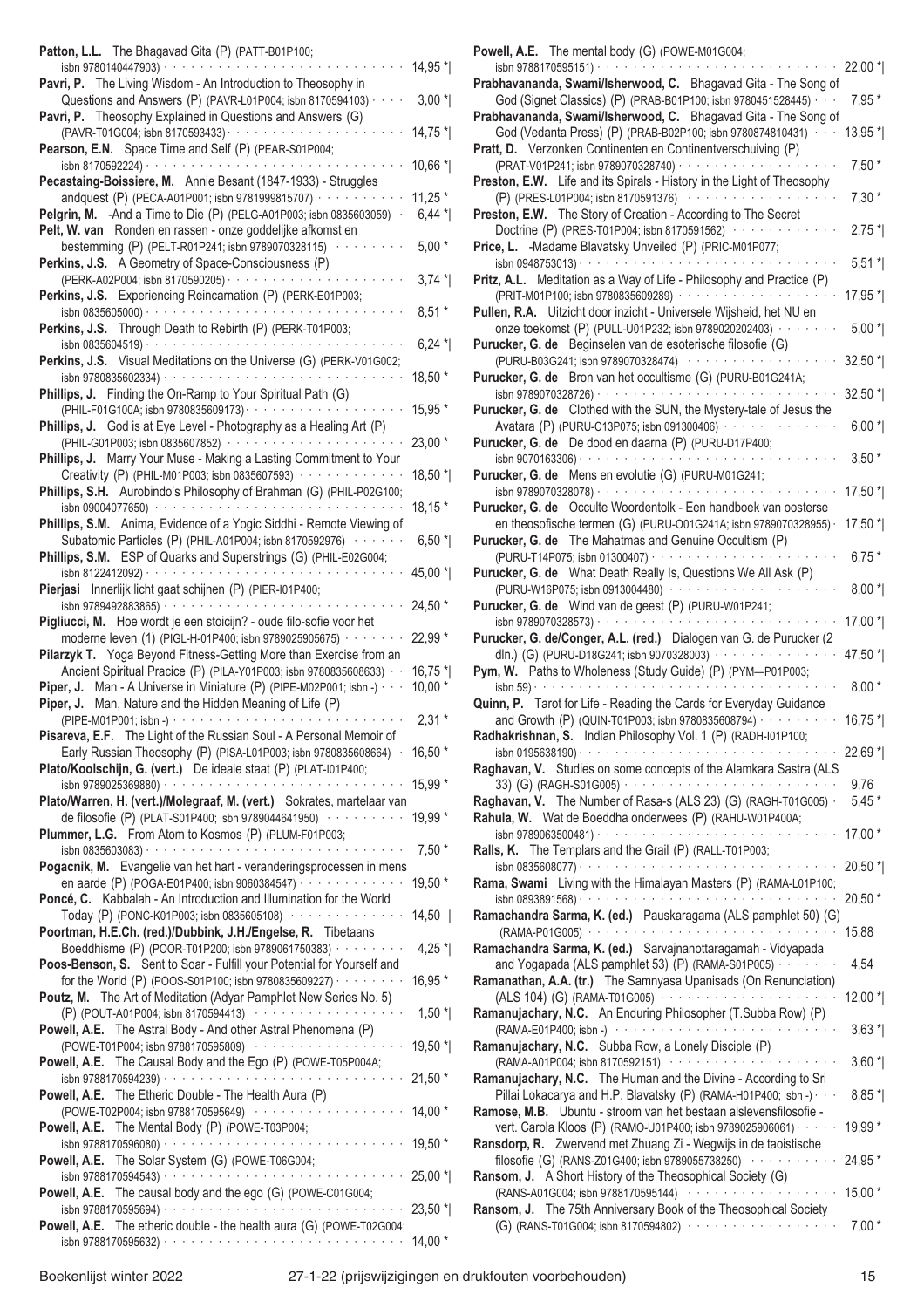| Ravindra, R. Bhagavad Gita, The (P) (RAVI-B01P100;                                                                                                                                                                                                                                                                       |           |
|--------------------------------------------------------------------------------------------------------------------------------------------------------------------------------------------------------------------------------------------------------------------------------------------------------------------------|-----------|
| isbn 9781611804102) · · · · · · · · · ·<br>Ravindra, R. Centred Self without Being Self-Centred - Remembering                                                                                                                                                                                                            | 21,95 *   |
| Krishnamurti (P) (RAVI-CO1P004; isbn 9788170595199) ·········                                                                                                                                                                                                                                                            | $2,50$ *  |
| Ravindra, R. Krishnamurti - Two Birds on one Tree (P) (RAVI-K01P003;                                                                                                                                                                                                                                                     |           |
| isbn 9780835607186) ·<br>and a series of the contract of the contract of the contract of the contract of the contract of the contract of the contract of the contract of the contract of the contract of the contract of the contract of the contract o<br>Ravindra, R. Science and the Sacred (G) (RAVI-S01G004;        | $11,25$ * |
|                                                                                                                                                                                                                                                                                                                          | 11,60     |
| Ravindra, R. Science and the Sacred (P) (RAVI-S01P003A;                                                                                                                                                                                                                                                                  |           |
| isbn 9788170593812) · · · · · · · · · · · · ·                                                                                                                                                                                                                                                                            | $11,50*$  |
| Ravindra, R. The Gospel of John in the Light of Indian Mysticism (P)<br>(RAVI-T01P100; isbn 9781594770180) ····················                                                                                                                                                                                          | 20,95 *   |
| Ravindra, R. The Pilgrim Soul - A Path to the Sacred Transcending                                                                                                                                                                                                                                                        |           |
| World Religions (P) (RAVI-P01P003; isbn 9780835609296) ·                                                                                                                                                                                                                                                                 | 15,95 *   |
| Ravindra, R. The Spiritual Roots of Yoga - Royal Path to Freedom (P)<br>(RAVI-T02P100; isbn 9781596750111) · · · · · · · · · · · · · ·                                                                                                                                                                                   | 16,95 *   |
| Ravindra, R. The Wisdom of Patanjali's Yoga Sutras - A New                                                                                                                                                                                                                                                               |           |
| Translation and Guide (G) (RAVI-W04G100; isbn 9781596750258) · ·<br>Ravindra, R. The Yoga of the Christ (P) (RAVI-Y02P004;                                                                                                                                                                                               | 15,95 *   |
| isbn 8170594472) $\cdots$                                                                                                                                                                                                                                                                                                | 17,50 *   |
| Ravindra, R. Yoga and the Teaching of Krishna (G) (RAVI-Y01G004;                                                                                                                                                                                                                                                         |           |
| Ravindra, R. Yoga and the Teaching of Krishna (P) (RAVI-Y01P004;                                                                                                                                                                                                                                                         | $12,50*$  |
|                                                                                                                                                                                                                                                                                                                          | $11,50*$  |
| Redhouse (tr.), J.W. Legends of the Sufis (P) (DIN-L01P001;                                                                                                                                                                                                                                                              |           |
| isbn 722950519) $\cdots$<br>Reijen, M. Stoicijnse levenskunst - Evenveel gelukals wijsheid (P)                                                                                                                                                                                                                           | 5,50      |
| (REIJ-S01P400; isbn 9789491693830) ················                                                                                                                                                                                                                                                                      | 17,50 *   |
| Renard, P. Historical Bibliography of Upanishads in Translation (P)                                                                                                                                                                                                                                                      |           |
| (RENA-H01P100; isbn -)<br>and a series of the contract of the contract of the contract of the contract of the contract of the contract of the contract of the contract of the contract of the contract of the contract of the contract of the contract o<br>Resende, I./Newton, R.H./Hartmann, F. Theosophy and Esoteric | $2,50*$   |
| Christianity : I. Resende, R. Heber Newton, F. Hartmann (G)                                                                                                                                                                                                                                                              |           |
| (RESE-T01G100; isbn 9781912622092) · · · · · · · · · · · · · · ·                                                                                                                                                                                                                                                         | 16,95 *   |
| Rhoades, J. Out of the Silence (P) (RHOA-O01P001; isbn 072295123X) $\cdot$<br><b>Richardus, P.</b> The Dutch Orientalist Johan van Manen (P)                                                                                                                                                                             | $2,20*$   |
| (RICH-T01P078; isbn 9072181026) ···············                                                                                                                                                                                                                                                                          | 13,39 *   |
| Robertson, R. Indra's Net - Alchemy and Chaos Theory as Templates<br>for Transformation (P) (ROBE-I01P003; isbn 9780835608626) · · · · ·                                                                                                                                                                                 |           |
|                                                                                                                                                                                                                                                                                                                          |           |
| Robson, A. Man and his Seven Principles (G) (ROBS-M01G004;                                                                                                                                                                                                                                                               | $15,75$ * |
| isbn 083567309X) · ·                                                                                                                                                                                                                                                                                                     | $3,50*$   |
| <b>Robson, A.</b> The Eternal Truths of Life (G) (ROBS-T01G004; isbn -) $\cdots$                                                                                                                                                                                                                                         | $3,86*$   |
| Roef, D. The heavenly twin - the human soul andher guide of light -<br>Blavatsky Lect 2010 (P) (ROEF-H01P001) · · · · · · · · · · · · · · · ·                                                                                                                                                                            | 6,00      |
| Agni Yoga (P) (ROER-A01P400; isbn 9062716105) ······<br>Roerich, H.                                                                                                                                                                                                                                                      | $12,00*$  |
| Aum (P) (ROER-A02P400; isbn 9062718647) · · · · · · · · · ·<br>Roerich, H.                                                                                                                                                                                                                                               | $12,00*$  |
| Bladeren uit de tuin van Morya 1: De oproep (P)<br>Roerich, H.<br>(ROER-B01P400; isbn 9062715400) ······················                                                                                                                                                                                                 | $12,00*$  |
| Bladeren uit de tuin van Morya 2: Verlichting (P)<br>Roerich, H.                                                                                                                                                                                                                                                         |           |
| (ROER-B02P400; isbn 906271577X) ·······················<br>Broederschap (P) (ROER-B03P400; isbn 9062718841) · · · 12,00 *<br>Roerich, H.                                                                                                                                                                                 | $12,00*$  |
| Hart (P) (ROER-H02P400; isbn 9062717284) · · · · · · · · · 12,00 *<br>Roerich, H.                                                                                                                                                                                                                                        |           |
| Hierarchie (P) (ROER-H01P400; isbn 9062716903) · · · · · 12,00 *<br>Roerich, H.                                                                                                                                                                                                                                          |           |
| Nieuw tijdperk gemeenschap (P) (ROER-N01P400;<br>Roerich, H.                                                                                                                                                                                                                                                             | $12,00*$  |
| Oneindigheid 1 (P) (ROER-O01P400; isbn 9062716431) · · · 12,00 *<br>Roerich, H.                                                                                                                                                                                                                                          |           |
| Oneindigheid 2 (P) (ROER-O02P400; isbn 9062716776) · · · 12,00 *                                                                                                                                                                                                                                                         |           |
| Vurige wereld 1 (P) (ROER-V01P400; isbn 9062717942) · · · 12,00 *                                                                                                                                                                                                                                                        |           |
| Vurige wereld 2 (P) (ROER-V02P400; isbn 906271806X) · · 12,00 *                                                                                                                                                                                                                                                          |           |
|                                                                                                                                                                                                                                                                                                                          |           |
| Roerich, H.<br>Roerich, H.<br>Roerich, H.<br><b>Roerich, H.</b> Vurige wereld 3 (P) (ROER-V03P400; isbn 9062718493) $\cdots$ 12,00 $*$<br>Rothberg, D. (ed.)/Kelly, S. (ed.) Ken Wilber in Dialogue -<br>Conversations with Leading Transpersonal Thinkers (P)                                                           | $16,50$ * |
| Roukema, R. Jezus, de gnosis en het dogma (P) (ROUK-J01P400;                                                                                                                                                                                                                                                             |           |
|                                                                                                                                                                                                                                                                                                                          | $22,50*$  |
| Rubin, P. To Be and How to Be - Transforming Your Life through<br>Sacred Theatre (P) (RUBI-B01P003; isbn 9780835608534) · · · · · · · ·                                                                                                                                                                                  | $17,95$ * |
| Rudhyar, D. - Rhythm of Wholeness (P) (RUDH-R01P003;                                                                                                                                                                                                                                                                     |           |
|                                                                                                                                                                                                                                                                                                                          | $10,23$ * |
| Rudhyar, D. Culture, Crisis and Creativity (P) (RUDH-C01P003;                                                                                                                                                                                                                                                            | $5,60*$   |
| Ryan, C.J. H.P. Blavatsky and the Theosophical Movement (P)                                                                                                                                                                                                                                                              | $10,00*$  |

| Ryan, C.J./Pelt, W. van/Wright, L.L. Theosofie - synthese van religie,                                                                         |           |
|------------------------------------------------------------------------------------------------------------------------------------------------|-----------|
| filo-sofie en wetenschap - Deel I (G) (RYAN-T01G400;<br>isbn 9789082656213) · · · ·                                                            | 27,50 *   |
| Ryley, N. The Forsaken Garden - Four Conversations on the Meaning                                                                              |           |
| of Environmental Illness (P) (RYLE-F01P003; isbn 0835607712) · · · ·                                                                           | 16,50     |
| Saadi/Bruijn, J.T.P. de (vert.) De rozentuin (G) (SAAD-R01G400;                                                                                |           |
| isbn 9789054600251) · · · · · · · · · · · ·                                                                                                    | 24,95 *   |
| Sakyong, M. The Shambhala Principle (P) (SAKY-S01P100;                                                                                         |           |
| $\alpha$ , and $\alpha$ , and $\alpha$ , and $\alpha$<br>isbn 9780770437459) · ·<br>Samdhong Rinpoche Buddhist Meditation (Second Edition) (G) | 20,95 *   |
|                                                                                                                                                | $7,00*$   |
| Sanat, A. Het innerlijke leven van Krishnamurti (P) (SANA-101P200;                                                                             |           |
|                                                                                                                                                | 19,50 *   |
| Sanat, A. The Inner Life of Krishnamurti (P) (SANA-101P003;                                                                                    |           |
| isbn 083560781X) $\cdots$                                                                                                                      | 19,95 *   |
| Sankaracaria, Sri/Arav, F. (vert.) Vivekachudamani - Het kroonjuweel                                                                           |           |
| van onderscheidingsvermogen (P) (SANK-V01P400;<br>isbn 789464353129)<br>and a series and a series                                              | $17,15*$  |
| Sankaranarayanan, K. (ed. & tr.) Rasakalika of Rudrabhatta (ALS                                                                                |           |
| 117) (G) (KALP-R02G005)<br>and a series and<br><b>Contractor</b>                                                                               | $12,25*$  |
| Sankaranarayanan, S. Sri Sankara - Life, Philosophy and Relevance                                                                              |           |
| to Modern Times (ALS general 14) (P) (SANK-S01P005) · · · · · ·                                                                                | $15,00*$  |
| Sankaranarayanan, S. (ed.)/Kunhan Raja, C. (ed.) Dasopanisad-s                                                                                 |           |
| (Vol. 2 Part 1) - Chandogyopanisad (Sanskrit) (ALS 15.2-1) (G)                                                                                 |           |
| (ALIB-D02G005)<br>Santos, D. Feng Shui for the Body - Balancing Body and Mind for a                                                            | $25,41*$  |
| Healthier Life (P) (SANT-F01P003; isbn 0835607623) · · · · · · · · · ·                                                                         | 16,50 *   |
| Santos, D. Luminous Essence - New Light on the Healing Body, an                                                                                |           |
| Alternative Healer's Story (P) (SANT-L01P003; isbn 0835607550) · · ·                                                                           | 14,50 *   |
| Santucci, J.A. Theosophy and the Theosophical Society (P)                                                                                      |           |
| (SANT-T01P001; isbn 0948753005) · · · · · · · · · · ·                                                                                          | $3,31*$   |
| Schaik, J. van/Slavenburg, J. Hermes Trismegistus (P)                                                                                          |           |
| (SCHA-H02P400; isbn 9789462494862) · · · · · · · · · · · · ·<br>Schipper, K. TAO - De levende religie van China (P) (SCHI-T02P400;             | $24,99*$  |
| والمتمام والمتمام والمتمام والمتمام والمتمام والمتمار<br>isbn 9789029077316) ·                                                                 | 19,99 *   |
| Schnarr, G. The Art of Spiritual Warfare - A Guide to Lasting Inner                                                                            |           |
| Peace (P) (SCHN-A01P003; isbn 0835607879) ···············                                                                                      | 15,50 *   |
| Schotman, J.W. Wijsheid van Confucius (G) (SCHO-W01G400;                                                                                       |           |
| isbn 9789020245400) · · · · · · · · · · · · · · · · · ·<br>Schouten, H. De vijf religies van de wereld - hun oorsprong, bronnen,               | $11,12*$  |
| leer, leefregels, strom (P) (SCHO-V01P400; isbn 9789025904777) · · ·                                                                           | 19,99 *   |
| Schumann, H.W. Buddhism -Outline of Its Teachings and Schools                                                                                  |           |
| (Theravada, Mahayana, Vajrayana) (P) (SCHU-B01P003;                                                                                            |           |
|                                                                                                                                                | $9,50*$   |
| Schuon, F. The Transcendent Unity of Religions (P) (SCHU-T01P003;                                                                              |           |
| isbn 0835605876) · · ·<br>a construction and a construction of the construction                                                                | $10,50*$  |
| Scott, D./Pappas, T. Three Bowl Cookbook -Secrets of Enlightened<br>Cooking from the Zen Mountain Center (G) (SCOT-T01G100;                    |           |
|                                                                                                                                                | $9,05*$   |
| Scott, M. A Renaissance of the Spirit (P) (SCOT-A01P003;                                                                                       |           |
|                                                                                                                                                | $8,51*$   |
| Scott-Elliot, W. Legenden over Atlantis en Lemurië (P)                                                                                         |           |
|                                                                                                                                                | 22,50 *   |
| Scott-Elliot, W. Legends of Atlantis and Lost Lemuria (P)                                                                                      | 18,95 *   |
| Selleger-Elout, J.M. Uit de Hut van Lotusvrouwtje (G) (SELL-U01G200;                                                                           |           |
| $\mathsf{isbn} \rightarrow \cdots \cdots \cdots \cdots \cdots \cdots \cdots \cdots \cdots \cdots$                                              | $3,00*$   |
| Sellon, E. The Pilgrim and the Pilgrimage (Wisdom Tradition Books)                                                                             |           |
| (P) (SELL-P01P003; isbn 9780835607520) ··················                                                                                      | $8,50*$   |
| SenSharma, D.B. The Philosophy of Sadhana (P) (SENS-P01P280;                                                                                   | 16,79 *   |
| Sender, P. Evolution of the Higher Consciousness - An In-depth Study                                                                           |           |
| into H.P.Blavatsky's t (G) (SEND-E01G100; isbn 9780997553505) · · ·                                                                            | $31,50$ * |
| Sender, P. Evolution of the higher consciousness - An In-depth Study                                                                           |           |
| into H.P.Blavatsky's t (P) (SEND-E01P100; isbn 978099753505) · · · ·                                                                           | 24,00 *   |
| Sender, P./Blavatsky, H.P. Theosophy and the Concious MindP.                                                                                   |           |
| Sender, H.P. Blavatksy (G) (SEND-T01G100; isbn 9781912622245) · ·                                                                              | 22,95 *   |
| Shafir, R.Z. The Zen of Listening - Mindful Communication in the Age<br>of Distraction (G) (SHAF-Z01G003; isbn 0835607909)                     | 25,00     |
| Shafir, R.Z. The Zen of Listening - Mindful Communication in the Age                                                                           |           |
| of Distraction (P) (SHAF-Z01P003; isbn 0835608263) · · · · · · · · · · ·                                                                       | 16,50     |
| Shankaracharya/Chatterji, M.M. (tr.) Viveka Chudamani or                                                                                       |           |
| Crest-Jewel of Wisdom of Sri Shankaracharya (G) (CHAT-V01G004;                                                                                 |           |
|                                                                                                                                                | $8,50*$   |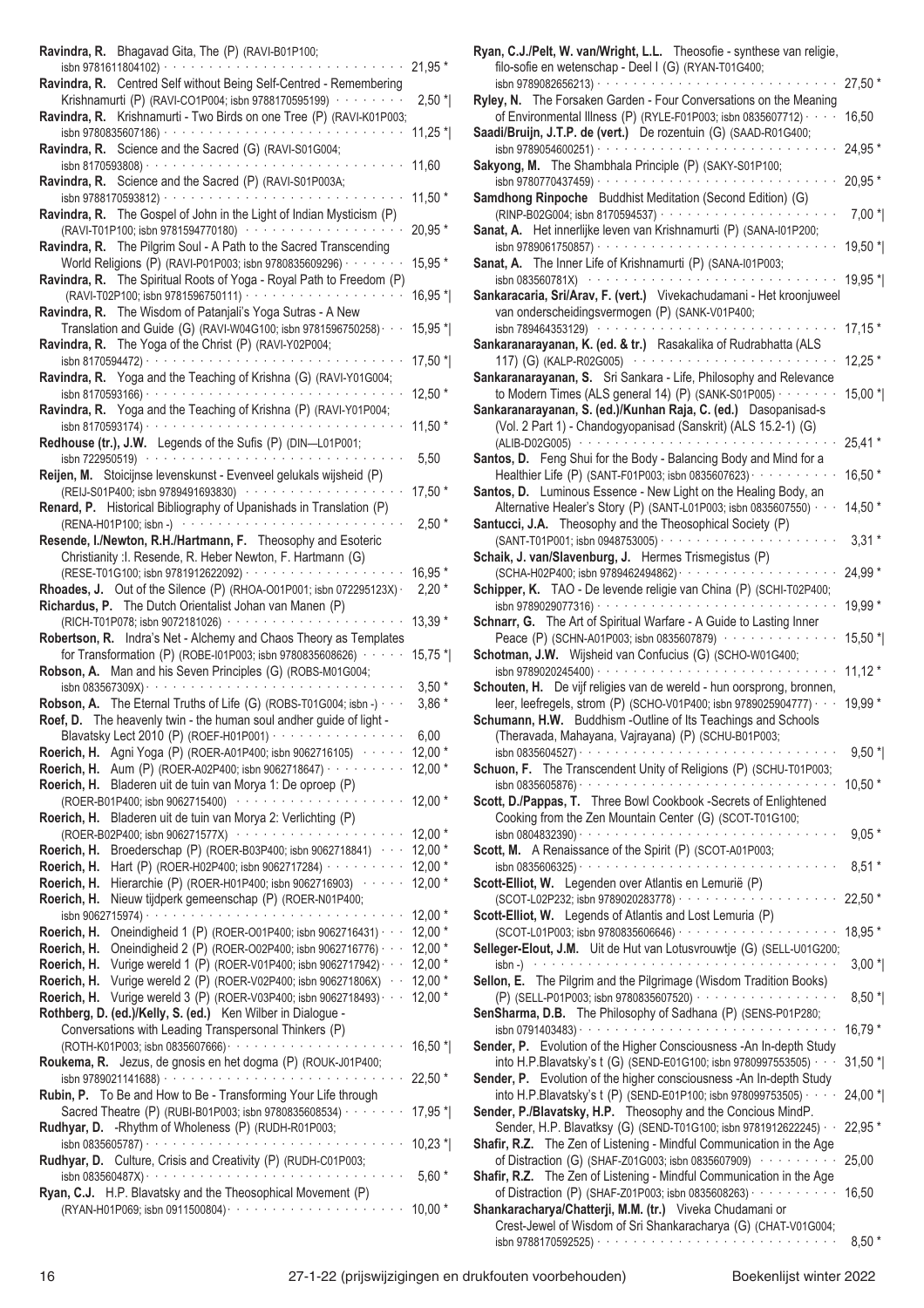| Shastri, H.P. Wisdom from the East (P) (SHAS-W02P100;                                                                                                                                                                                                                                                                                                  |           |
|--------------------------------------------------------------------------------------------------------------------------------------------------------------------------------------------------------------------------------------------------------------------------------------------------------------------------------------------------------|-----------|
| isbn 9780854240227) · · · · · · · · · · · · · · · ·<br>Shastri, H.P. World within the Mind (P) (SHAS-W03P100;                                                                                                                                                                                                                                          | 4,90 *    |
| isbn 9780854240142) $\cdots$<br>$\alpha$ , $\alpha$ , $\alpha$ , $\alpha$ , $\alpha$ ,                                                                                                                                                                                                                                                                 | $9,50*$   |
| Shattock, E.H. Meditation - Seven Steps towards Understanding (P)                                                                                                                                                                                                                                                                                      | 9,50      |
| Shayambhava, A. - Self-Purification - The Jain Path to Freedom<br>(Dashavaikalika Sutra) (P) (SHAY-S01P100; isbn 0886950201)                                                                                                                                                                                                                           | $10,50*$  |
| Shearman, H. - The Passionate Necessity (P) (SHEA-P02P003;<br>isbn 0835602001) $\cdots$                                                                                                                                                                                                                                                                |           |
| Shearman, H. - To Form a Nucleus - A Guide to Work in the                                                                                                                                                                                                                                                                                              | $9,90*$   |
| Theosophical Society (P) (SHEA-T01P004; isbn 8170593859) ·<br>Shearman, H. A Guide to Work in the Theosophical Society (G)                                                                                                                                                                                                                             | $1,50*$   |
| (SHEA-G01G004; isbn 9788170595229) · · · · · · · · · · · · · ·<br>Shearman, H. Desire and Fulfilment (P) (SHEA-D01P004;                                                                                                                                                                                                                                | $11,00*$  |
|                                                                                                                                                                                                                                                                                                                                                        | $2,00*$   |
| Shearman, H. The Purpose of Tragedy (P) (SHEA-P01POO4;                                                                                                                                                                                                                                                                                                 | $5,00*$   |
| Sheinkin, D. - Putting the Giants to Sleep (P) (SHEN-P01P003;                                                                                                                                                                                                                                                                                          |           |
| Siemons, J-L. Theosophia in Neo-Platonic and ChristianLiterature (1)                                                                                                                                                                                                                                                                                   | 14,63 *   |
| (SIEM-T1P100; isbn 0948753072) ····················                                                                                                                                                                                                                                                                                                    | $5,00*$   |
| Siepel, H. Bewustzijn, dementie en spiritualiteit - Reis naar een<br>verruimd bewustzijn (P) (SIEP-B01P400; isbn 9789089542168) · · · · ·                                                                                                                                                                                                              | 16,00 *   |
| Siitaa Devii, A.P. Indian Language Highway for All (ALS general 2)                                                                                                                                                                                                                                                                                     |           |
| $(P)$ (SIIT-101P005) $\cdots$ $\cdots$ $\cdots$ $\cdots$ $\cdots$ $\cdots$ $\cdots$ $\cdots$ $\cdots$<br>Silesius, A. Leven zonder waarom - De mystieke erfenis van een                                                                                                                                                                                | $7,49*$   |
| hemelse zwerver (P) (SILE-L01P400; isbn 9789493175334) · · · ·                                                                                                                                                                                                                                                                                         | 17,50 *   |
| Singh, B. Letters from a Sufi Teacher (P) (SING-L01P004;<br>isbn 8170590450) · · ·                                                                                                                                                                                                                                                                     | 4,50 $*$  |
| Sinha, R. Creative Living (G) (SINH-C01G004; isbn 8170592267) · ·                                                                                                                                                                                                                                                                                      | $1,80*$   |
| Sinnett, A.P. Esoteric Buddhism (G) (SINN-E01G004;<br>isbn 9788170595427) · · · · · · · · · · · · · · · ·                                                                                                                                                                                                                                              | $15,00*$  |
| Sinnett, A.P. Esoteric Buddhism (P) (SINN-E01P004;                                                                                                                                                                                                                                                                                                     |           |
| isbn 9788170595434) · · · · · · · · · · · · · · · · · ·<br>$\alpha$ , and $\alpha$ , and $\alpha$ , and $\alpha$<br>Sinnett, A.P. Incidents in the Life of H.P.Blavatsky (P) (SINN-I01P450;                                                                                                                                                            | $8,50*$   |
| $\mathcal{L}^{\mathcal{A}}(\mathcal{A}^{\mathcal{A}}(\mathcal{A}^{\mathcal{A}}(\mathcal{A}^{\mathcal{A}}(\mathcal{A}^{\mathcal{A}}(\mathcal{A}^{\mathcal{A}}(\mathcal{A}^{\mathcal{A}}(\mathcal{A}^{\mathcal{A}}(\mathcal{A}^{\mathcal{A}}(\mathcal{A}^{\mathcal{A}}(\mathcal{A}^{\mathcal{A}}(\mathcal{A}^{\mathcal{A}})))))))$<br>isbn 1564595625) · | 22,24 *   |
| Sinnett, A.P. Pyramids and Stonehenge (P) (SINN-P01P001;<br>$\alpha$ , and $\alpha$ , and $\alpha$ , and $\alpha$ , and $\alpha$ , and $\alpha$<br>isbn 0722952503) · · ·                                                                                                                                                                              | $5,00*$   |
| Sinnett, A.P. The Occult World (P) (SINN-T01P001; isbn 0722900805)                                                                                                                                                                                                                                                                                     | $8,00*$   |
| Skolimowsky, H. Ecofilosofie (P) (SKOL-E01P262; isbn 9067720011) · ·<br>Skolimowsky, H. The Theatre of the Mind (P) (SKOL-T01P003;                                                                                                                                                                                                                     | $6,95*$   |
|                                                                                                                                                                                                                                                                                                                                                        | $8,28*$   |
| Slagers, J. Een onstuitbaar verlangen - De werking van de ziel in onze<br>relaties (P) (SLAG-001P400; isbn 9789085750796) · · · · · · · · · · · ·                                                                                                                                                                                                      | 24,95 *   |
| Slater, W. Hatha Yoga - A Simplified Course (P) (SLAT-H01P001;                                                                                                                                                                                                                                                                                         |           |
|                                                                                                                                                                                                                                                                                                                                                        | $5,50$ *  |
| Slater, W. Raja Yoga - A Simplified and Practical Course (G)                                                                                                                                                                                                                                                                                           | $6,00*$   |
| Slavenburg, J Valsheid in Geschrifte - De verborgen agenda van                                                                                                                                                                                                                                                                                         |           |
| bijbelschrijvers (P) (SLAV-V01P400; isbn 9789462494763) · · · · · · · ·<br>Slavenburg, J. De Oerknal van het Christendom - veelkleurig                                                                                                                                                                                                                 | 19,99 *   |
| perspectief van een impuls (P) (SLAV-O02P400; isbn 9789067322775)                                                                                                                                                                                                                                                                                      | 22,50 *   |
| Slavenburg, J. Een reis langs de mysterien - Van het oude Egypte tot<br>Carl Gustav Jung (G) (SLAV-R01G400; isbn 9789462492394) · · · · · ·                                                                                                                                                                                                            | $29,50*$  |
| Slavenburg, J. Het Thomas-evangelie - tekst en toelichting (P)                                                                                                                                                                                                                                                                                         |           |
| (SLAV-T02P232; isbn 9789020213836) ·····················<br>Slavenburg, J. Het verguisde christendom - Oorsprong en teloorgang                                                                                                                                                                                                                         | $9,05*$   |
| van de vroegste 'kerk' (P) (SLAV-V02P400; isbn 7989462491564) · · ·                                                                                                                                                                                                                                                                                    | 19,95 *   |
| Slavenburg, J./Schaik, J. van Westerse esoterie en oosterse wijsheid<br>- De esoterische traditie door de eeuwen (G) (SLAV-W01G400;                                                                                                                                                                                                                    |           |
| Small, J. Becoming a Practical Mystic - Creating Purpose for Our                                                                                                                                                                                                                                                                                       | $39,90*$  |
| Spiritual Future (P) (SMAL-B01P003; isbn 0835607704) ·········                                                                                                                                                                                                                                                                                         | $14,00*$  |
| Smith, A.P. A Dictionary of Gnosticism (P) (SMIT-D01P003;                                                                                                                                                                                                                                                                                              | 21,95 *   |
| Smith, G. Chaldean Account of Genesis (G) (SMIT-C01G074;                                                                                                                                                                                                                                                                                               |           |
| Smith, H. Beyond the Post-Modern Mind (1989 edition) (P)                                                                                                                                                                                                                                                                                               | 22,05 *   |
| (SMIT-B01P003; isbn 0835606473) ··················                                                                                                                                                                                                                                                                                                     | $9,00*$   |
| Smith, H. Beyond the Postmodern Mind - The Place of Meaning in a<br>Global Civilization 2003 (P) (SMIT-B01P003A; isbn 0835608301)                                                                                                                                                                                                                      | $13,50$ * |
| Smith, I. Waarheid is een land zonder paden - Een reis met<br>Krishnamurti (P) (SMIT-W01P200; isbn 9789061750659) ········ 13,00 *                                                                                                                                                                                                                     |           |
|                                                                                                                                                                                                                                                                                                                                                        |           |

| Smoley, R. Supernatural - Writings on an Unknown History (P)<br>(SMOL-S01P100; isbn 9780399161827) · · · · · · · · · · · · · ·                                                                                                 | $16,95*$    |
|--------------------------------------------------------------------------------------------------------------------------------------------------------------------------------------------------------------------------------|-------------|
| Smoley, R./Kinney, J. Hidden Wisdom - A Guide to Western Inner                                                                                                                                                                 |             |
| Traditions (P) (SMOL-H01P003; isbn 9780835608442) · · · · · · ·                                                                                                                                                                | $21,95*$    |
| Sneller, R. Het raadsel Socrates (P) (SNEL-R01P400;                                                                                                                                                                            |             |
| isbn 9789083121529) · ·<br>$\alpha$ , and $\alpha$ , and $\alpha$ , and $\alpha$ , and $\alpha$ , and $\alpha$<br>and a series of                                                                                              | 19,95 *     |
| Sorabjee, S.J. Search for values (P) (SORA-S01P004; isbn 8170592623)                                                                                                                                                           | $1,60*$     |
| Souzenelle, A. de The Body and Its Symbolism - A Kabbalistic                                                                                                                                                                   |             |
| Approach (P) (SOUZ-B01P003; isbn 9780835609326) · · · · · ·                                                                                                                                                                    | 28,95 *     |
| Spierenburg, H.J. - Over 25 incarnaties van de Dalai Lama (G)                                                                                                                                                                  |             |
| (SPIE-D01G232; isbn 9020281992) · · · · · · · · · · · ·                                                                                                                                                                        | $17,50*$    |
| Sreekrishna Sarma, E.R. (ed.) Sabarabhasya Vyakhya                                                                                                                                                                             |             |
| Granthayojana (ALS pamphlet 45) (P) (SREE-S02P005) · · · · · · ·                                                                                                                                                               | 4,54        |
| Sreekrishna Sarma, E.R. (ed.)/Krishna Warrier, A.G. (tr.) Kausitaki                                                                                                                                                            |             |
| Brahmana Upanisad (ALS 119) (G) (SREE-K02G005) · · · · · · ·                                                                                                                                                                   | $11,34$ *   |
| Sreekrishna Sarma, E.R. (ed.)/Kunjunni Raja, K. (ed.) Siddhanta                                                                                                                                                                |             |
| Panjara of Vinayaka (ALS pamphlet 44) (G) (SREE-S01G005)                                                                                                                                                                       | $7,94*$     |
| Sreekrishna Sarma, E.R. (tr.) Manikana - A Navya-Nyaya Manual                                                                                                                                                                  |             |
| (ALS 88) (G) (SREE-M01G005) · · · · · · · · · · · · · · · · · ·                                                                                                                                                                | $4,54*$     |
| Sri Ram, N. - The Human Interest (P) (SRI-T01P004; isbn 817059393X)                                                                                                                                                            | $1,20*$     |
| Sri Ram, N. An Approach to Reality (1992 reprint) (G)                                                                                                                                                                          |             |
| (SRI-A01G004A; isbn 8170591856) ··················                                                                                                                                                                             | $10,00*$    |
| Sri Ram, N. Consciousness: Its Nature and Action (P) (SRI-C01P004;                                                                                                                                                             |             |
|                                                                                                                                                                                                                                | $2,50*$     |
| Sri Ram, N. De Diepere Zin van het Leven (P) (SRI-D02P200;                                                                                                                                                                     |             |
| Sri Ram, N. Een benadering van de werkelijkheid (fotografische                                                                                                                                                                 | $4,25*$     |
| herdruk) (P) (SRI-B01P200; isbn -) $\cdots$                                                                                                                                                                                    | $12,50*$    |
| Sri Ram, N. Human Regeneration (P) (SRI-H01P004; isbn 817059197X)                                                                                                                                                              | $1,75*$     |
| Sri Ram, N.<br>Inaugural Address to 9th Session of the School of the                                                                                                                                                           |             |
| Wisdom - 1957 (P) (SRI-01P004; isbn -) · ·<br>$\alpha$ , and $\alpha$ , and $\alpha$ , and $\alpha$ , and $\alpha$                                                                                                             | $1,50*$     |
| Life's Deeper Aspects (G) (SRIR-L01G004;<br>Sri Ram, N.                                                                                                                                                                        |             |
| والمتواط والمتواط والمتواطئة<br>isbn 8170593565) $\cdot \cdot \cdot$                                                                                                                                                           | $3,40*$     |
| Man his Origins & Evolution (P) (SRIR-M01P004;<br>Sri Ram, N.                                                                                                                                                                  |             |
| isbn 817059233X)                                                                                                                                                                                                               | $5,00*$     |
| On the Watch Tower (G) (SRIR-W01G004; isbn -) with an<br>Sri Ram, N.                                                                                                                                                           | $9,10*$     |
| One with Every Heart That Beats - Passages from N. Sri<br>Sri Ram, N.                                                                                                                                                          |             |
| Ram (CD Rom) (C) (SRI-001C003; isbn 0835619516)                                                                                                                                                                                | $12,50$ $*$ |
| Sri Ram, N.<br>Seeking Wisdom (G) (SRI-S01G004; isbn 8170590876) · ·                                                                                                                                                           | 7,71        |
| Seeking Wisdom (P) (SRI-S01P004; isbn 8170590701) · ·<br>Sri Ram, N.                                                                                                                                                           | $8,00*$     |
| The Human Interest (G) (SRI-T01G004; isbn 8170593921)<br>Sri Ram, N.                                                                                                                                                           | $2,00*$     |
| The Nature of our Seeking (G) (SRI-T02G004;<br>Sri Ram, N.                                                                                                                                                                     |             |
|                                                                                                                                                                                                                                | $10,00*$    |
| Sri Ram, N. The Real Work of the Theosophical Society (P)                                                                                                                                                                      |             |
|                                                                                                                                                                                                                                | $3,50$ *    |
| Sri Ram, N. The Way of Wisdom (G) (SRI-T04G004; isbn 8170592062)                                                                                                                                                               | $18,00$     |
| Sri Ram, N. Theosophy, the Divine Wisdom (P) (SRIR-D01P004;                                                                                                                                                                    |             |
|                                                                                                                                                                                                                                | $1,50*$     |
| Sri Ram, N. Thoughts for Aspirants Vol. 1 (G) (SRI-T07G004;                                                                                                                                                                    |             |
| Sri Ram, N. Thoughts for Aspirants Vol. 2 (G) (SRI-T06G004;                                                                                                                                                                    | $3,50$      |
| isbn 817059247X) (and a series of the series of the series of the series of the series of the series of the series of the series of the series of the series of the series of the series of the series of the series of the se | $5,70$ *    |
| Sri Ram, N./Cook, S.A./Jinarajadasa, C. Souvenir - President's                                                                                                                                                                 |             |
| Inauguration 1953 (P) (SRI-S02P004; isbn -)                                                                                                                                                                                    | $1,50*$     |
| Srinivasachari, P.N. The Philosophy of Bhedabheda (ALS 74) (G)                                                                                                                                                                 |             |
|                                                                                                                                                                                                                                | 17,02       |
| Srinivasachari, P.N. The Philosophy of Visistadvaita (ALS 39) (G)                                                                                                                                                              |             |
|                                                                                                                                                                                                                                | $6,81*$     |
| Starbird, M. The Feminine Face of Christianity (P) (STAR-F01P003;                                                                                                                                                              |             |
| isbn 0835608271) $\cdots$                                                                                                                                                                                                      | $20,00*$    |
| Stead, W.T. Annie Besant, A Character Sketch (P) (STEA-A01P004;                                                                                                                                                                |             |
|                                                                                                                                                                                                                                | $4,00*$     |
| Steiner, R. Atlantis en Lemurie (P) (STEI-A01P400; isbn 9789490455125)                                                                                                                                                         | $12,50*$    |
| Stevenson, I. Bewijzen van reïncarnatie (P) (STEV-B01P232;                                                                                                                                                                     |             |
|                                                                                                                                                                                                                                | $22,46*$    |
| Storich, H.J. Geschiedenis van de filosofie (G) (STOR-G03G400;                                                                                                                                                                 |             |
|                                                                                                                                                                                                                                | 44,99 *     |
| Storich, H.J. Geschiedenis van de wetenschap in oudheid en                                                                                                                                                                     |             |
| middeleeuwen (P) (STOR-G02P400; isbn 9789031504220) $\cdots$                                                                                                                                                                   | $20,00*$    |
| Storich, H.J. Geschiedenis van de wetenschap van middeleeuwen tot<br>negentiende eeuw (P) (STOR-G01P400; isbn 9789031507986) ·····                                                                                             | 20,00 *     |
| Stratford, J. A Dictionary of Western Alchemy (P) (STRA-D01P003;                                                                                                                                                               |             |
|                                                                                                                                                                                                                                | 19,95 *     |
|                                                                                                                                                                                                                                |             |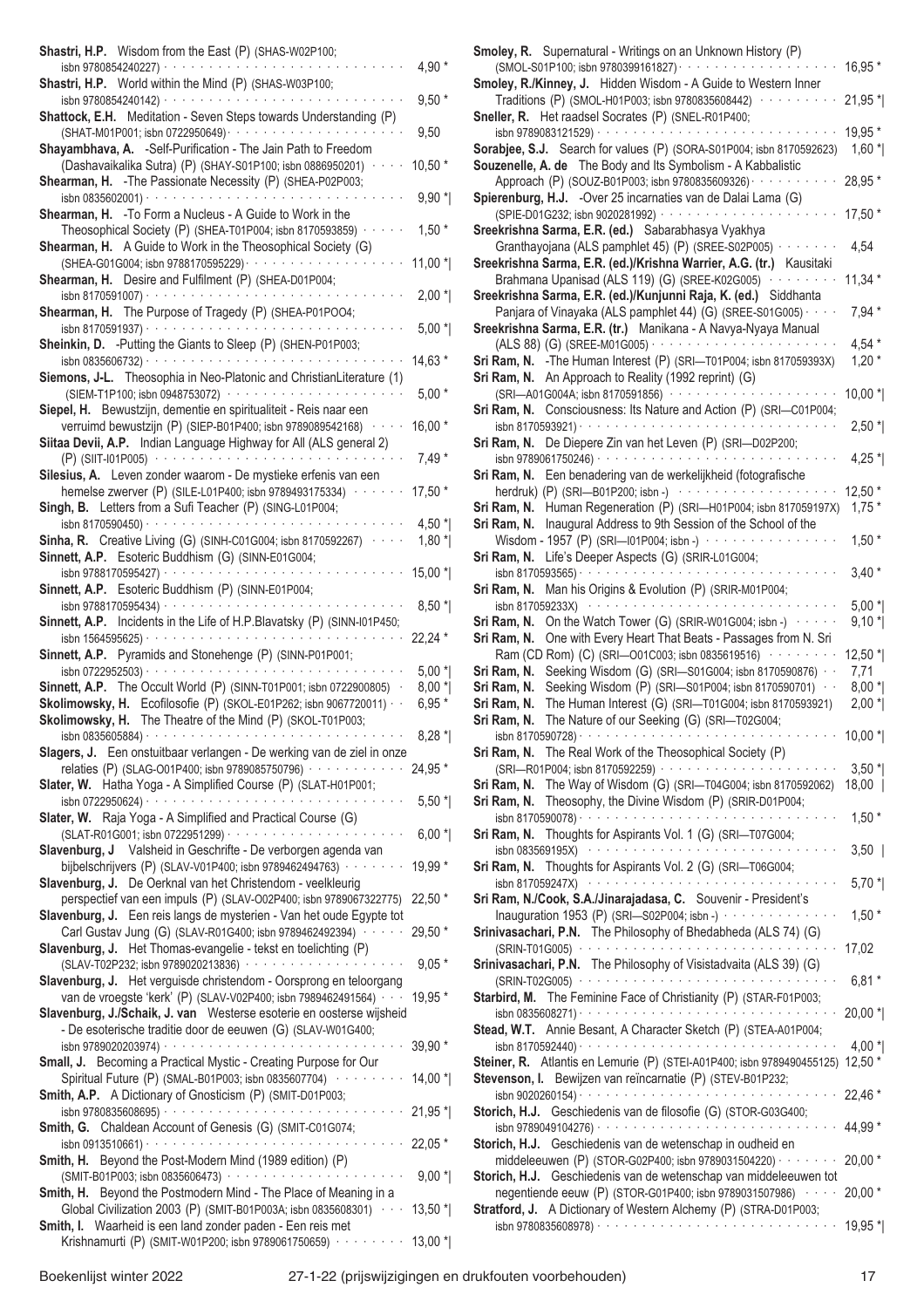| Stufkens, H. Het Zevenvoudige pad van Franciscus van Assisi (P)                                                                                   |                     |
|---------------------------------------------------------------------------------------------------------------------------------------------------|---------------------|
|                                                                                                                                                   | $13,50*$<br>17,50 * |
| Subba Row, T. Esoteric Writings (P) (SUBB-E01P004; isbn 8170593638)<br>Subba Row, T. Notes on the Bhagavad Gita (G) (SUBB-N02G069;                |                     |
|                                                                                                                                                   | 12,48 *             |
| Subba Row, T. Studies in de Bhagavad Gita (G) (SUBB-S01G200;                                                                                      |                     |
| Subba Row, T. The Philosophy of the Bhagavad Gita (P)                                                                                             | $15,75*$            |
| (SUBB-P01P004; isbn 8170592437) · · · · · · · · · · · · · ·                                                                                       | $5,50*$             |
| Subba Row, T. The Twelve Signs of the Zodiac (P) (SUBB-T01P074;                                                                                   |                     |
| Subrahmanya Sastri, S. Varivasya-Rahasya and its commentary                                                                                       | $1,82*$             |
| Prakasa - by Bhaskararaya Makhin (ALS 28) (G) (SUBR-V01G005) ·                                                                                    | 4,08 $*$            |
| Subrahmanya Sastri, S. (ed.) Melaragamalika of Mahavaidyanatha                                                                                    |                     |
| Sivan (ALS 16) (G) (SUBR-M01G005) $\cdots$<br>Subrahmanya Sastri, S./Srinivasa Aiyangar, T.R. Jivanmuktiviveka                                    | $10,00*$            |
| (Liberation in Life) of Vidyaranya (ALS general 6) (G)                                                                                            |                     |
|                                                                                                                                                   | 11,34               |
| Subrahmanya Sastri, S./Srinivasa Ayyangar, T.R. Saundarya-Lahari<br>- Ocean of Beauty (G) (SAST-S01G004; isbn 8170593182) · · · · · · · ·         | $5,67*$             |
| Sumano Bhikkhu, A. Questions from the City, Answers from the                                                                                      |                     |
| Forest (P) (SUMA-Q01P003; isbn 0835607747) ···············                                                                                        | 20,65 *             |
| Sumano Bhikku, A. The Brightened Mind - A Simple Guide to                                                                                         |                     |
| Buddhist Meditation (P) (SUMA-B01P003; isbn 9780835608992) · · · · ·<br>Suryanarayana Sastri, S.S. (ed.)/Kunhan Raja, C. (ed.) Bhamati of         | 11,95 *             |
| Vacaspati on Samkara's Brahmasutrabhasya (Catuhsutri)(ALS                                                                                         |                     |
| general 12) (G) (VACA-B01G005) $\cdots$ $\cdots$ $\cdots$ $\cdots$ $\cdots$                                                                       | 15,88 *             |
| Suryanaryans, S. Vedantaparibhasa by Dharmaraja Adhvarin (ALS<br>34) (G) (SURY-V01G005)                                                           | 7,94                |
| Suzuki, D.T./Fromm, E. Zenboeddhisme en het westen (P)                                                                                            |                     |
|                                                                                                                                                   | 18,50 *             |
| Svatmarama/Brahmananda (comm.) The Hatha-Yoga-Pradipika of<br>Svatmarama (ALS general 4) (G) (SVAT-T01G005) · · · · · · · · · ·                   | 8,39                |
| Svatmarama/Brahmananda (comm.) The Hatha-Yoga-pradipika of                                                                                        |                     |
| Svatmarama (ALS general 4) (4th reprint) (G) (SVAT-T02G005) · · ·                                                                                 | 11,00               |
| Swan, J.A. - Dialogues With the Living Earth: New Ideas on the Spirit<br>of Place (P) (SWAN-D01P003; isbn 0835607283) · · · · · · · · · · · · · · | 19,00 *             |
| Swan, J.A. - The Power of Place - Sacred Ground in Natural and                                                                                    |                     |
| Human Environments (P) (SWAN-T01P003; isbn 0835606708) · · · · ·                                                                                  | $20,42*$            |
| <b>Tagore, R.</b> De hovenier (P) (TAGO-H01P400; isbn 9789492954329) $\cdots$<br>Tagore, R. De wassende maan (G) (TAGO-W02G400;                   | 14,50 *             |
| isbn 9789076389141) · · · · · · · · · · · · · · · · ·                                                                                             | $14,50*$            |
| Tagore, R. Geetanjali (G) (TAGO-G01G400; isbn 9789076389257) · · ·                                                                                | 14,50 *             |
| Tagore, R. Gitanjali - Een offerande van liederen (P) (TAGO-G02P400;                                                                              | $14,90*$            |
| Taimni, I.K. An Introduction to Hindu Symbolism (G) (TAIM-A02G004;                                                                                |                     |
|                                                                                                                                                   | 5,00                |
| Taimni, I.K. An Introduction to Hindu Symbolism (P) (TAIM-A02P004;                                                                                | $8,50*$             |
| Taimni, I.K. De Mens, God en het Universum (G) (TAIM-M02G200;                                                                                     |                     |
|                                                                                                                                                   | 29,75 *             |
| Taimni, I.K. De Shiva-Sutra - De hoogste werkelijkheid en hoe deze te                                                                             |                     |
| realiseren (G) (TAIM-D02G200A; isbn 9789061750949) · · · · · · · · · ·<br>Taimni, I.K. De Yoga-Sutra's van Patanjali (8e druk) (G)                | $23,50*$            |
|                                                                                                                                                   | 25,00 *             |
| Taimni, I.K. Een Weg tot Zelfontdekking (P) (TAIM-E01P200;                                                                                        |                     |
| Taimni, I.K. Gayatri - The Daily Religious Practice of the Hindus (P)                                                                             | $15,75$ *           |
| (TAIM-G01P004; isbn 9788170590798) ····················                                                                                           | 16,50 *             |
| Taimni, I.K. Gayatry - The Daily Religious Practice of the Hindus (G)                                                                             |                     |
| Taimni, I.K. Het geheim van Zelf-realisatie (G) (TAIM-G01G200;                                                                                    | 9,00                |
|                                                                                                                                                   | $11,00*$            |
| Taimni, I.K. Het geheim van Zelf-realisatie (G) (TAIM-G01G200A;                                                                                   |                     |
| Taimni, I.K. Man, God and the Universe (G) (TAIM-M01G004;                                                                                         | $13,50*$            |
|                                                                                                                                                   | $18,00$             |
| Taimni, I.K. Principles of Theosophical Work (P) (TAIM-P01P004;                                                                                   |                     |
| Taimni, I.K. Self-Culture in the Light of the Ancient Wisdom (G)                                                                                  | 11,00 $*$           |
|                                                                                                                                                   | $11,50*$            |
| Taimni, I.K. Self-realization Through Love - Narada Bhakti Sutra (P)<br>(TAIM-S04P004; isbn 8170593735) ·······················                   | $4,50$              |
|                                                                                                                                                   |                     |

| Taimni, I.K. The Science of Yoga - Yoga Sutras of Patanjali (G)                                                                                |                     |
|------------------------------------------------------------------------------------------------------------------------------------------------|---------------------|
| (TAIM-T03G004; isbn 9788170592112) ·····················<br>Taimni, I.K. The Ultimate Reality and Realization - Siva Sutra (G)                 | 17,50               |
|                                                                                                                                                | 9,08                |
| Taimni, I.K. The Ultimate Reality and Realization - Siva Sutra (P)                                                                             |                     |
| (TAIM-T04P004; isbn 8170594448) ·······················<br>Targ, R. The Reality of ESP - A Physicist's Proof of Psychic Abilities              | $10,00$             |
| (P) (TARG-R01P003; isbn 9780835608848) ·················                                                                                       | 18,95 *             |
| Taylor, T. The Eleusinian and Bacchic Mysteries - A Dissertation (G)                                                                           |                     |
| Taylor, T. (tr.) Fragments of the Lost Writings of Proclus, the Platonic                                                                       | 20,85 *             |
| Successor (G) (TAYL-P01G074; isbn 0913510580) ············                                                                                     | 13,54 *             |
| Taylor, T. (tr.) lamblichus on the Mysteries of the Egyptians,                                                                                 |                     |
| Chaldeans and Assyrians (G) (TAYL-101G074; isbn 0913510513) · · ·<br>Taylor, T. (tr.) Sallust on the Gods and the World, and other             | 30,65 *             |
| selections (G) (TAYL-S01G074; isbn 089314401) · · · · · · · · · · · · · ·                                                                      | 15,35 *             |
| Taylor, T. (tr.) The Fable of Cupid and Psyche (G) (TAYL-F01G074;                                                                              |                     |
| Telang, K.T. (tr.) The Anugita (G) (TELA-T01G074; isbn 0913510408) $\cdot$                                                                     | $14,45*$<br>15,88 * |
| Telang, K.T. (vert.) De Anugita - Een vervolg op de Bhagavad Gita                                                                              |                     |
| (G) (TELA-A01G232; isbn 9020219634) ···················                                                                                        | 19,50 *             |
| Theije-Avontuur, N. de/Kaniok, L. Filosoferen met kinderen (P)                                                                                 |                     |
| (THEI-F01P400; isbn 9789088400575) ···················<br>Theosophy Science Centre Holistic Science and Human Values                           | $15,00*$            |
| 1992 (Transactions 1) (P) (THSC-H01P004; isbn -) with the 1992                                                                                 | 4,50 $*$            |
| Theosophy Science Centre Holistic Science and Human Values                                                                                     |                     |
| 1995 (Transactions 2) (P) (THSC-H02P004; isbn -) ···········<br>Theosophy Science Centre Holistic Science and Human Values                     | 4,50 $*$            |
| 1997 (Transactions 3) (P) (THSC-H03P004; isbn -) www.watchingtongledge.com                                                                     | 4,50 $*$            |
| Theosophy Science Centre Holistic Science and Human Values                                                                                     |                     |
| 1999 (Transactions 4) (P) (THSC-H04P004; isbn -) www.wallen.com<br>Theosophy Science Centre Holistic Science and Human Values                  | 4,50                |
| 2001 (Transactions 5) (P) (THSC-H05P004; isbn -) www.com                                                                                       | 4,50 $*$            |
| Theosophy Science Centre Holistic Science and Human Values                                                                                     |                     |
| 2003 (Transactions 6) (P) (THSC-H06P004; isbn -) ···········                                                                                   | 4,50                |
| Theosophy Science Centre Holistic Science and Human Values<br>2006 (Transactions 7) (P) (THSC-H07P004; isbn -) www.wallen.com                  | 4,50                |
| Thich Nath Hanh Innerlijk vuur - meditaties over angst, boosheid en                                                                            |                     |
| liefde (P) (THIC-101P400; isbn 9789025905965) $\cdots$                                                                                         | 15,00 *             |
| Thich Nhat Hanh Aandacht is als zonneschijn, 49 meditaties voor een<br>mindful dagelijks leven (G) (THIC-A01G400; isbn 9789025902131) $\cdots$ | $5,00*$             |
| Thich Nhat Hanh Het wonder van mindfulness - De klassieke                                                                                      |                     |
| meditatiegids (G) (HANH-W01G400; isbn 9789025907457) · · · · · · · ·                                                                           | 20,99 *             |
| Thompson, R.L. Alien Identities - Ancient Insights into Modern UFO<br>Phenomena (P) (THOM-A01P100; isbn 0963530941) · · · · · · · · · · ·      | 25,87 *             |
| Thompson, R.L. Mechanistic and Nonmechanistic Science -An                                                                                      |                     |
| Investigation into the Nature of (P) (THOM-M01P100;                                                                                            |                     |
| Thompson, R.L. Vedic Cosmography and Astronomy (P)                                                                                             | 15,88 *             |
|                                                                                                                                                |                     |
|                                                                                                                                                |                     |
| (THOM-V01P100; isbn 0892132698) ·····················<br>Thoreau, H. The Natural Man - A Thoreau Anthology (P)                                 | 15,88 *             |
| (THOR-T01P003; isbn 0835605035) ······················                                                                                         | $8,85*$             |
| Tick, E. The Practice of Dream Healing - Bringing Greek Mysteries                                                                              |                     |
| into Modern Medicine (P) (TICK-D01P003; isbn 9780835607995) · · ·<br>Tick, E. War and the Soul - Healing Our Veterans from Post Traumatic      | 19,95 *             |
| Stress Disorder (P) (TICK-W01P003; isbn 9780835608312) ·······                                                                                 | 19,95 *             |
| Tiemersma, D. Mediteren leren - Jezelf en de wereld herkennen als                                                                              |                     |
| Openheid (P) (TIEM-M01P400; isbn 9789080573963) · · · · · · · · · · ·<br>Tijssen, L. De twee aangezichten van het eeuwige (P) (TIJS-D01P200;   | $9,99*$             |
|                                                                                                                                                | $7,50*$             |
| Tillery, G. The Cynical Idealist - A Spiritual Biography of John Lennon                                                                        |                     |
| (P) (TILL-C01P003; isbn 9780835608756) ··················<br>Tillery, G. The Seeker King - A Spiritual Biography of Elvis Presley (P)          | 16,95 *             |
| (TILL-S01P100; isbn 9780835609159) ·····················                                                                                       | $16,95$             |
| Tillery, G. Working Class Mystic - A Spiritual Biography of George                                                                             |                     |
| Harrison (P) (TILL-W01P003; isbn 9780835609005) · · · · · · · · · · · · ·<br>Timmers, M. De verborgen kracht van het denken - hetscheppende    | $16,95$             |
| vermogen van onze gedachte- (4) (TIMM-V1P400;                                                                                                  |                     |
|                                                                                                                                                |                     |
| Tingley, K. De goden wachten op ons (P) (TING-D01P241;                                                                                         |                     |
| Titchenell, E.B. De maskers van Odin - Oud Noorse wijsheid (P)<br>(TITC-M01P241; isbn 9789070328634) ····················                      | $18,00*$            |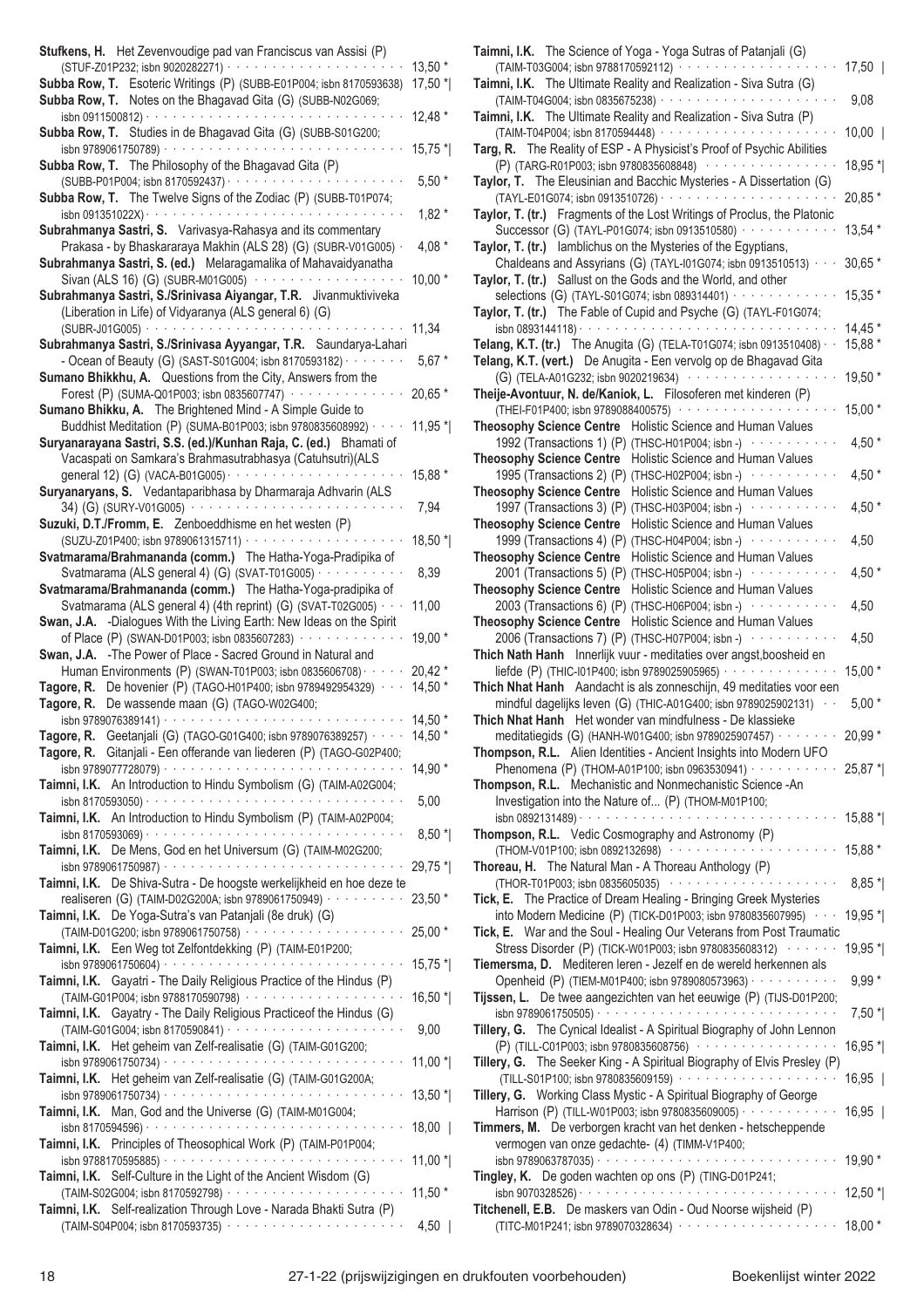| Todeschi, K.J. - The Persian Legacy and the Edgar Cayce Material<br>(P) (TODE-P01P100; isbn 9780876044735) · · · · · · · · · ·                                                   | $9,95*$            |
|----------------------------------------------------------------------------------------------------------------------------------------------------------------------------------|--------------------|
| Tolle, E. Een nieuwe aarde - De uitdaging van deze tijd (P)<br>(TOLL-A01P232; isbn 9789020284065) ··············                                                                 | 19,90 *            |
| Toorn, K. van der Wie schreef de bijbel? De ontstaans-geschiedenis<br>van het Oude Testament (4) (TOOR-01P400; isbn 9789025961442) · ·                                           | 20,99 *            |
| Toussulis, Y. Sufism and the Way of Blame - Hidden Sources of a<br>Sacred Psychology (P) (TOUS-S01P003; isbn 9780835608640) · · · ·                                              | 17,95 *            |
| Toy, A.D. Nature Spirits, Spiritual Guides and Ghosts (P)                                                                                                                        |                    |
| (TOY-N01P003; isbn 9780835609029) · · · · · · · · · ·<br>Trew, C./Lester Smith, E. This Dynamic Universe (P)                                                                     | 18,95 *            |
| (TREW-T01P002; isbn 083560232X) ············<br>Trowbridge, W.R.H. Cagliostro - Maligned Freemason                                                                               | $6,50*$            |
| andRosicrucian (P) (TROW-C01P450; isbn 1564590631) $\cdots$<br>Trungpa, C. Het Tibetaans Dodenboek - De grote bevrijding door                                                    | 19,50 *            |
| horen in de bardo (P) (TRUN-T01P234; isbn 9789021535081) · · ·<br>Trungpa, C. Mindfulness in actie - De directe weg naar inzicht en                                              | 19,00 *            |
| bewustzijn in het leven (P) (TRUN-M02P400; isbn 9789076681252) ·<br>Tudor Edmunds, H. (ed.) Psychism and the Unconscious Mind (P)                                                | 19,95 *            |
| Turnbull, C. Divine Language of Celestial Correspondences (P)                                                                                                                    | $3,65*$            |
| Turnbull, C. Sema-Kanda: Threshold Memories -A mystic's story (P)                                                                                                                | 19,50 *            |
| Tyberg, O. The Science of Nature (P) (TYBE-N01P075; isbn 091300429)                                                                                                              | 17,50 *<br>17,24 * |
| Tydeman, N. Het temmen van de os (P) (TYDE-T01P400;<br>isbn 9789056701048) · · · · · · · · · · · · · · · · ·                                                                     | 14,95 *            |
| Tydeman, N. Zitten - De praktijk van ZEN (P) (TYDE-Z01P400;                                                                                                                      |                    |
| isbn 9789063500122) ·<br>Underhill, E. Het spirituele leven - Mystiek voor het dagelijks bestaan                                                                                 | 18,50 *            |
| (P) (UNDE-S01P400; isbn 9789043531504) ·············<br>Underhill, E. Praktische Mystiek - voor gewone mensen (P)                                                                | 15,99 *            |
| (UNDE-P01P200; isbn 9789061750178) · · · · · · · · · · · · ·<br>Upadhyay, H. The Absolute - The Ultimate Reality (Parabrahman)                                                   | 4,25 $*$           |
| (Blavatsky Lecture 1985) (P) (UPAD-A01P001; isbn -) · · · · · · ·<br>Upton, C. - Hammering Hot Iron (P) (UPTO-H01P003; isbn 083560697X)                                          | $2,00*$<br>16,20 * |
| Vance, B.A. Dreamscape - voyage in an alternate rea-lity (P)                                                                                                                     | 10,96 *            |
| <b>Vance, B.A.</b> Mindscape (P) (VANC-M01P003; isbn 0835606600) $\cdots$<br>Vandekerkhove, C. 1000 Boeddhistische Wijsheden (P)                                                 | $12,18*$           |
| (VAND-B01P400; isbn 9789077135259) · · · · · · · ·<br>Vandekerkhove, C. Aan de Voeten van de Meester, Werkboek (P)                                                               | $6,00*$            |
| (VAND-A01P400; isbn 9789077135266) · · · · · · · · · · · · · · · ·<br>Vandekerkhove, C. Franciscus, de allerlaatste paus? (P)                                                    | $9,50*$            |
| (VAND-F01P400; isbn 9789077135389) · · · · · · · · · · · · ·<br>Vandekerkhove, C. Het Paranormale is onder ons - De Wonderen                                                     | $14,00*$           |
| van Meester Philippe (P) (VAND-P02P400; isbn 9789077135198) · · ·                                                                                                                | 16,00 *            |
| Vandekerkhove, C. Paranormaal zijn we allemaal - Ontdek je zesde<br>zintuig (P) (VAND-P01P400; isbn 9789044322613) ·············                                                 | $9,50*$            |
| Varma, S.S. De beoefening van yoga - Yama & Niyama (P)<br>(VARM-Y01P200; isbn -) ·······························                                                                 | $2,25*$            |
| Varma, S.S. De beoefening van yoga - Yama & Niyama (P)<br>(VARM-Y01P200A; isbn 9789061750918) · · · · · · · · · · · · ·                                                          | $4,00*$            |
| Varma, S.S. Leringen over leerlingschap - Zoals geschetst in de<br>Brieven van de Meesters (G) (VARM-L01G200; isbn 9789061750819) ·                                              | $15,75$ *          |
| Varma, S.S. Teachings on Discipleship (G) (VARM-T01G004;<br>isbn 8170592674) $\cdots$                                                                                            | $9,50*$            |
| Varma, S.S. Yogic Practice - Yama and Niyama (P) (VARM-YO1P004;<br>isbn 8170591805) $\cdots$                                                                                     | $2,50*$            |
| Vasu, S.C. The Gheranda Samhita - A Treatise on Hatha Yoga (G)<br>(VASU-T01G001; isbn 722950667) ·························                                                       | $10,50$ *          |
| Vasu, S.C. The Gheranda Samhita - A Treatise on Hatha Yoga (P)<br>(VASU-T01P001; isbn 722950683) (1999) (1999) (1999) (1999) (1999) (1999) (1999) (1999) (1999) (1999) (1999) (1 | $8,39*$            |
| Vattanky, J. Gangesha's Philosophy of God (ALS 115) (G)                                                                                                                          | 15,88 *            |
| Vedro, S. Digital Dharma - A User's Guide to Expaning<br>Consciousness in the Infosphere (P) (VEDR-D01P003;                                                                      |                    |
| Vedro, S. Digital Dharma - Chakra's en communicatietechnologie (P)                                                                                                               | 18,50 *            |
| Venkatasubbiah, A. Vedic Studies (Vol. II) (ALS 98) (G)                                                                                                                          | 18,90 *            |
| Visser, F. Zeven Sferen - Theosofie als leidraad voor psychologie en                                                                                                             | 10,00              |
| levensbeschouwing (P) (VISS-Z01P200; isbn 9789061750703) · · · · · ·                                                                                                             | $11,00*$           |

|                                                                                                                                                                                                                    | $24,50*$             |
|--------------------------------------------------------------------------------------------------------------------------------------------------------------------------------------------------------------------|----------------------|
| <b>Visser, G.</b> Niets cadeau (P) (VISS-N01P400; isbn 9789056253103) $\cdot$<br>Visser, K. De Veda's voor iedereen (G) (VISS-V01G400;                                                                             | $13,50*$             |
| isbn 9789076389073) · · · · · · · · · · · · · · · ·                                                                                                                                                                | $24,50*$             |
| Vledder, W.H. van Vrije wil en vrijheid van handelen (P)                                                                                                                                                           |                      |
|                                                                                                                                                                                                                    | $0,75*$              |
| Wachtmeister, C.C. Reminiscences of H.P. Blavatsky (P)                                                                                                                                                             |                      |
| (WACH-R01P003; isbn 7980835604888) ············                                                                                                                                                                    | $7,50$               |
| Walker, T. The Force Is with Us - The Higher Consciousness That                                                                                                                                                    |                      |
| Science Refuses to Accept (P) (WALK-F01P003; isbn 9780835608671)                                                                                                                                                   | $17,50*$             |
| Warcup, A. Cyclic Evolution, a Theosophical View (P)                                                                                                                                                               |                      |
| (WARC-C01P001; isbn 0722951507) ·········<br>Warder, A.K. The Science of Criticism in India (ALS general 7) (P)                                                                                                    | $8,00*$              |
|                                                                                                                                                                                                                    | $3,00*$              |
| Watson, B. Hsün Tzu - Basic Writings (P) (WATS-H01P100;                                                                                                                                                            |                      |
| isbn 0231106898) $\cdots$                                                                                                                                                                                          | $21,55$ *            |
| Watts, A. Weg van het denken (P) (WATT-W01P400;                                                                                                                                                                    |                      |
|                                                                                                                                                                                                                    | 22,50 *              |
| Wei, H. The Guiding Light of Lao Tzu (P) (WEI-T01P003;                                                                                                                                                             |                      |
| and a series of a series of the series<br>isbn 0835605582) · · · · · · · · · ·                                                                                                                                     | $11,50*$             |
| Weinstein, L.A. Grammar for the Soul - Using Language for Personal                                                                                                                                                 |                      |
| Change (G) (WEIN-G01G003; isbn 9780835608657)                                                                                                                                                                      | $14,00*$             |
| West, J.A. Serpent in the Sky - The High Wisdom of Ancient Egypt (P)<br>(WEST-T01P003; isbn 9780835606912) ···················                                                                                     |                      |
| Westbeau, G.H. -Little Tyke (P) (WEST-L01P003; isbn 0835606058) $\cdots$                                                                                                                                           | $22,50$ *<br>$7,94*$ |
| Whicher, I. Cognitive Samadhi in the Yoga Sutra-s (ALS pamphlet 52)                                                                                                                                                |                      |
|                                                                                                                                                                                                                    | 11,34                |
| White Eagle -Het pad van licht - Hoe een centrum van liefde te                                                                                                                                                     |                      |
| worden (P) (WHIT-P03P400; isbn 9789020220476) ·············                                                                                                                                                        | $9,05*$              |
| Whitman, W./Murphy, F. (ed.) Walt Whitman - The Complete Poems                                                                                                                                                     |                      |
|                                                                                                                                                                                                                    | $26,30*$             |
| Wiedemann, F. Between Two Worlds (P) (WIED-B01P003;                                                                                                                                                                |                      |
| isbn 0835606023) $\cdots$                                                                                                                                                                                          | $8,51*$              |
| Wiersma, R. Stoische notities - de stoicijnen en an-dere klassieke<br>filosofen als bron van in (P) (WIER-S01P400; isbn 978907304440) $\cdot$                                                                      | $17,50*$             |
| Wijer, B. van de Child Exodus from Tibet (P) (WIJE-C01P100;                                                                                                                                                        |                      |
| $\alpha$ is a second order.<br>isbn 9789078464013) · · · · ·                                                                                                                                                       | $18,00*$             |
| Wilber, K. The Atman Project (P) (WILB-T01P003; isbn 0835607305) · ·                                                                                                                                               | $17,00*$             |
| Wilber, K. The Spectrum of Consciousness (P) (WILB-T03P003;                                                                                                                                                        |                      |
| .<br>isbn 0835606953) $\cdots$                                                                                                                                                                                     | $17,50$ *            |
| <b>Wilber, K.</b> Up from Eden (P) (WILB-U01P003; isbn 0835607313) $\cdots$                                                                                                                                        | $16,50$ *            |
| Wilhelm, R. - I Tjing - het boek der veranderingen (G) (WILH-I01G232;                                                                                                                                              |                      |
|                                                                                                                                                                                                                    |                      |
|                                                                                                                                                                                                                    | 17,92 *              |
| Wilhelm, R./Burg, A. van der De kleine I Tjing (P) (WILH-K01P232;                                                                                                                                                  |                      |
|                                                                                                                                                                                                                    |                      |
| Williams, G.C.E. - Theosofie en de Yoga Aphorismen van Patanjali -                                                                                                                                                 |                      |
| een inleiding (P) (WILL-T01P200; isbn -) · · · · · · · · · · · · · · · · · ·                                                                                                                                       | $1,13*$              |
| <b>Williams, J.G.</b> Judaism (P) (WILL-J01P003; isbn 083560540X) $\cdots$                                                                                                                                         | $6,00*$              |
| Williams, J.G. Yeshua Buddha (P) (WILL-Y01P003; isbn 0835605159) ·<br>Williams-Heller, A. Kabbalah - Your Path to Inner Freedom (P)                                                                                | $6,50*$              |
|                                                                                                                                                                                                                    |                      |
| Willis, J.S. Finding Faith in the Face of Doubt - A Guide for                                                                                                                                                      |                      |
| Contemporary Seekers (P) (WILL-F01P003; isbn 0835608050) · · · · 17,50 *                                                                                                                                           |                      |
| Wilson, C. Superbewustzijn - Het beleven van piekervaringen (P)                                                                                                                                                    |                      |
| (WILS-S01P400; isbn 9789020203691) ······················19,50 *                                                                                                                                                   |                      |
| Wingerden, B. van De noordelijke Maansknoop - De boodschap van                                                                                                                                                     |                      |
| gene zijde (Spirituele astr. bk 1) (G) (WING-M01G400;                                                                                                                                                              |                      |
|                                                                                                                                                                                                                    |                      |
| (Spirituele astrologie boek 2) (G) (WING-M02G400;                                                                                                                                                                  |                      |
|                                                                                                                                                                                                                    | 34,50 *              |
|                                                                                                                                                                                                                    |                      |
| Wingerden, B. van De zwarte Maan - Lilith, Isis en Goudroes<br>Wingerden, B. van Het kraken van Pluto (Spirituele astrologie boek 3)<br>(G) (WING-P01G400; isbn 9789080715530) · · · · · · · · · · · · · · · · · · | $34,00*$             |
|                                                                                                                                                                                                                    |                      |
| Wolf, F.A. The Yoga of Time Travel - How the Mind Can Defeat Time<br>(P) (WOLF-C01P003; isbn 083560828X) ···················                                                                                       | 18,50 *              |
| Woll, A. -Lighting the Lamp (P) (WOLL-L01P003; isbn 0835606864) $\cdots$                                                                                                                                           | $14,70*$             |
|                                                                                                                                                                                                                    |                      |
| Wong Mou-Lam De sutra van Hui-Neng (G) (WONG-H01G232;                                                                                                                                                              | $13,50*$             |
| Wood, C.W. The Self and Its Problems (P) (WOOD-S01P450;                                                                                                                                                            | $17,70*$             |
|                                                                                                                                                                                                                    |                      |
| Wood, E. Come Unto Me - And Other Writings (P) (WOOD-C02P004;<br>isbn 817059426X) · ·                                                                                                                              | 4,50 $*$             |
|                                                                                                                                                                                                                    |                      |

**Visser, G.** Gelatenheid - Gemoed en hart bij Meister Eckhart (P)